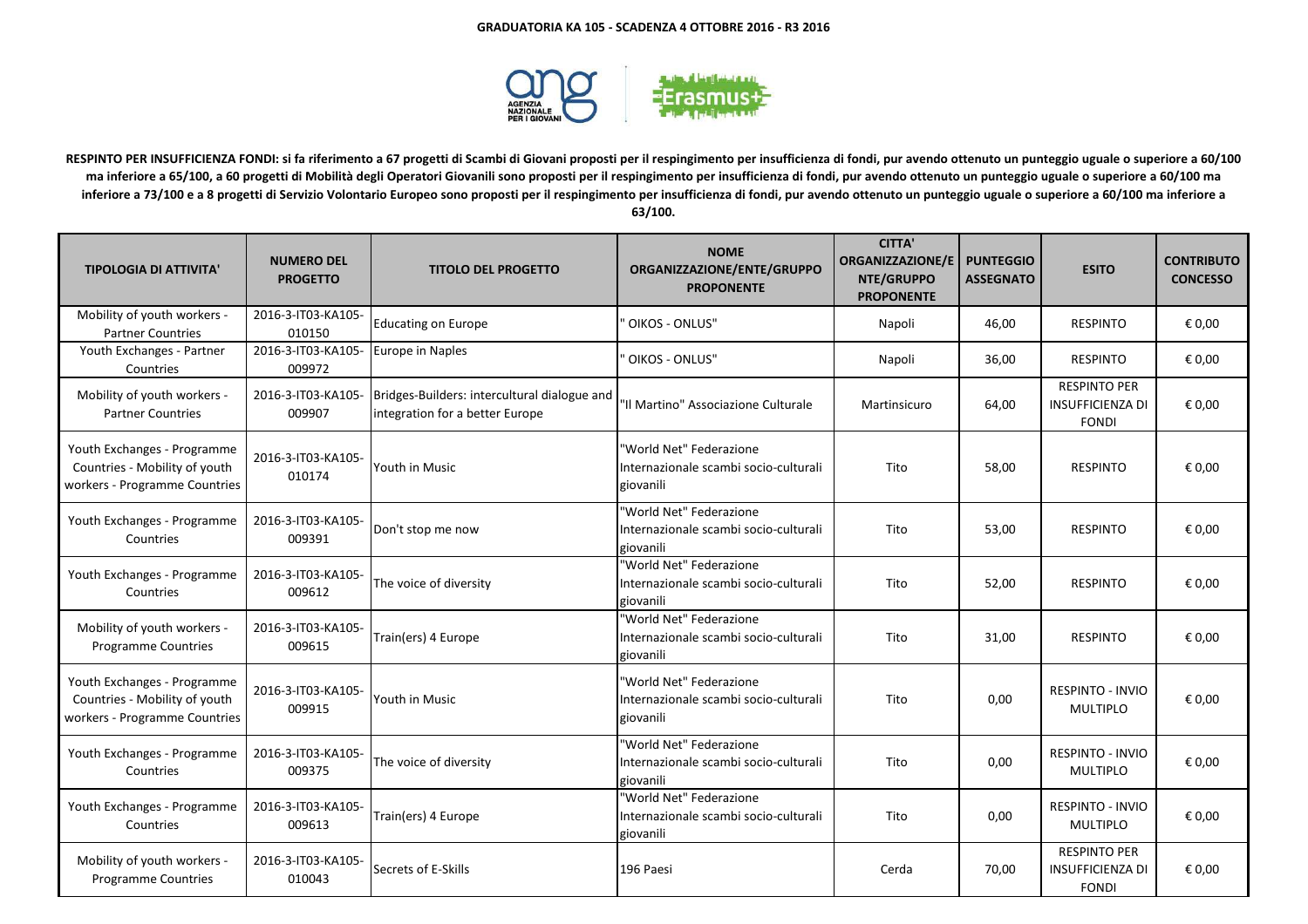| <b>TIPOLOGIA DI ATTIVITA'</b>                              | <b>NUMERO DEL</b><br><b>PROGETTO</b> | <b>TITOLO DEL PROGETTO</b>                                                | <b>NOME</b><br>ORGANIZZAZIONE/ENTE/GRUPPO<br><b>PROPONENTE</b>                       | <b>CITTA'</b><br><b>ORGANIZZAZIONE/E</b><br>NTE/GRUPPO<br><b>PROPONENTE</b> | <b>PUNTEGGIO</b><br><b>ASSEGNATO</b> | <b>ESITO</b>                                                   | <b>CONTRIBUTO</b><br><b>CONCESSO</b> |
|------------------------------------------------------------|--------------------------------------|---------------------------------------------------------------------------|--------------------------------------------------------------------------------------|-----------------------------------------------------------------------------|--------------------------------------|----------------------------------------------------------------|--------------------------------------|
| Youth Exchanges - Partner<br>Countries                     | 2016-3-IT03-KA105-<br>010038         | The Power of Pictures                                                     | 196 Paesi                                                                            | Cerda                                                                       | 64,00                                | <b>RESPINTO PER</b><br><b>INSUFFICIENZA DI</b><br><b>FONDI</b> | € 0,00                               |
| Youth Exchanges - Programme<br>Countries                   | 2016-3-IT03-KA105-<br>010013         | Theatre and Youth                                                         | 196 Paesi                                                                            | Cerda                                                                       | 60,00                                | <b>RESPINTO PER</b><br><b>INSUFFICIENZA DI</b><br><b>FONDI</b> | € 0,00                               |
| Youth Exchanges - Programme<br>Countries                   | 2016-3-IT03-KA105-<br>010016         | Film the Life                                                             | 196 Paesi                                                                            | Cerda                                                                       | 50,00                                | <b>RESPINTO</b>                                                | € 0,00                               |
| Youth Exchanges - Programme<br>Countries                   | 2016-3-IT03-KA105-<br>010139         | PaladInTravel                                                             | 'a Strùmmula                                                                         | Palermo                                                                     | 63,00                                | <b>RESPINTO PER</b><br><b>INSUFFICIENZA DI</b><br><b>FONDI</b> | € 0,00                               |
| Youth Exchanges - Programme<br>Countries                   | 2016-3-IT03-KA105-<br>009755         | Adventure Therapy and Experiential<br>Learning in favor of Youth Exchange | A.S.D. Kamaleonte                                                                    | Latina                                                                      | 57,00                                | <b>RESPINTO</b>                                                | € 0,00                               |
| Mobility of youth workers -<br><b>Partner Countries</b>    | 2016-3-IT03-KA105-<br>010125         | Open Communities for Migrants and<br>Refugees                             | Acmos associazione                                                                   | Torino                                                                      | 65,00                                | <b>RESPINTO PER</b><br><b>INSUFFICIENZA DI</b><br><b>FONDI</b> | € 0,00                               |
| Youth Exchanges - Partner<br>Countries                     | 2016-3-IT03-KA105-<br>010119         | Standing Against Extremism and<br>Radicalization                          | Acmos associazione                                                                   | Torino                                                                      | 37,00                                | <b>RESPINTO</b>                                                | € 0,00                               |
| Mobility of youth workers -<br><b>Partner Countries</b>    | 2016-3-IT03-KA105-<br>010032         | Open Communities for Migrants and<br>Refugees                             | Acmos associazione                                                                   | Torino                                                                      | 0,00                                 | <b>RESPINTO - INVIO</b><br><b>MULTIPLO</b>                     | € 0,00                               |
| European Voluntary Service -<br><b>Programme Countries</b> | 2016-3-IT03-KA105-<br>009675         | MigrEU - Everybody is a migrant!                                          | Acmos associazione                                                                   | Torino                                                                      | 0,00                                 | <b>RESPINTO</b>                                                | € 0,00                               |
| Youth Exchanges - Programme<br>Countries                   | 2016-3-IT03-KA105-<br>010089         | Art Loves Innovation                                                      | <b>Action Painting 84</b>                                                            | Buccino (SA)                                                                | 66,00                                | <b>APPROVATO</b>                                               | € 22.008,00                          |
| Youth Exchanges - Programme<br>Countries                   | 2016-3-IT03-KA105-<br>009913         | Volunteering - journey to success                                         | Active Youth for Europe                                                              | Santa Maria la Carità                                                       | 66,00                                | <b>APPROVATO</b>                                               | € 22.473,00                          |
| Youth Exchanges - Programme<br>Countries                   | 2016-3-IT03-KA105-<br>009944         | Sports to build citizenship                                               | ADS Tigers Prealpi Biellesi                                                          | Lessona                                                                     | 44,00                                | <b>RESPINTO</b>                                                | € 0,00                               |
| Youth Exchanges - Programme<br>Countries                   | 2016-3-IT03-KA105-<br>009812         | To live for not to leave                                                  | Agenzia di Promozione Integrata per i<br>Cittadini in Europa                         | Reggio Calabria                                                             | 65,00                                | <b>APPROVATO</b>                                               | € 11.398,00                          |
| Mobility of youth workers -<br><b>Partner Countries</b>    | 2016-3-IT03-KA105-<br>010158         | HRe-activism against Hate Speech                                          | Agenzia di Promozione Integrata per i<br>Cittadini in Europa                         | Reggio Calabria                                                             | 0,00                                 | <b>RESPINTO</b>                                                | € 0,00                               |
| Youth Exchanges - Programme<br>Countries                   | 2016-3-IT03-KA105-<br>010053         | <b>Exploring the Gap</b>                                                  | AGSAT Associazione Genitori Soggetti<br>Autistici del Trentino onlus                 | Trento                                                                      | 58,00                                | <b>RESPINTO</b>                                                | € 0,00                               |
| European Voluntary Service -<br><b>Partner Countries</b>   | 2016-3-IT03-KA105-<br>009951         | Volunteering for peace and development II                                 | AIM Agenzia Intercultura e Mobilità -<br>AIM Agency for Interculture and<br>Mobility | Roma                                                                        | 63,00                                | APPROVATO                                                      | € 11.184,00                          |
| European Voluntary Service -<br><b>Partner Countries</b>   | 2016-3-IT03-KA105-<br>010031         | Intercultural bridge                                                      | AIM Agenzia Intercultura e Mobilità -<br>AIM Agency for Interculture and<br>Mobility | Roma                                                                        | 52,00                                | <b>RESPINTO</b>                                                | € 0,00                               |
| European Voluntary Service -<br>Programme Countries        | 2016-3-IT03-KA105-<br>009497         | <b>BUCANEVE FOR DISABILITIES</b>                                          | Alce Nero Soc Coop Soc Onlus                                                         | Mantova                                                                     | 63,00                                | <b>APPROVATO</b>                                               | € 13.890,00                          |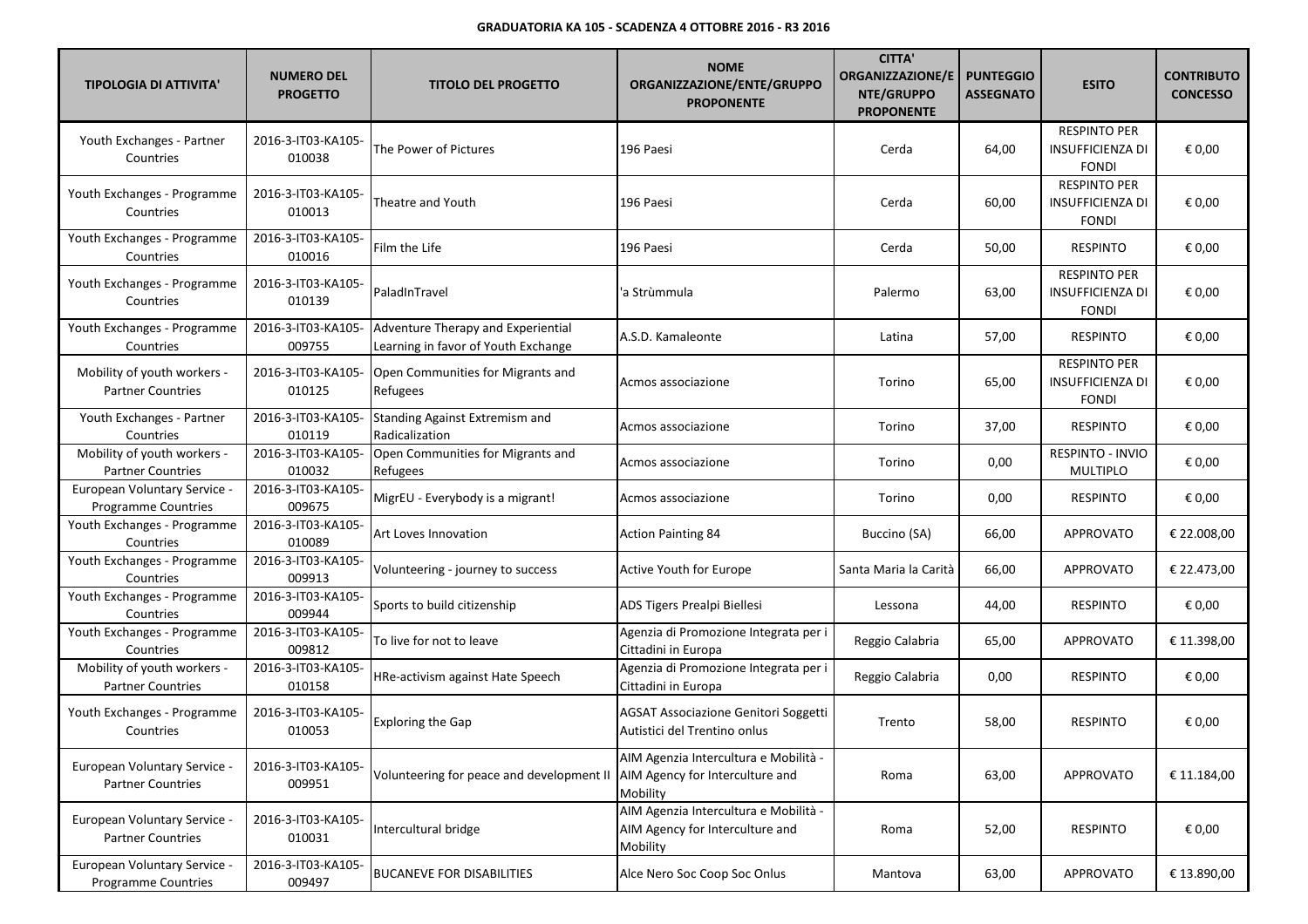| <b>TIPOLOGIA DI ATTIVITA'</b>                                                                              | <b>NUMERO DEL</b><br><b>PROGETTO</b> | <b>TITOLO DEL PROGETTO</b>                                              | <b>NOME</b><br>ORGANIZZAZIONE/ENTE/GRUPPO<br><b>PROPONENTE</b> | <b>CITTA'</b><br><b>ORGANIZZAZIONE/E</b><br>NTE/GRUPPO<br><b>PROPONENTE</b> | <b>PUNTEGGIO</b><br><b>ASSEGNATO</b> | <b>ESITO</b>                                                   | <b>CONTRIBUTO</b><br><b>CONCESSO</b> |
|------------------------------------------------------------------------------------------------------------|--------------------------------------|-------------------------------------------------------------------------|----------------------------------------------------------------|-----------------------------------------------------------------------------|--------------------------------------|----------------------------------------------------------------|--------------------------------------|
| European Voluntary Service -<br>Partner Countries - European<br>Voluntary Service - Programme<br>Countries | 2016-3-IT03-KA105-<br>009496         | PLAY WITH CHILDREN IN MANTOVA                                           | Alce Nero Soc Coop Soc Onlus                                   | Mantova                                                                     | 60,00                                | <b>RESPINTO PER</b><br><b>INSUFFICIENZA DI</b><br><b>FONDI</b> | € 0,00                               |
| Youth Exchanges - Programme<br>Countries                                                                   | 2016-3-IT03-KA105-<br>009941         | Sustain-Ability for Youth Participation                                 | Alekoslab cooperativa sociale arl                              | Valmozzola                                                                  | 61,00                                | <b>RESPINTO PER</b><br><b>INSUFFICIENZA DI</b><br><b>FONDI</b> | € 0.00                               |
| Youth Exchanges - Programme<br>Countries                                                                   | 2016-3-IT03-KA105-<br>010086         | We Can Be Heroes                                                        | ALT! Associazione Lettori Torresi                              | Torre del Greco                                                             | 27,00                                | <b>RESPINTO</b>                                                | € 0,00                               |
| Youth Exchanges - Programme<br>Countries                                                                   | 2016-3-IT03-KA105-<br>010173         | <b>ECOLIFE</b>                                                          | Altrochè Società Cooperativa Sociale                           | Alpignano                                                                   | 71,00                                | <b>APPROVATO</b>                                               | € 15.490,00                          |
| Youth Exchanges - Programme<br>Countries                                                                   | 2016-3-IT03-KA105-<br>010199         | <b>ECOLIFE</b>                                                          | Altrochè Società Cooperativa Sociale                           | Alpignano                                                                   | 0,00                                 | <b>RESPINTO</b>                                                | € 0,00                               |
| Mobility of youth workers -<br><b>Programme Countries</b>                                                  | 2016-3-IT03-KA105-<br>009810         | Plant your seeds                                                        | AltroModo Flegreo Social promotion<br>association              | Giugliano in<br>Campania                                                    | 47,00                                | <b>RESPINTO</b>                                                | € 0,00                               |
| Youth Exchanges - Partner<br>Countries                                                                     | 2016-3-IT03-KA105-<br>009860         | EUROPEAN MOUNTAIN WEEK                                                  | AMFI Agenzia per la Mobilità e la<br>Formazione Internazionale | Celano                                                                      | 66,00                                | <b>APPROVATO</b>                                               | € 26.345,00                          |
| European Voluntary Service -<br><b>Programme Countries</b>                                                 | 2016-3-IT03-KA105-<br>009956         | Yourope: Youth for Europe                                               | AMFI Agenzia per la Mobilità e la<br>Formazione Internazionale | Celano                                                                      | 55,00                                | <b>RESPINTO</b>                                                | € 0,00                               |
| Youth Exchanges - Programme<br>Countries                                                                   | 2016-3-IT03-KA105-<br>010162         | Kit Jobseekers                                                          | AMICI DEL VILLAGGIO                                            | Rosà                                                                        | 54,00                                | <b>RESPINTO</b>                                                | € 0,00                               |
| Youth Exchanges - Partner<br>Countries                                                                     | 2016-3-IT03-KA105-<br>009579         | Happy Environment/Eating Active Life<br>Through Horse                   | ANGIV MASCALI                                                  | Mascali                                                                     | 58,00                                | <b>RESPINTO</b>                                                | € 0,00                               |
| Mobility of youth workers -<br><b>Programme Countries</b>                                                  | 2016-3-IT03-KA105-<br>009813         | A&D: Abilities and Disabilities in a non-<br>formal learning            | Aps Creativi108                                                | Bologna                                                                     | 73,00                                | <b>APPROVATO</b>                                               | € 15.458,00                          |
| Mobility of youth workers -<br><b>Programme Countries</b>                                                  | 2016-3-IT03-KA105-<br>009482         | In Other Ways                                                           | Aps Creativi108                                                | Bologna                                                                     | 48,00                                | <b>RESPINTO</b>                                                | € 0,00                               |
| European Voluntary Service -<br>Programme Countries                                                        | 2016-3-IT03-KA105-<br>009642         | YOUTHub - Music and Arts for Participation   APS LA FENICE              |                                                                | Tortona                                                                     | 63,00                                | <b>APPROVATO</b>                                               | € 25.166,00                          |
| Mobility of youth workers -<br><b>Programme Countries</b>                                                  | 2016-3-IT03-KA105-<br>009658         | T4T - Intercultural learning and beyond! (I .-<br>L.a.B.)               | <b>APS LA FENICE</b>                                           | Tortona                                                                     | 41,00                                | <b>RESPINTO</b>                                                | € 0,00                               |
| Mobility of youth workers -<br>Programme Countries                                                         | 2016-3-IT03-KA105-<br>009894         | <b>European Social Books</b>                                            | Archilabò Società Cooperativa Sociale                          | Bologna                                                                     | 52,00                                | <b>RESPINTO</b>                                                | € 0,00                               |
| Youth Exchanges - Partner<br>Countries                                                                     | 2016-3-IT03-KA105-<br>010060         | <b>OUTSIDERS - The Youth Exchange</b>                                   | ARCIRAGAZZI PORTICI "Utopia<br>Attanasio"                      | Portici                                                                     | 68,00                                | <b>APPROVATO</b>                                               | € 20.940,00                          |
| European Voluntary Service -<br>Partner Countries - Youth<br><b>Exchanges - Partner Countries</b>          | 2016-3-IT03-KA105-<br>009986         | P.E.A.C.E Peace, Environment and Active<br>Citizenship though Education | ARCS - ARCI CULTURE SOLIDALI                                   | Rome                                                                        | 51,00                                | <b>RESPINTO</b>                                                | € 0,00                               |
| European Voluntary Service -<br><b>Partner Countries</b>                                                   | 2016-3-IT03-KA105-<br>010001         | Marine Adventure Respecting the<br>Environment                          | Area Marina Protetta Punta<br>Campanella                       | Massa Lubrense (Na)                                                         | 73,00                                | <b>APPROVATO</b>                                               | €43.205,02                           |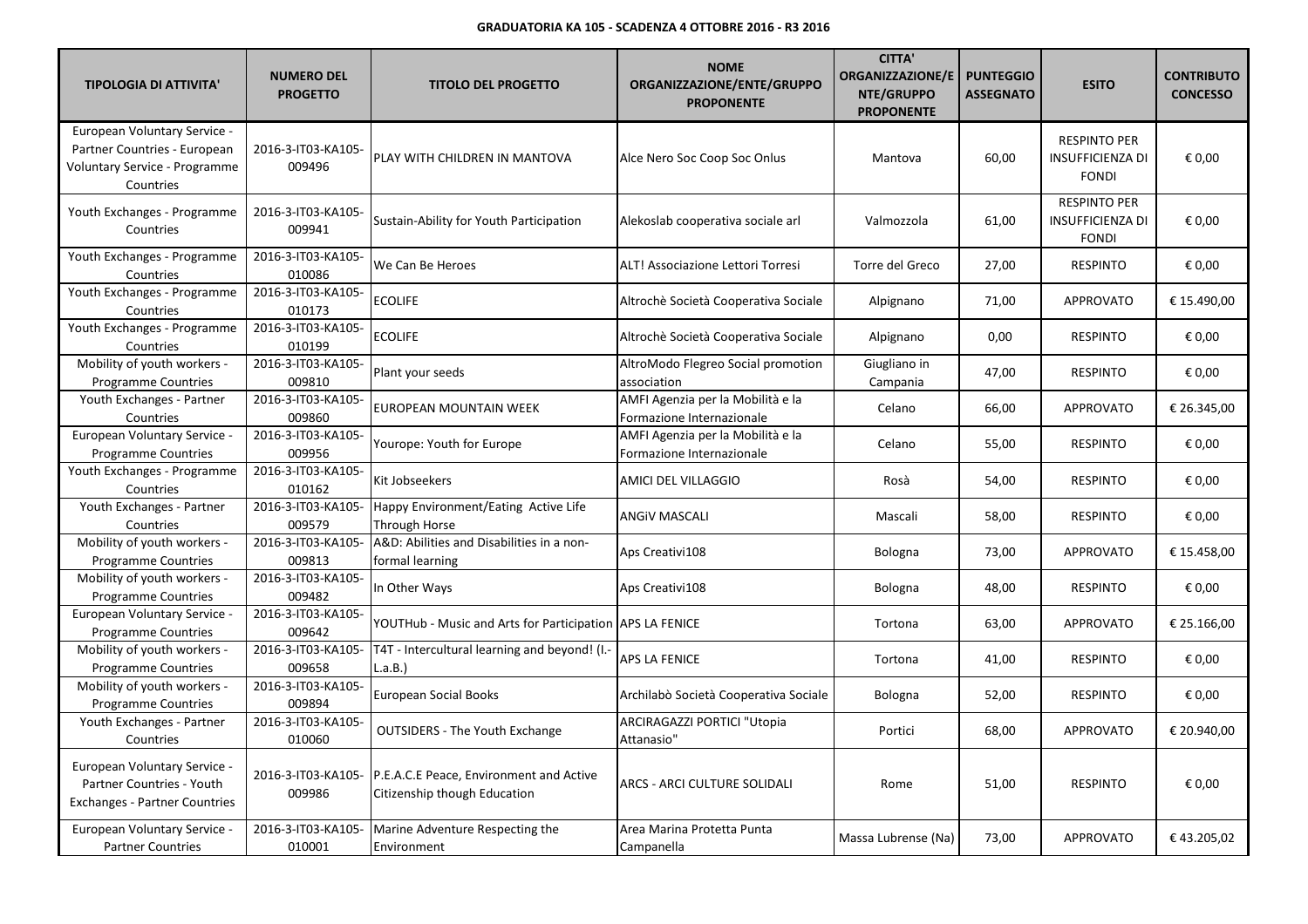| <b>TIPOLOGIA DI ATTIVITA'</b>                              | <b>NUMERO DEL</b><br><b>PROGETTO</b> | <b>TITOLO DEL PROGETTO</b>                                                                                          | <b>NOME</b><br>ORGANIZZAZIONE/ENTE/GRUPPO<br><b>PROPONENTE</b> | <b>CITTA'</b><br><b>ORGANIZZAZIONE/E</b><br>NTE/GRUPPO<br><b>PROPONENTE</b> | <b>PUNTEGGIO</b><br><b>ASSEGNATO</b> | <b>ESITO</b>                                                   | <b>CONTRIBUTO</b><br><b>CONCESSO</b> |
|------------------------------------------------------------|--------------------------------------|---------------------------------------------------------------------------------------------------------------------|----------------------------------------------------------------|-----------------------------------------------------------------------------|--------------------------------------|----------------------------------------------------------------|--------------------------------------|
| Mobility of youth workers -<br><b>Partner Countries</b>    | 2016-3-IT03-KA105-<br>010022         | MEET NATURE FACE TO FACE - Training<br>Course on Heritage Interpretation and<br>Outdoor Education for Young Workers | Area Marina Protetta Punta<br>Campanella                       | Massa Lubrense (Na)                                                         | 27,00                                | <b>RESPINTO</b>                                                | € 0,00                               |
| European Voluntary Service -<br><b>Programme Countries</b> | 2016-3-IT03-KA105-<br>010074         | New Horizon for European Volunteers                                                                                 | Arnera società cooperativa sociale<br>ONLUS                    | Pontedera                                                                   | 43,00                                | <b>RESPINTO</b>                                                | € 0,00                               |
| Mobility of youth workers -<br><b>Programme Countries</b>  | 2016-3-IT03-KA105-<br>009688         | Removing barriers, building skills                                                                                  | ASAP EUROPE AS SOON AS POSSIBLE                                | <b>FASANO</b>                                                               | 70,00                                | <b>RESPINTO PER</b><br>INSUFFICIENZA DI<br><b>FONDI</b>        | € 0,00                               |
| Mobility of youth workers -<br>Programme Countries         | 2016-3-IT03-KA105-<br>009665         | CLUE - Citizens Let's Understand Europe!                                                                            | ASAP EUROPE AS SOON AS POSSIBLE                                | <b>FASANO</b>                                                               | 61,00                                | <b>RESPINTO PER</b><br><b>INSUFFICIENZA DI</b><br><b>FONDI</b> | € 0,00                               |
| Mobility of youth workers -<br><b>Programme Countries</b>  | 2016-3-IT03-KA105-<br>009639         | Going Global - Comprehensive Skills<br>Development for International Youth<br>Projects                              | ASAP EUROPE AS SOON AS POSSIBLE                                | <b>FASANO</b>                                                               | 54,00                                | <b>RESPINTO</b>                                                | € 0,00                               |
| Mobility of youth workers -<br>Programme Countries         | 2016-3-IT03-KA105-<br>009776         | <b>RE-Act</b>                                                                                                       | ASD L'Orma                                                     | Milan                                                                       | 45,00                                | <b>RESPINTO</b>                                                | € 0,00                               |
| Mobility of youth workers -<br><b>Programme Countries</b>  | 2016-3-IT03-KA105-<br>009778         | "Sport (EM)Power(MENT)!"                                                                                            | ASD L'Orma                                                     | Milan                                                                       | 41,00                                | <b>RESPINTO</b>                                                | € 0,00                               |
| Mobility of youth workers -<br><b>Programme Countries</b>  | 2016-3-IT03-KA105-<br>010037         | We Play for Youth                                                                                                   | ASD POLISPORT NUORO                                            | Nuoro                                                                       | 39,00                                | <b>RESPINTO</b>                                                | € 0,00                               |
| European Voluntary Service -<br>Programme Countries        | 2016-3-IT03-KA105-<br>009574         | Let's Socialize-Understand-Do it!                                                                                   | ASHRAM                                                         | Catania                                                                     | 65,00                                | <b>APPROVATO</b>                                               | €40.673,32                           |
| European Voluntary Service -<br><b>Programme Countries</b> | 2016-3-IT03-KA105-<br>009958         | Act with nature                                                                                                     | ASS A RUOTA LIBERA ONLUS                                       | Nettuno                                                                     | 64,00                                | <b>APPROVATO</b>                                               | €4.416,68                            |
| European Voluntary Service -<br><b>Programme Countries</b> | 2016-3-IT03-KA105-<br>010111         | GREEN VALLEY: Voluntary project for an<br>educational environment                                                   | ASS A RUOTA LIBERA ONLUS                                       | Nettuno                                                                     | 63,00                                | <b>APPROVATO</b>                                               | € 12.488,32                          |
| Mobility of youth workers -<br><b>Programme Countries</b>  | 2016-3-IT03-KA105-<br>010080         | Youth Inclusion through Creative and Social Association of Intercultural Mediators<br>entrepreneurship              | Network                                                        | Ferrara                                                                     | 67,00                                | <b>RESPINTO PER</b><br><b>INSUFFICIENZA DI</b><br><b>FONDI</b> | € 0,00                               |
| Youth Exchanges - Programme<br>Countries                   | 2016-3-IT03-KA105-<br>009635         | Under the same sky                                                                                                  | Associazione "Centro Culturale<br>Terrazzani"                  | Trabia                                                                      | 56,00                                | <b>RESPINTO</b>                                                | € 0,00                               |
| Youth Exchanges - Programme<br>Countries                   | 2016-3-IT03-KA105-<br>009399         | Under the same sky                                                                                                  | Associazione "Centro Culturale<br>Terrazzani'                  | Trabia                                                                      | 0,00                                 | <b>RESPINTO - INVIO</b><br><b>MULTIPLO</b>                     | € 0,00                               |
| Youth Exchanges - Programme<br>Countries                   | 2016-3-IT03-KA105-<br>009458         | Eco-friendly Europe                                                                                                 | associazione "Futuro"                                          | Mistretta                                                                   | 54,00                                | <b>RESPINTO</b>                                                | € 0,00                               |
| Mobility of youth workers -<br>Programme Countries         | 2016-3-IT03-KA105-<br>009914         | Act of Humanity                                                                                                     | Associazione "Gruppo Folclorico<br>Gregoriano"                 | S. Gregorio Magno                                                           | 35,00                                | <b>RESPINTO</b>                                                | € 0,00                               |
| Mobility of youth workers -<br><b>Programme Countries</b>  | 2016-3-IT03-KA105-<br>009524         | Evenhanded opportunities for youth<br>disabled                                                                      | Associazione ABICI                                             | Selargius                                                                   | 73,00                                | <b>APPROVATO</b>                                               | € 20.782,00                          |
| Youth Exchanges - Programme<br>Countries                   | 2016-3-IT03-KA105-<br>009975         | Be the energy of your planet!                                                                                       | Associazione ABICI                                             | Selargius                                                                   | 55,00                                | <b>RESPINTO</b>                                                | € 0,00                               |
| Mobility of youth workers -<br>Programme Countries         | 2016-3-IT03-KA105-<br>009485         | Facilitating Youth Entrepreneurship for<br>Social Transformation                                                    | Associazione ABICI                                             | Selargius                                                                   | 47,00                                | <b>RESPINTO</b>                                                | € 0,00                               |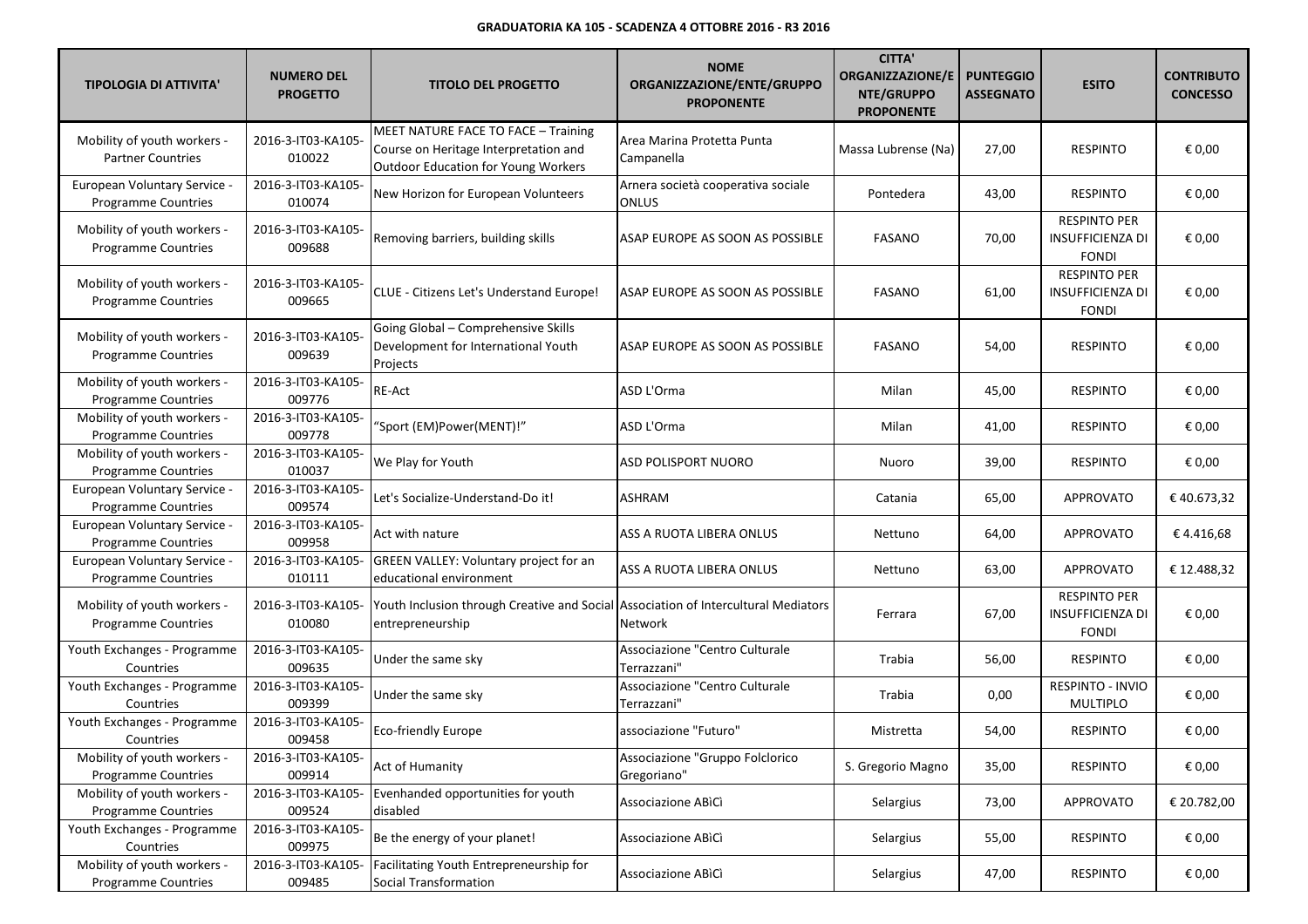| <b>TIPOLOGIA DI ATTIVITA'</b>                                                                            | <b>NUMERO DEL</b><br><b>PROGETTO</b> | <b>TITOLO DEL PROGETTO</b>                                                                       | <b>NOME</b><br>ORGANIZZAZIONE/ENTE/GRUPPO<br><b>PROPONENTE</b>             | <b>CITTA'</b><br><b>ORGANIZZAZIONE/E</b><br>NTE/GRUPPO<br><b>PROPONENTE</b> | <b>PUNTEGGIO</b><br><b>ASSEGNATO</b> | <b>ESITO</b>                                                   | <b>CONTRIBUTO</b><br><b>CONCESSO</b> |
|----------------------------------------------------------------------------------------------------------|--------------------------------------|--------------------------------------------------------------------------------------------------|----------------------------------------------------------------------------|-----------------------------------------------------------------------------|--------------------------------------|----------------------------------------------------------------|--------------------------------------|
| Mobility of youth workers -<br><b>Programme Countries</b>                                                | 2016-3-IT03-KA105-<br>009734         | <b>Discovering Days</b>                                                                          | ASSOCIAZIONE AGRADO                                                        | <b>VINCI</b>                                                                | 75,00                                | <b>APPROVATO</b>                                               | € 2.750,00                           |
| Mobility of youth workers -<br>Programme Countries                                                       | 2016-3-IT03-KA105-<br>009679         | YES - Youth Exchange System                                                                      | ASSOCIAZIONE AGRADO                                                        | <b>VINCI</b>                                                                | 74,00                                | <b>APPROVATO</b>                                               | € 16.549,00                          |
| Youth Exchanges - Programme<br>Countries                                                                 | 2016-3-IT03-KA105-<br>009718         | Captain of my soul                                                                               | <b>ASSOCIAZIONE AGRADO</b>                                                 | <b>VINCI</b>                                                                | 55,00                                | <b>RESPINTO</b>                                                | € 0,00                               |
| Mobility of youth workers -<br>Programme Countries - Youth<br>Exchanges - Programme<br>Countries         | 2016-3-IT03-KA105-<br>010047         | IDenLand. Peripheries, identity and sense<br>of belonging. The territorial challenge             | <b>ASSOCIAZIONE ARCI</b>                                                   | <b>ROMA</b>                                                                 | 57,00                                | <b>RESPINTO</b>                                                | € 0,00                               |
| Mobility of youth workers -<br>Partner Countries - Mobility of<br>youth workers - Programme<br>Countries | 2016-3-IT03-KA105-<br>009535         | <b>WE RADIO</b>                                                                                  | Associazione Attiva-Mente                                                  | Modica                                                                      | 68,00                                | <b>RESPINTO PER</b><br>INSUFFICIENZA DI<br><b>FONDI</b>        | € 0,00                               |
| Youth Exchanges - Partner<br>Countries                                                                   | 2016-3-IT03-KA105-<br>009916         | Swedish Family                                                                                   | Associazione Attiva-Mente                                                  | Modica                                                                      | 63,00                                | <b>RESPINTO PER</b><br><b>INSUFFICIENZA DI</b><br><b>FONDI</b> | € 0,00                               |
| Youth Exchanges - Partner<br>Countries                                                                   | 2016-3-IT03-KA105-<br>009887         | Peace 'n Folk                                                                                    | Associazione Attiva-Mente                                                  | Modica                                                                      | 60,00                                | <b>RESPINTO PER</b><br>INSUFFICIENZA DI<br><b>FONDI</b>        | € 0,00                               |
| Mobility of youth workers -<br>Programme Countries                                                       | 2016-3-IT03-KA105-<br>009542         | <b>True Colours</b>                                                                              | Associazione Attiva-Mente                                                  | Modica                                                                      | 57,00                                | <b>RESPINTO</b>                                                | € 0,00                               |
| European Voluntary Service -<br>Programme Countries                                                      | 2016-3-IT03-KA105-<br>009817         | People4People, right(s) now!                                                                     | Associazione Bambini in Romania                                            | Milan                                                                       | 69,00                                | <b>APPROVATO</b>                                               | € 10.990,00                          |
| Youth Exchanges - Programme<br>Countries                                                                 | 2016-3-IT03-KA105-<br>009952         | FaMe 2.0 - Food and Multiculturalism:<br>Taste of Mediterranean. Creating our<br><b>Business</b> | <b>ASSOCIAZIONE BIOS</b>                                                   | <b>MESSINA</b>                                                              | 62,00                                | <b>RESPINTO PER</b><br>INSUFFICIENZA DI<br><b>FONDI</b>        | € 0,00                               |
| Mobility of youth workers -<br>Partner Countries - Mobility of<br>youth workers - Programme<br>Countries | 2016-3-IT03-KA105-<br>010176         | United in Diversity: Non-discrimination and<br>Human rights                                      | <b>ASSOCIAZIONE BIOS</b>                                                   | <b>MESSINA</b>                                                              | 0,00                                 | <b>RESPINTO</b>                                                | € 0,00                               |
| <b>European Voluntary Service -</b><br><b>Programme Countries</b>                                        | 2016-3-IT03-KA105-<br>010028         | Relationships break down borders:<br>YOURHOPE for Humanity                                       | Associazione Centro Informazioni e<br>Servizi per il Volontariato (Cisvol) | Cremona                                                                     | 50,00                                | <b>RESPINTO</b>                                                | € 0,00                               |
| Youth Exchanges - Programme<br>Countries                                                                 | 010156                               | 2016-3-IT03-KA105- Youth Exchange on wellness market and<br>opportunities                        | Associazione Centro Studi Teorema                                          | Romano di<br>Lombardia                                                      | 26,00                                | <b>RESPINTO</b>                                                | $\in$ 0,00                           |
| Mobility of youth workers -<br>Programme Countries                                                       | 2016-3-IT03-KA105-<br>009492         | Youth Dialogue on new Inclusive<br>Citizenship for Migrants' Integration                         | Associazione Comunità Siciliana nel<br>Mondo                               | Taormina -<br>Trappitello                                                   | 61,00                                | <b>RESPINTO PER</b><br><b>INSUFFICIENZA DI</b><br><b>FONDI</b> | € 0,00                               |
| Mobility of youth workers -<br><b>Partner Countries</b>                                                  | 2016-3-IT03-KA105-<br>010137         | Ha, Ha, Hafor health, learning and well<br>being                                                 | Associazione Costiera Amalfitana<br>Riserva Biosfera                       | Tramonti                                                                    | 73,00                                | <b>APPROVATO</b>                                               | € 24.775,00                          |
| Youth Exchanges - Partner<br>Countries                                                                   | 2016-3-IT03-KA105-<br>009833         | Together with Nature We exChange                                                                 | Associazione Costiera Amalfitana<br>Riserva Biosfera                       | Tramonti                                                                    | 59,00                                | RESPINTO                                                       | € 0,00                               |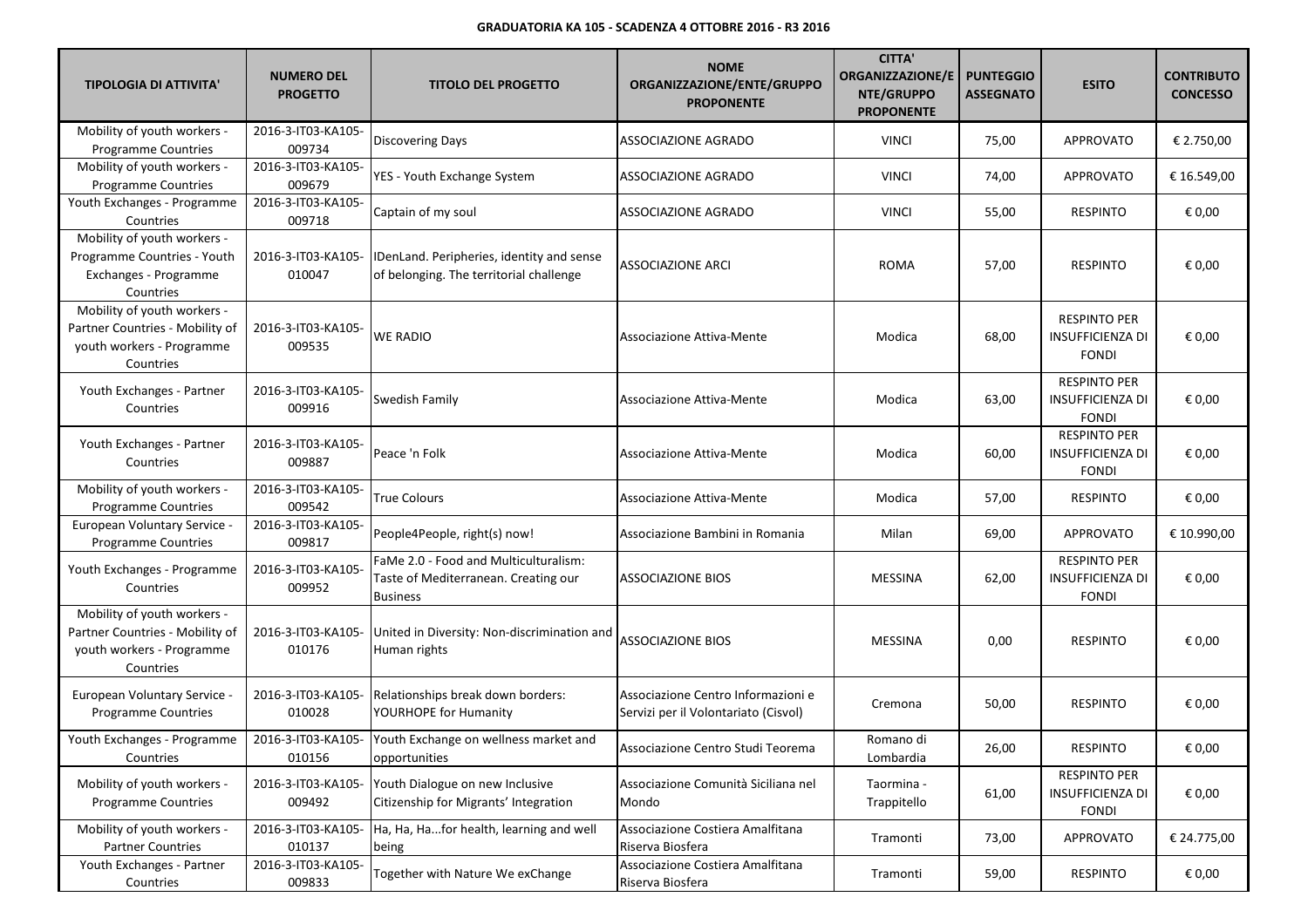| <b>TIPOLOGIA DI ATTIVITA'</b>                                   | <b>NUMERO DEL</b><br><b>PROGETTO</b> | <b>TITOLO DEL PROGETTO</b>                       | <b>NOME</b><br>ORGANIZZAZIONE/ENTE/GRUPPO<br><b>PROPONENTE</b>                            | <b>CITTA'</b><br><b>ORGANIZZAZIONE/E</b><br>NTE/GRUPPO<br><b>PROPONENTE</b> | <b>PUNTEGGIO</b><br><b>ASSEGNATO</b> | <b>ESITO</b>                                                   | <b>CONTRIBUTO</b><br><b>CONCESSO</b> |
|-----------------------------------------------------------------|--------------------------------------|--------------------------------------------------|-------------------------------------------------------------------------------------------|-----------------------------------------------------------------------------|--------------------------------------|----------------------------------------------------------------|--------------------------------------|
| Mobility of youth workers -<br><b>Programme Countries</b>       | 2016-3-IT03-KA105-<br>010017         | To Become Entrepreneur                           | Associazione Costruiamo il futuro                                                         | Geraci Siculo                                                               | 61,00                                | <b>RESPINTO PER</b><br><b>INSUFFICIENZA DI</b><br><b>FONDI</b> | € 0.00                               |
| Youth Exchanges - Programme<br>Countries                        | 2016-3-IT03-KA105-<br>009788         | Itineraries Around Me                            | Associazione Costruiamo il futuro                                                         | Geraci Siculo                                                               | 60,00                                | <b>RESPINTO PER</b><br><b>INSUFFICIENZA DI</b><br><b>FONDI</b> | € 0,00                               |
| Youth Exchanges - Programme<br>Countries                        | 2016-3-IT03-KA105-<br>010180         | <b>Follow your Dreams</b>                        | Associazione culturale "(Estmao)<br>SOLIDALE"                                             | Castel di Lucio (ME)                                                        | 51,00                                | <b>RESPINTO</b>                                                | € 0,00                               |
| Youth Exchanges - Programme<br>Countries                        | 2016-3-IT03-KA105-<br>009591         | I rediscover myself                              | Associazione Culturale "Federazione<br>Bellitalia"                                        | Gravina in Puglia                                                           | 61,00                                | <b>RESPINTO PER</b><br><b>INSUFFICIENZA DI</b><br><b>FONDI</b> | € 0,00                               |
| Youth Exchanges - Programme<br>Countries                        | 2016-3-IT03-KA105-<br>009394         | I rediscover myself                              | Associazione Culturale "Federazione<br>Bellitalia"                                        | Gravina in Puglia                                                           | 0,00                                 | <b>RESPINTO - INVIO</b><br><b>MULTIPLO</b>                     | € 0,00                               |
| Youth Exchanges - Programme<br>Countries                        | 2016-3-IT03-KA105-<br>009374         | Healthy mind in a healthy environment            | Associazione culturale "I Salviani"                                                       | Savoia di Lucania                                                           | 64,00                                | <b>RESPINTO PER</b><br><b>INSUFFICIENZA DI</b><br><b>FONDI</b> | € 0,00                               |
| Youth Exchanges - Programme<br>Countries                        | 2016-3-IT03-KA105-<br>009439         | All different but all equal                      | Associazione Culturale "La Cascata"                                                       | Abriola                                                                     | 37,00                                | <b>RESPINTO</b>                                                | € 0,00                               |
| Youth Exchanges - Programme<br>Countries                        | 2016-3-IT03-KA105-<br>009945         | <b>GREEN LAB</b>                                 | Associazione Culturale "Nuova Sicilia<br>Bedda"                                           | Vita (TP)                                                                   | 44,00                                | <b>RESPINTO</b>                                                | € 0,00                               |
| Youth Exchanges - Programme<br>Countries                        | 2016-3-IT03-KA105-<br>009395         | Sport to DISconnect people                       | associazione culturale "Staphile" -<br>centro studi di tradizioni popolari<br>Marchigiane | Mondolfo (PU)                                                               | 50,00                                | <b>RESPINTO</b>                                                | € 0,00                               |
| Mobility of youth workers -<br><b>Programme Countries</b>       | 2016-3-IT03-KA105-<br>010145         | Life Skills on Stage                             | Associazione culturale Arrevuoto<br>Teatro e Pedagogia                                    | Napoli                                                                      | 60,00                                | <b>RESPINTO PER</b><br><b>INSUFFICIENZA DI</b><br><b>FONDI</b> | € 0,00                               |
| <b>European Voluntary Service</b><br><b>Programme Countries</b> | 2016-3-IT03-KA105-<br>009850         | MATERA VOLONTARIA 2019                           | Associazione Culturale Basilicata Link                                                    | Matera                                                                      | 62,00                                | <b>RESPINTO PER</b><br><b>INSUFFICIENZA DI</b><br><b>FONDI</b> | € 0,00                               |
| Youth Exchanges - Programme<br>Countries                        | 2016-3-IT03-KA105-<br>009571         | Magic&Loss                                       | Associazione Culturale Basilicata Link                                                    | Matera                                                                      | 48,00                                | <b>RESPINTO</b>                                                | € 0,00                               |
| Youth Exchanges - Programme<br>Countries                        | 2016-3-IT03-KA105-<br>010113         | Eu and Us                                        | ASSOCIAZIONE CULTURALE BEYOND<br><b>BORDERS CORATO</b>                                    | <b>CORATO BA</b>                                                            | 71,00                                | <b>APPROVATO</b>                                               | € 16.580,00                          |
| Youth Exchanges - Programme<br>Countries                        | 2016-3-IT03-KA105-<br>010109         | Humanism For Mediterranean Crisis                | ASSOCIAZIONE CULTURALE BEYOND<br><b>BORDERS CORATO</b>                                    | <b>CORATO BA</b>                                                            | 59,00                                | <b>RESPINTO</b>                                                | € 0,00                               |
| Youth Exchanges - Programme<br>Countries                        | 2016-3-IT03-KA105-<br>010117         | Lets Attack Xenophobia Now                       | ASSOCIAZIONE CULTURALE BEYOND<br><b>BORDERS CORATO</b>                                    | <b>CORATO BA</b>                                                            | 44,00                                | <b>RESPINTO</b>                                                | € 0,00                               |
| Youth Exchanges - Partner<br>Countries                          | 2016-3-IT03-KA105-<br>009508         | YARD: Youth against Racism and<br>Discrimination | <b>ASSOCIAZIONE CULTURALE</b><br>COOPERAZIONEINTERNAZIONALE<br><b>SUD SUD</b>             | PALERMO                                                                     | 62,00                                | <b>RESPINTO PER</b><br><b>INSUFFICIENZA DI</b><br><b>FONDI</b> | € 0,00                               |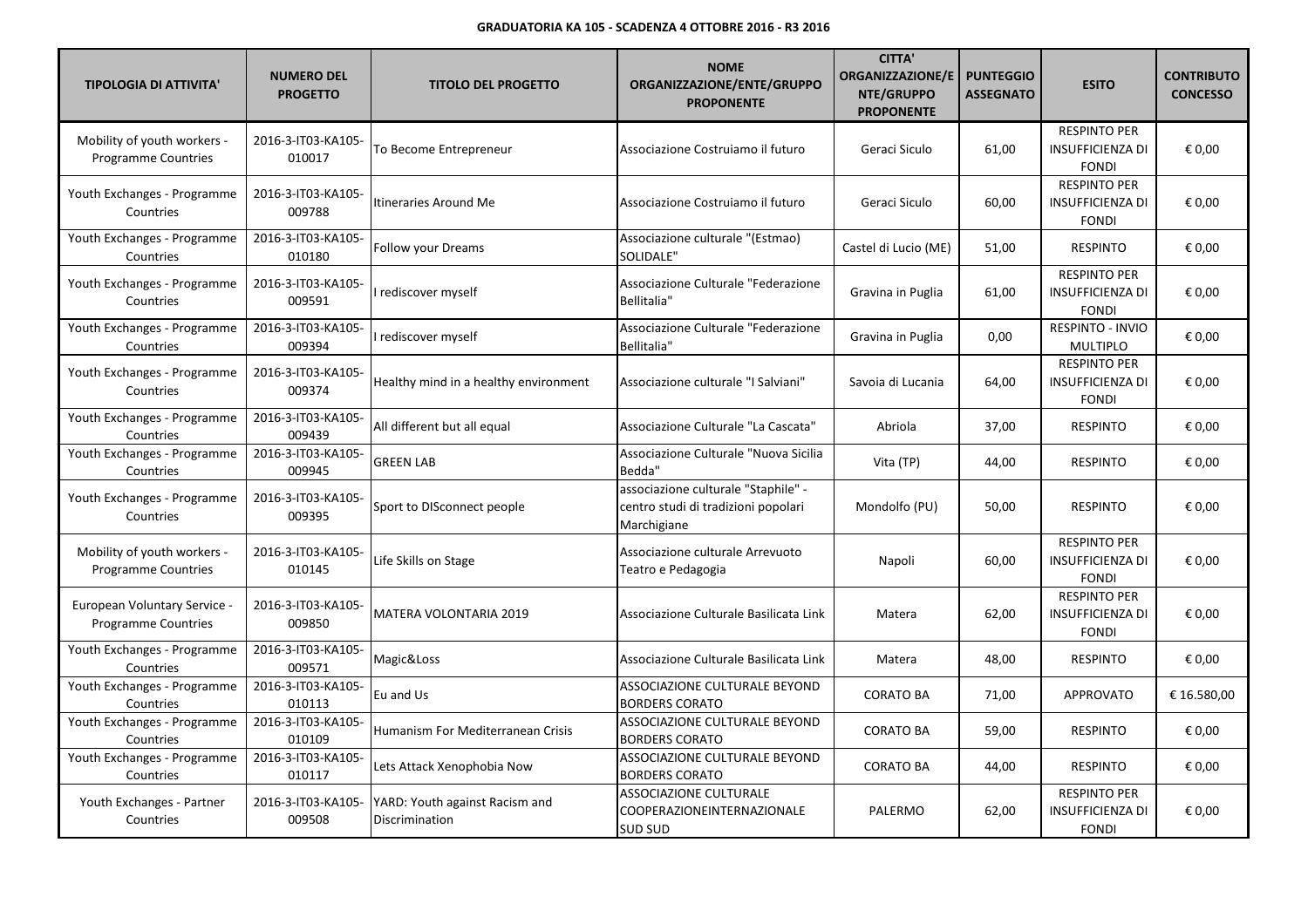| <b>TIPOLOGIA DI ATTIVITA'</b>                                                                    | <b>NUMERO DEL</b><br><b>PROGETTO</b> | <b>TITOLO DEL PROGETTO</b>                                                                                                                                      | <b>NOME</b><br>ORGANIZZAZIONE/ENTE/GRUPPO<br><b>PROPONENTE</b>                       | <b>CITTA'</b><br><b>ORGANIZZAZIONE/E</b><br>NTE/GRUPPO<br><b>PROPONENTE</b> | <b>PUNTEGGIO</b><br><b>ASSEGNATO</b> | <b>ESITO</b>                               | <b>CONTRIBUTO</b><br><b>CONCESSO</b> |
|--------------------------------------------------------------------------------------------------|--------------------------------------|-----------------------------------------------------------------------------------------------------------------------------------------------------------------|--------------------------------------------------------------------------------------|-----------------------------------------------------------------------------|--------------------------------------|--------------------------------------------|--------------------------------------|
| Mobility of youth workers -<br><b>Partner Countries</b>                                          | 2016-3-IT03-KA105-<br>010181         | THE (HUMAN) RIGHT MOMENT. Use of<br>media tools for fostering youth workers<br>quality intervention in the field of human<br>rights and intercultural education | <b>ASSOCIAZIONE CULTURALE</b><br> COOPERAZIONEINTERNAZIONALE<br><b>SUD SUD</b>       | PALERMO                                                                     | 50,00                                | <b>RESPINTO</b>                            | € 0,00                               |
| European Voluntary Service -<br><b>Programme Countries</b>                                       | 2016-3-IT03-KA105-<br>010085         | European Multimedia Collaboration                                                                                                                               | Associazione Culturale Cult 3.0                                                      | Reggio Calabria                                                             | 0,00                                 | <b>RESPINTO</b>                            | € 0,00                               |
| Youth Exchanges - Programme<br>Countries                                                         | 2016-3-IT03-KA105-<br>009946         | Work United for Refugees Integration                                                                                                                            | Associazione Culturale Entropia                                                      | Arcavacata di Rende<br>(Cosenza)                                            | 58,00                                | <b>RESPINTO</b>                            | € 0,00                               |
| Mobility of youth workers -<br>Programme Countries                                               | 2016-3-IT03-KA105-<br>009748         | APPLE+: At Play Project Learning Erasmus+                                                                                                                       | Associazione Culturale Entropia                                                      | Arcavacata di Rende<br>(Cosenza)                                            | 47,00                                | <b>RESPINTO</b>                            | € 0,00                               |
| Youth Exchanges - Programme<br>Countries                                                         | 2016-3-IT03-KA105-<br>009771         | GENDER: Gender Equality, Not<br>Discrimination, Empowering Rights                                                                                               | Associazione Culturale Entropia                                                      | Arcavacata di Rende<br>(Cosenza)                                            | 46,00                                | <b>RESPINTO</b>                            | € 0,00                               |
| Youth Exchanges - Programme<br>Countries                                                         | 2016-3-IT03-KA105-<br>009781         | Get Deep Into Languages                                                                                                                                         | Associazione Culturale Entropia                                                      | Arcavacata di Rende<br>(Cosenza)                                            | 46,00                                | <b>RESPINTO</b>                            | € 0,00                               |
| Youth Exchanges - Programme<br>Countries                                                         | 2016-3-IT03-KA105-<br>009777         | Work United for Refugees Integration                                                                                                                            | Associazione Culturale Entropia                                                      | Arcavacata di Rende<br>(Cosenza)                                            | 0,00                                 | RESPINTO - INVIO<br><b>MULTIPLO</b>        | € 0,00                               |
| Youth Exchanges - Programme<br>Countries                                                         | 2016-3-IT03-KA105-<br>009752         | Get Deep Into Languages                                                                                                                                         | Associazione Culturale Entropia                                                      | Arcavacata di Rende<br>(Cosenza)                                            | 0,00                                 | RESPINTO - INVIO<br><b>MULTIPLO</b>        | € 0,00                               |
| Youth Exchanges - Programme<br>Countries                                                         | 2016-3-IT03-KA105-<br>009760         | Work United for Refugees Integration                                                                                                                            | Associazione Culturale Entropia                                                      | Arcavacata di Rende<br>(Cosenza)                                            | 0,00                                 | <b>RESPINTO - INVIO</b><br><b>MULTIPLO</b> | € 0,00                               |
| European Voluntary Service -<br><b>Partner Countries</b>                                         | 2016-3-IT03-KA105-<br>009532         | Image Mapping                                                                                                                                                   | Associazione Culturale Eufemia                                                       | Torino                                                                      | 54,00                                | <b>RESPINTO</b>                            | € 0,00                               |
| Mobility of youth workers -<br>Programme Countries - Youth<br>Exchanges - Programme<br>Countries | 2016-3-IT03-KA105-<br>009483         | From Quote to Quality                                                                                                                                           | Associazione Culturale Eufemia                                                       | Torino                                                                      | 52,00                                | <b>RESPINTO</b>                            | € 0,00                               |
| Youth Exchanges - Programme<br>Countries                                                         | 2016-3-IT03-KA105-<br>010024         | Pedaling to grow                                                                                                                                                | Associazione Culturale Eufemia                                                       | Torino                                                                      | 46,00                                | <b>RESPINTO</b>                            | € 0,00                               |
| Mobility of youth workers -<br><b>Programme Countries</b>                                        | 2016-3-IT03-KA105-<br>009558         | Think Global, Act Local II                                                                                                                                      | Associazione Culturale Eufemia                                                       | Torino                                                                      | 40,00                                | <b>RESPINTO</b>                            | € 0,00                               |
| Youth Exchanges - Programme<br>Countries                                                         | 2016-3-IT03-KA105-<br>010118         | The Perfect Hand                                                                                                                                                | Associazione Culturale Europea<br>Istituto di Danza, Musica e Tradizioni<br>Popolari | Agrigento                                                                   | 55,00                                | <b>RESPINTO</b>                            | € 0,00                               |
| Youth Exchanges - Programme<br>Countries                                                         | 2016-3-IT03-KA105-<br>009384         | Your future is green                                                                                                                                            | Associazione Culturale folcloristica La<br>Nuova Compagnia Città di Cerda            | Cerda                                                                       | 54,00                                | <b>RESPINTO</b>                            | € 0,00                               |
| Youth Exchanges - Programme<br>Countries                                                         | 2016-3-IT03-KA105-<br>009464         | Dancing on diversity                                                                                                                                            | Associazione culturale folkloristica A<br>Musetta                                    | Troina                                                                      | 52,00                                | <b>RESPINTO</b>                            | € 0,00                               |
| Youth Exchanges - Programme<br>Countries                                                         | 2016-3-IT03-KA105-<br>009393         | Come as you are                                                                                                                                                 | associazione culturale giovanile "Hello<br>mondo"                                    | Pignola (PZ)                                                                | 58,00                                | <b>RESPINTO</b>                            | € 0,00                               |
| Youth Exchanges - Programme<br>Countries                                                         | 2016-3-IT03-KA105-<br>009625         | Hello world                                                                                                                                                     | associazione culturale giovanile "Hello<br>mondo"                                    | Pignola (PZ)                                                                | 35,00                                | <b>RESPINTO</b>                            | € 0,00                               |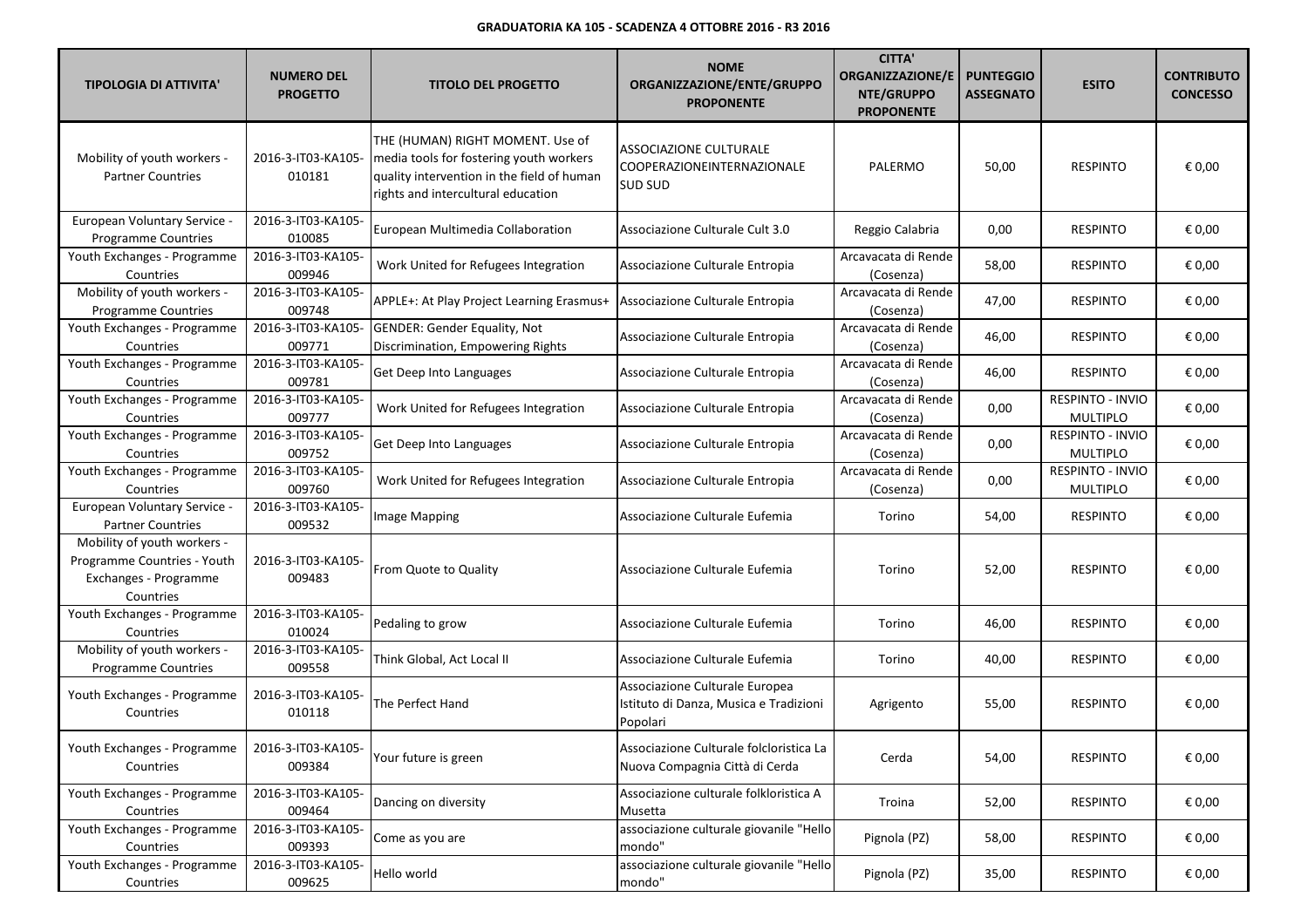| <b>TIPOLOGIA DI ATTIVITA'</b>                                                                 | <b>NUMERO DEL</b><br><b>PROGETTO</b> | <b>TITOLO DEL PROGETTO</b>                                | <b>NOME</b><br>ORGANIZZAZIONE/ENTE/GRUPPO<br><b>PROPONENTE</b> | <b>CITTA'</b><br><b>ORGANIZZAZIONE/E</b><br>NTE/GRUPPO<br><b>PROPONENTE</b> | <b>PUNTEGGIO</b><br><b>ASSEGNATO</b> | <b>ESITO</b>                                                   | <b>CONTRIBUTO</b><br><b>CONCESSO</b> |
|-----------------------------------------------------------------------------------------------|--------------------------------------|-----------------------------------------------------------|----------------------------------------------------------------|-----------------------------------------------------------------------------|--------------------------------------|----------------------------------------------------------------|--------------------------------------|
| Youth Exchanges - Programme<br>Countries                                                      | 2016-3-IT03-KA105-<br>009381         | Hello world                                               | associazione culturale giovanile "Hello<br>mondo"              | Pignola (PZ)                                                                | 0,00                                 | RESPINTO - INVIO<br><b>MULTIPLO</b>                            | € 0,00                               |
| Youth Exchanges - Programme<br>Countries                                                      | 2016-3-IT03-KA105-<br>009380         | Hello world                                               | associazione culturale giovanile "Hello<br>mondo"              | Pignola (PZ)                                                                | 0,00                                 | RESPINTO - INVIO<br><b>MULTIPLO</b>                            | € 0,00                               |
| Youth Exchanges - Programme<br>Countries - Mobility of youth<br>workers - Programme Countries | 2016-3-IT03-KA105-<br>009797         | Grow Up Healthy                                           | Associazione Culturale Giovanile<br>Moby Dick                  | Eboli                                                                       | 60,00                                | <b>RESPINTO PER</b><br><b>INSUFFICIENZA DI</b><br><b>FONDI</b> | € 0,00                               |
| Youth Exchanges - Programme<br>Countries                                                      | 2016-3-IT03-KA105-<br>010062         | Dare to share for a more resilient world                  | Associazione Culturale Giovanile<br><b>Moby Dick</b>           | Eboli                                                                       | 43,00                                | <b>RESPINTO</b>                                                | € 0,00                               |
| Youth Exchanges - Programme<br>Countries                                                      | 2016-3-IT03-KA105-<br>009930         | Nutrition thruogh farming and culture                     | Associazione Culturale Historia                                | Valenzano (Bari)                                                            | 0,00                                 | RESPINTO - INVIO<br><b>MULTIPLO</b>                            | € 0,00                               |
| Youth Exchanges - Partner<br>Countries                                                        | 2016-3-IT03-KA105-<br>009937         | Nutrition thruogh farming and culture                     | Associazione Culturale Historia                                | Valenzano (Bari)                                                            | 0,00                                 | <b>RESPINTO</b>                                                | € 0,00                               |
| Youth Exchanges - Programme<br>Countries - Mobility of youth<br>workers - Programme Countries | 2016-3-IT03-KA105-<br>010050         | Young People for Legality In Europe                       | ASSOCIAZIONE CULTURALE IL<br><b>GERMOGLIO</b>                  | CORLEONE                                                                    | 67,00                                | <b>APPROVATO</b>                                               | € 13.345,00                          |
| Youth Exchanges - Programme<br>Countries                                                      | 2016-3-IT03-KA105-<br>009434         | Fotografiamo il nostro futuro                             | Associazione Culturale Imago Lucus                             | Potenza                                                                     | 59,00                                | <b>RESPINTO</b>                                                | € 0,00                               |
| Youth Exchanges - Programme<br>Countries                                                      | 2016-3-IT03-KA105-<br>009590         | <b>HERITAGE'S HOLDERS</b>                                 | Associazione culturale La Ripa                                 | Castelvetere sul<br>Calore                                                  | 46,00                                | <b>RESPINTO</b>                                                | € 0,00                               |
| Youth Exchanges - Programme<br>Countries                                                      | 2016-3-IT03-KA105-<br>009383         | Sorry? What's the weather like?                           | Associazione Culturale<br>LAPECHERONZA                         | Ruvo di Puglia                                                              | 69,00                                | APPROVATO                                                      | € 17.468,00                          |
| Youth Exchanges - Programme<br>Countries                                                      | 2016-3-IT03-KA105-<br>009382         | Sorry? What's the weather like?                           | Associazione Culturale<br>LAPECHERONZA                         | Ruvo di Puglia                                                              | 0,00                                 | RESPINTO - INVIO<br><b>MULTIPLO</b>                            | € 0,00                               |
| European Voluntary Service -<br><b>Partner Countries</b>                                      | 2016-3-IT03-KA105-<br>009821         | No Borders Volunteering 3                                 | ASSOCIAZIONE CULTURALE LINK                                    | ALTAMURA                                                                    | 58,00                                | <b>RESPINTO</b>                                                | € 0,00                               |
| European Voluntary Service -<br><b>Partner Countries</b>                                      | 2016-3-IT03-KA105-<br>009802         | No Borders Volunteering 3                                 | ASSOCIAZIONE CULTURALE LINK                                    | ALTAMURA                                                                    | 0,00                                 | RESPINTO - INVIO<br><b>MULTIPLO</b>                            | € 0,00                               |
| Youth Exchanges - Programme<br>Countries                                                      | 2016-3-IT03-KA105-<br>009618         | Green Ideas"                                              | Associazione culturale Nieddì                                  | narbolia                                                                    | 50,00                                | RESPINTO                                                       | € 0,00                               |
| Youth Exchanges - Programme<br>Countries                                                      | 2016-3-IT03-KA105-<br>009619         | "THE COLORS OF EUROPEAN CUTLURE<br><b>AND TRADITIONS"</b> | Associazione culturale Nieddì                                  | narbolia                                                                    | 50,00                                | <b>RESPINTO</b>                                                | € 0,00                               |
| Youth Exchanges - Programme<br>Countries                                                      | 2016-3-IT03-KA105-<br>009605         | "THE COLORS OF EUROPEAN CUTLURE<br>AND TRADITIONS"        | Associazione culturale Nieddì                                  | narbolia                                                                    | 0,00                                 | <b>RESPINTO - INVIO</b><br>MULTIPLO                            | $\in$ 0,00                           |
| European Voluntary Service -<br><b>Partner Countries</b>                                      | 2016-3-IT03-KA105-<br>009806         | C.A.P. 40100 - Children Artist Parade                     | Associazione Culturale Oltre                                   | Bologna                                                                     | 0,00                                 | <b>RESPINTO</b>                                                | € 0,00                               |
| European Voluntary Service -<br><b>Partner Countries</b>                                      | 2016-3-IT03-KA105-<br>009715         | C.A.P. 40100 - Children Artist Parade                     | Associazione Culturale Oltre                                   | Bologna                                                                     | 0,00                                 | RESPINTO - INVIO<br><b>MULTIPLO</b>                            | € 0,00                               |
| Youth Exchanges - Programme<br>Countries                                                      | 2016-3-IT03-KA105-<br>010054         | I welcome, EU welcome                                     | Associazione Culturale PAN                                     | Portici                                                                     | 33,00                                | RESPINTO                                                       | € 0,00                               |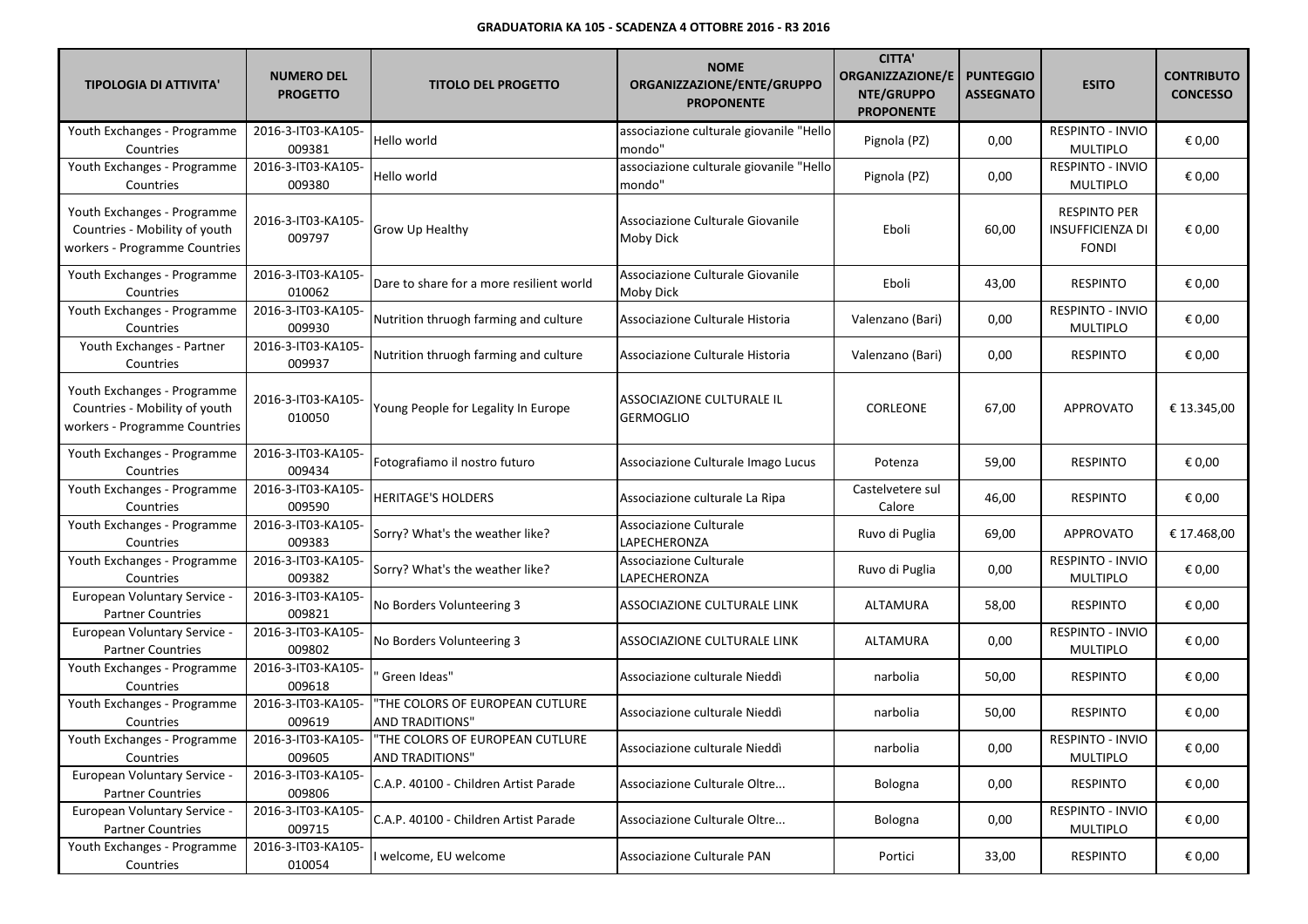| <b>TIPOLOGIA DI ATTIVITA'</b>                              | <b>NUMERO DEL</b><br><b>PROGETTO</b> | <b>TITOLO DEL PROGETTO</b>                                 | <b>NOME</b><br>ORGANIZZAZIONE/ENTE/GRUPPO<br><b>PROPONENTE</b> | <b>CITTA'</b><br><b>ORGANIZZAZIONE/E</b><br>NTE/GRUPPO<br><b>PROPONENTE</b> | <b>PUNTEGGIO</b><br><b>ASSEGNATO</b> | <b>ESITO</b>                                                   | <b>CONTRIBUTO</b><br><b>CONCESSO</b> |
|------------------------------------------------------------|--------------------------------------|------------------------------------------------------------|----------------------------------------------------------------|-----------------------------------------------------------------------------|--------------------------------------|----------------------------------------------------------------|--------------------------------------|
| Youth Exchanges - Programme<br>Countries                   | 2016-3-IT03-KA105-<br>009607         | inACTme! actions speak louder than words                   | ASSOCIAZIONE CULTURALE<br>PERYPEZYE URBANE                     | <b>MILANO</b>                                                               | 0,00                                 | <b>RESPINTO</b>                                                | € 0,00                               |
| Youth Exchanges - Programme<br>Countries                   | 2016-3-IT03-KA105-<br>009773         | You Parkour                                                | Associazione Culturale Pitagora                                | Sassari                                                                     | 61,00                                | <b>RESPINTO PER</b><br><b>INSUFFICIENZA DI</b><br><b>FONDI</b> | € 0,00                               |
| Mobility of youth workers -<br><b>Programme Countries</b>  | 2016-3-IT03-KA105-<br>009766         | Partners in Social and Economic Progress                   | Associazione Culturale Pitagora                                | Sassari                                                                     | 56,00                                | <b>RESPINTO</b>                                                | € 0,00                               |
| Mobility of youth workers -<br>Programme Countries         | 2016-3-IT03-KA105-<br>009765         | Employ yourself!                                           | Associazione Culturale Pitagora                                | Sassari                                                                     | 46,00                                | <b>RESPINTO</b>                                                | € 0,00                               |
| Mobility of youth workers -<br><b>Programme Countries</b>  | 2016-3-IT03-KA105-<br>009768         | We are All Learners                                        | Associazione Culturale Pitagora                                | Sassari                                                                     | 43,00                                | <b>RESPINTO</b>                                                | € 0,00                               |
| Youth Exchanges - Programme<br>Countries                   | 2016-3-IT03-KA105-<br>009577         | Living nature together                                     | Associazione Culturale Pro.m.e.t.eu.s                          | Viterbo                                                                     | 60,00                                | <b>RESPINTO PER</b><br><b>INSUFFICIENZA DI</b><br><b>FONDI</b> | € 0,00                               |
| Mobility of youth workers -<br><b>Partner Countries</b>    | 2016-3-IT03-KA105-<br>009892         | Theatre and community for Alternative<br>Care              | Associazione culturale regula contra<br>regulam teatro         | Milano                                                                      | 46,00                                | <b>RESPINTO</b>                                                | € 0,00                               |
| Mobility of youth workers -<br><b>Programme Countries</b>  | 2016-3-IT03-KA105-<br>009740         | I-exchange: increasing quality in YE                       | ASSOCIAZIONE CULTURALE STRAUSS                                 | <b>MUSSOMELI</b>                                                            | 65,00                                | <b>RESPINTO PER</b><br><b>INSUFFICIENZA DI</b><br><b>FONDI</b> | € 0,00                               |
| Mobility of youth workers -<br><b>Partner Countries</b>    | 2016-3-IT03-KA105-<br>010075         | Women in E3: Education, Employability,<br>Entrepreunership | ASSOCIAZIONE CULTURALE STRAUSS                                 | <b>MUSSOMELI</b>                                                            | 65,00                                | <b>RESPINTO PER</b><br><b>INSUFFICIENZA DI</b><br><b>FONDI</b> | € 0,00                               |
| Youth Exchanges - Programme<br>Countries                   | 2016-3-IT03-KA105-<br>009997         | Endecameron Youth Exchange                                 | <b>Associazione Culturale TEATRO</b><br>RIGODON                | Rieti                                                                       | 51,00                                | <b>RESPINTO</b>                                                | € 0,00                               |
| Youth Exchanges - Programme<br>Countries                   | 2016-3-IT03-KA105-<br>009385         | folk dance for social inclusion                            | Associazione culturale U iascungiedd                           | Marsico Nuovo                                                               | 23,00                                | <b>RESPINTO</b>                                                | € 0,00                               |
| Youth Exchanges - Programme<br>Countries                   | 2016-3-IT03-KA105-<br>009624         | Magic Knowledge                                            | ASSOCIAZIONE CULTURALE<br>VERBICARO                            | Verbicaro                                                                   | 40,00                                | <b>RESPINTO</b>                                                | € 0,00                               |
| Youth Exchanges - Programme<br>Countries                   | 2016-3-IT03-KA105-<br>009557         | Magic Knowledge                                            | ASSOCIAZIONE CULTURALE<br>VERBICARO                            | Verbicaro                                                                   | 0,00                                 | RESPINTO - INVIO<br><b>MULTIPLO</b>                            | € 0,00                               |
| Youth Exchanges - Programme<br>Countries                   | 2016-3-IT03-KA105-<br>009960         | Euro Music                                                 | Associazione culturale, ricreativa,<br>musicale ALTRISUONI     | Casoria (NA)                                                                | 43,00                                | <b>RESPINTO</b>                                                | € 0,00                               |
| Youth Exchanges - Programme<br>Countries                   | 2016-3-IT03-KA105-<br>009431         | <b>Bridge Builders</b>                                     | Associazione Culturale-Musicale<br>'MUSICA VITA MIA"           | Brienza                                                                     | 48,00                                | <b>RESPINTO</b>                                                | € 0,00                               |
| Youth Exchanges - Programme<br>Countries                   | 2016-3-IT03-KA105-<br>009430         | <b>Bridge Builders</b>                                     | Associazione Culturale-Musicale<br>"MUSICA VITA MIA"           | Brienza                                                                     | 0,00                                 | <b>RESPINTO - INVIO</b><br>MULTIPLO                            | $\in$ 0,00                           |
| European Voluntary Service -<br><b>Programme Countries</b> | 2016-3-IT03-KA105-<br>009725         | Let's active together                                      | Associazione del Volontariato<br>Comasco                       | Como                                                                        | 70,00                                | <b>APPROVATO</b>                                               | € 7.670,00                           |
| European Voluntary Service -<br><b>Programme Countries</b> | 2016-3-IT03-KA105-<br>010065         | 2 volunteers in French museums                             | Associazione del Volontariato<br>Comasco                       | Como                                                                        | 42,00                                | <b>RESPINTO</b>                                                | € 0,00                               |
| Youth Exchanges - Programme<br>Countries                   | 2016-3-IT03-KA105-<br>009378         | A walk in time                                             | Associazione di Cultura Folkloristica<br>"La Serra"            | Serre                                                                       | 40,00                                | RESPINTO                                                       | € 0,00                               |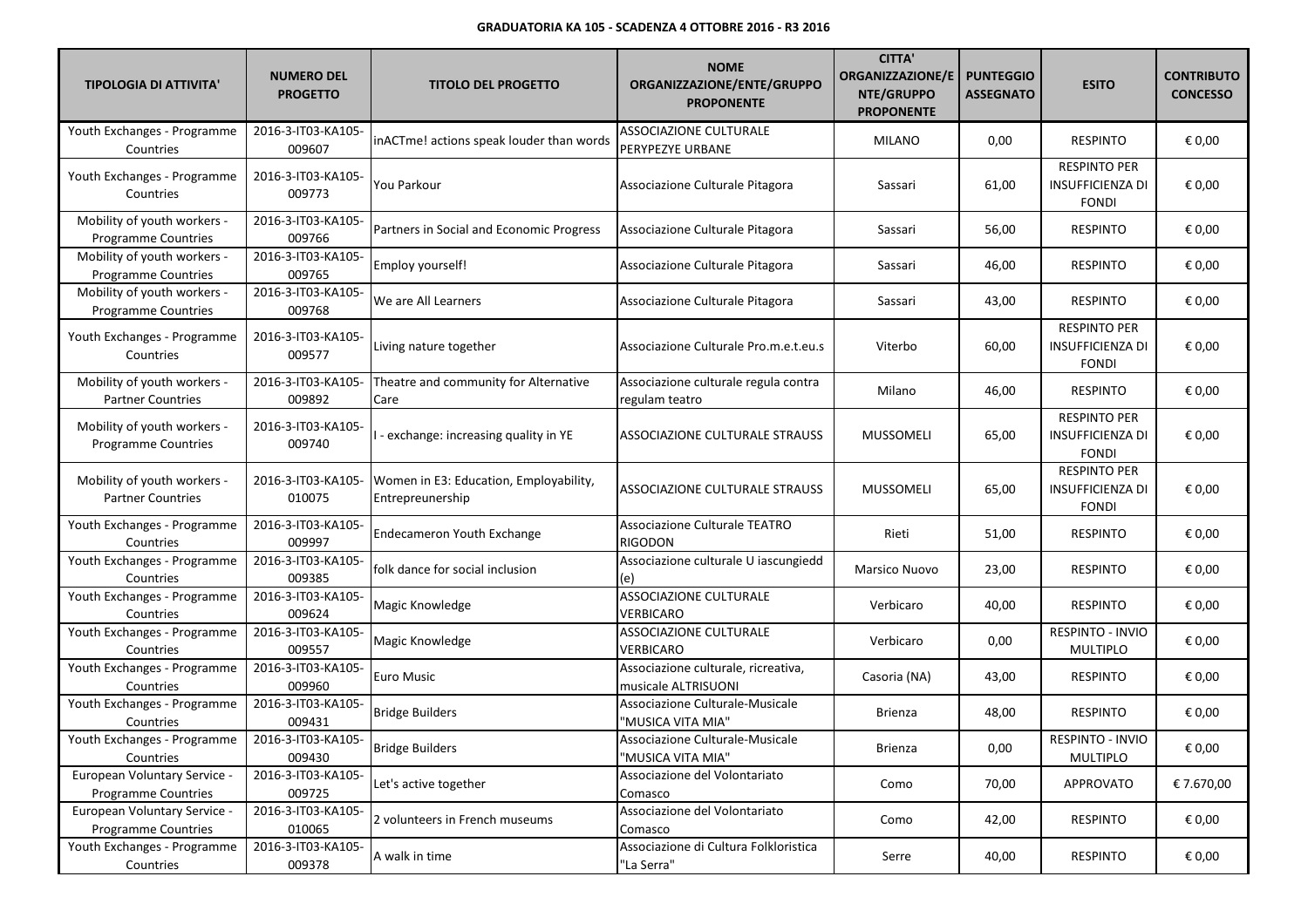| <b>TIPOLOGIA DI ATTIVITA'</b>                                                                 | <b>NUMERO DEL</b><br><b>PROGETTO</b> | <b>TITOLO DEL PROGETTO</b>              | <b>NOME</b><br>ORGANIZZAZIONE/ENTE/GRUPPO<br><b>PROPONENTE</b>            | <b>CITTA'</b><br><b>ORGANIZZAZIONE/E</b><br>NTE/GRUPPO<br><b>PROPONENTE</b> | <b>PUNTEGGIO</b><br><b>ASSEGNATO</b> | <b>ESITO</b>                                                   | <b>CONTRIBUTO</b><br><b>CONCESSO</b> |
|-----------------------------------------------------------------------------------------------|--------------------------------------|-----------------------------------------|---------------------------------------------------------------------------|-----------------------------------------------------------------------------|--------------------------------------|----------------------------------------------------------------|--------------------------------------|
| Youth Exchanges - Programme<br>Countries                                                      | 2016-3-IT03-KA105-<br>009387         | Shake your mind, shake your life!       | Associazione di promozione sociale<br>"Memorìa"                           | Tito                                                                        | 70,00                                | <b>APPROVATO</b>                                               | € 17.184,00                          |
| Youth Exchanges - Partner<br>Countries                                                        | 2016-3-IT03-KA105-<br>009805         | MUSIC for the INCLUSION of the migrants | Associazione di promozione Sociale<br>"Musica in Crescendo"               | San Salvo                                                                   | 54,00                                | <b>RESPINTO</b>                                                | € 0,00                               |
| Youth Exchanges - Programme<br>Countries                                                      | 2016-3-IT03-KA105-<br>009392         | Sport without borders                   | Associazione di Promozione Sociale<br>"YES - Youth Europe and Solidarity" | Potenza                                                                     | 36,00                                | <b>RESPINTO</b>                                                | € 0,00                               |
| Youth Exchanges - Programme<br>Countries                                                      | 2016-3-IT03-KA105-<br>009931         | <b>Break the Glass</b>                  | Associazione di Promozione Sociale<br><b>EUTOPIA</b>                      | Viterbo                                                                     | 57,00                                | <b>RESPINTO</b>                                                | € 0,00                               |
| Mobility of youth workers -<br><b>Partner Countries</b>                                       | 2016-3-IT03-KA105-<br>010082         | No more Violence                        | Associazione di Promozione Sociale<br><b>Futuro Digitale</b>              | Terranova da Sibari                                                         | 45,00                                | <b>RESPINTO</b>                                                | € 0,00                               |
| Youth Exchanges - Partner<br>Countries                                                        | 2016-3-IT03-KA105-<br>009783         | Be the protagonist                      | ASSOCIAZIONE DI PROMOZIONE<br>SOCIALE FYOUTURE                            | <b>POLLONE</b>                                                              | 64,00                                | <b>RESPINTO PER</b><br><b>INSUFFICIENZA DI</b><br><b>FONDI</b> | € 0,00                               |
| Youth Exchanges - Partner<br>Countries                                                        | 2016-3-IT03-KA105-<br>009598         | Take your space                         | ASSOCIAZIONE DI PROMOZIONE<br>SOCIALE FYOUTURE                            | <b>POLLONE</b>                                                              | 60,00                                | <b>RESPINTO PER</b><br><b>INSUFFICIENZA DI</b><br><b>FONDI</b> | € 0,00                               |
| European Voluntary Service -<br><b>Programme Countries</b>                                    | 2016-3-IT03-KA105-<br>009957         | Into the wild EVS                       | ASSOCIAZIONE DI PROMOZIONE<br>SOCIALE JOINT                               | <b>MILANO</b>                                                               | 71,00                                | <b>APPROVATO</b>                                               | € 15.340,00                          |
| Youth Exchanges - Programme<br>Countries - Mobility of youth<br>workers - Programme Countries | 2016-3-IT03-KA105-<br>010122         | HEI! - Helping Erasmus+ Inclusion       | ASSOCIAZIONE DI PROMOZIONE<br>SOCIALE JOINT                               | <b>MILANO</b>                                                               | 70,00                                | <b>APPROVATO</b>                                               | € 19.808,00                          |
| Youth Exchange - Partner<br>Countries - Mobility of youth<br>workers - Partner Countries      | 2016-3-IT03-KA105-<br>009857         | MigranChange                            | ASSOCIAZIONE DI PROMOZIONE<br>SOCIALE JOINT                               | <b>MILANO</b>                                                               | 54,00                                | <b>RESPINTO</b>                                                | € 0,00                               |
| Youth Exchanges - Programme<br>Countries                                                      | 2016-3-IT03-KA105-<br>009671         | Food4Thought.6                          | ASSOCIAZIONE DI PROMOZIONE<br>SOCIALE JOINT                               | <b>MILANO</b>                                                               | 46,00                                | <b>RESPINTO</b>                                                | € 0,00                               |
| Mobility of youth workers -<br><b>Programme Countries</b>                                     | 2016-3-IT03-KA105-<br>009884         | The Rural Connection                    | ASSOCIAZIONE DI PROMOZIONE<br><b>SOCIALE KORA</b>                         | PASSIGNANO SUL<br>TRASIMENO                                                 | 67,00                                | <b>RESPINTO PER</b><br>INSUFFICIENZA DI<br><b>FONDI</b>        | € 0,00                               |
| Youth Exchanges - Programme<br>Countries                                                      | 2016-3-IT03-KA105-<br>009889         | Our Food                                | <b>ASSOCIAZIONE DI PROMOZIONE</b><br>SOCIALE KORA                         | PASSIGNANO SUL<br><b>TRASIMENO</b>                                          | 58,00                                | <b>RESPINTO</b>                                                | € 0,00                               |
| Mobility of youth workers -<br><b>Programme Countries</b>                                     | 2016-3-IT03-KA105-<br>009839         | The Rural Connection                    | ASSOCIAZIONE DI PROMOZIONE<br>SOCIALE KORA                                | PASSIGNANO SUL<br><b>TRASIMENO</b>                                          | 0,00                                 | RESPINTO - INVIO<br><b>MULTIPLO</b>                            | € 0,00                               |
| Mobility of youth workers -<br>Programme Countries                                            | 2016-3-IT03-KA105-<br>009836         | The Rural Connection                    | ASSOCIAZIONE DI PROMOZIONE<br>SOCIALE KORA                                | PASSIGNANO SUL<br>TRASIMENO                                                 | 0,00                                 | RESPINTO - INVIO<br>MULTIPLO                                   | € 0,00                               |
| Youth Exchanges - Programme<br>Countries                                                      | 2016-3-IT03-KA105-<br>009736         | No More Lies                            | ASSOCIAZIONE DI PROMOZIONE<br><b>SOCIALE MAGHWEB</b>                      | PALERMO                                                                     | 66,00                                | APPROVATO                                                      | € 13.842,00                          |
| Youth Exchanges - Programme<br>Countries                                                      | 2016-3-IT03-KA105-<br>009712         | Into The Island                         | ASSOCIAZIONE DI PROMOZIONE<br>SOCIALE MAGHWEB                             | PALERMO                                                                     | 63,00                                | <b>RESPINTO PER</b><br><b>INSUFFICIENZA DI</b><br><b>FONDI</b> | € 0,00                               |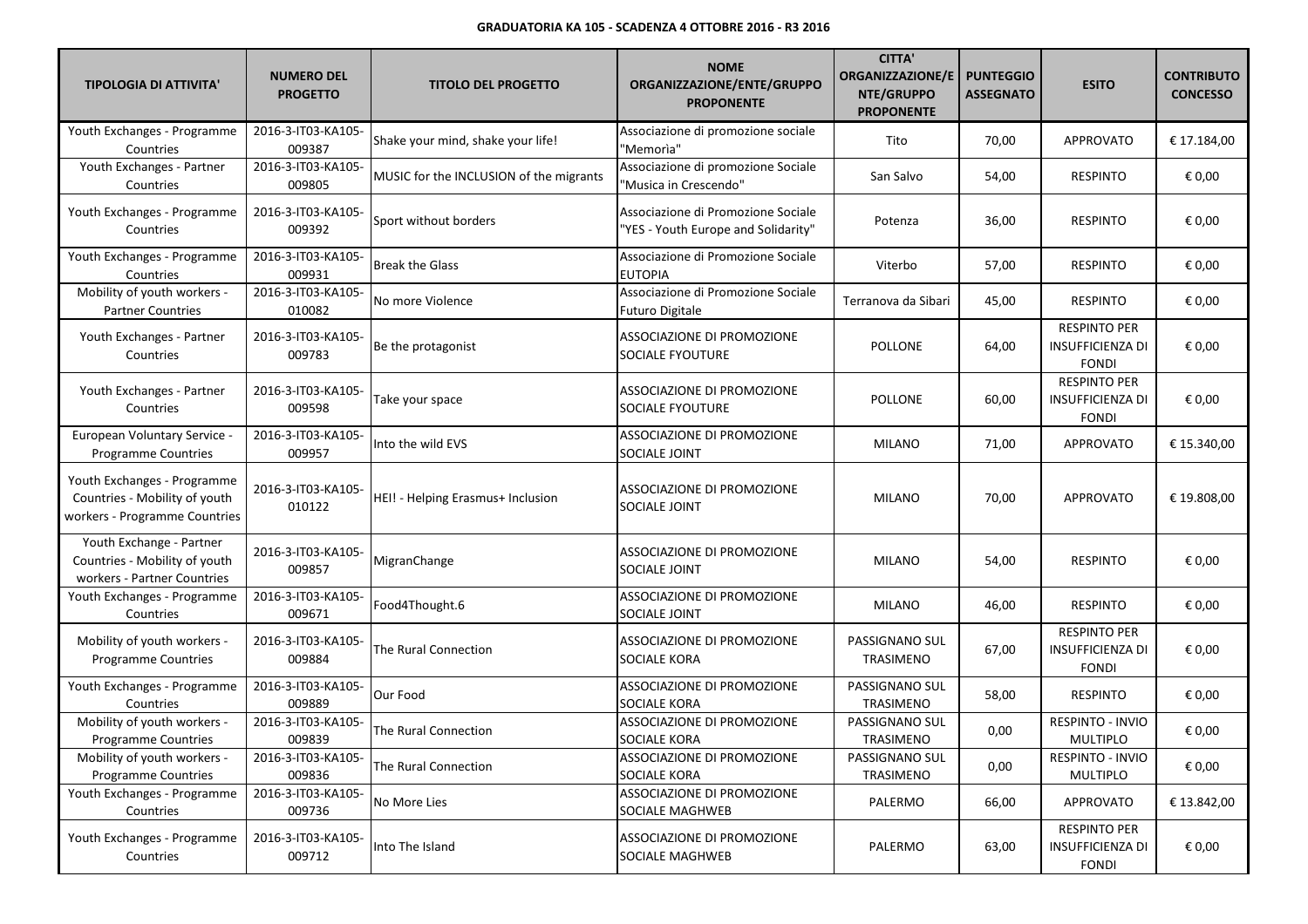| <b>TIPOLOGIA DI ATTIVITA'</b>                                                                | <b>NUMERO DEL</b><br><b>PROGETTO</b> | <b>TITOLO DEL PROGETTO</b>                                                                      | <b>NOME</b><br>ORGANIZZAZIONE/ENTE/GRUPPO<br><b>PROPONENTE</b>           | <b>CITTA'</b><br><b>ORGANIZZAZIONE/E</b><br>NTE/GRUPPO<br><b>PROPONENTE</b> | <b>PUNTEGGIO</b><br><b>ASSEGNATO</b> | <b>ESITO</b>                                                   | <b>CONTRIBUTO</b><br><b>CONCESSO</b> |
|----------------------------------------------------------------------------------------------|--------------------------------------|-------------------------------------------------------------------------------------------------|--------------------------------------------------------------------------|-----------------------------------------------------------------------------|--------------------------------------|----------------------------------------------------------------|--------------------------------------|
| Mobility of youth workers -<br>Programme Countries                                           | 2016-3-IT03-KA105-<br>010029         | Social Communication Forum                                                                      | ASSOCIAZIONE DI PROMOZIONE<br>SOCIALE MAGHWEB                            | PALERMO                                                                     | 63,00                                | <b>RESPINTO PER</b><br><b>INSUFFICIENZA DI</b><br><b>FONDI</b> | € 0,00                               |
| Youth Exchanges - Programme<br>Countries                                                     | 2016-3-IT03-KA105-<br>009770         | Social Real Life                                                                                | ASSOCIAZIONE DI PROMOZIONE<br>SOCIALE MAGHWEB                            | PALERMO                                                                     | 60,00                                | <b>RESPINTO PER</b><br><b>INSUFFICIENZA DI</b><br><b>FONDI</b> | € 0,00                               |
| Mobility of youth workers -<br><b>Programme Countries</b>                                    | 2016-3-IT03-KA105-<br>009717         | Graphic Youth - Visual T.C.                                                                     | Associazione di promozione sociale<br>Maghweb                            | Palermo                                                                     | 51,00                                | <b>RESPINTO</b>                                                | € 0,00                               |
| Mobility of youth workers -<br>Programme Countries                                           | 2016-3-IT03-KA105-<br>009786         | Non Formal Art                                                                                  | Associazione di promozione sociale<br>Maghweb                            | Palermo                                                                     | 50,00                                | <b>RESPINTO</b>                                                | € 0,00                               |
| European Voluntary Service -<br><b>Partner Countries</b>                                     | 2016-3-IT03-KA105-<br>009441         | Nelson Mandela Academy                                                                          | Associazione di Promozione Sociale<br>SEI                                | <b>Brindisi</b>                                                             | 0,00                                 | <b>RESPINTO</b>                                                | € 0,00                               |
| Youth Exchanges - Programme<br>Countries                                                     | 2016-3-IT03-KA105-<br>010073         | Food for Good                                                                                   | Associazione di promozione sociale SI<br><b>PUO' FARE Onlus</b>          | Turin                                                                       | 64,00                                | <b>RESPINTO PER</b><br><b>INSUFFICIENZA DI</b><br><b>FONDI</b> | € 0,00                               |
| <b>European Voluntary Service -</b><br><b>Programme Countries</b>                            | 2016-3-IT03-KA105-<br>009995         | <b>Mutual Aid Mission</b>                                                                       | Associazione di Promozione Sociale<br>Youth Action for Right Development | Milan                                                                       | 63,00                                | APPROVATO                                                      | € 12.391,68                          |
| Mobility of youth workers -<br><b>Programme Countries</b>                                    | 2016-3-IT03-KA105-<br>009855         | Inclusion Road for You(th)                                                                      | ASSOCIAZIONE DI VOLONTARIATO<br>"CLUB INTEGRIAMOCI" ONLUS                | Ferrara                                                                     | 37,00                                | <b>RESPINTO</b>                                                | € 0,00                               |
| European Voluntary Service -<br><b>Partner Countries</b>                                     | 2016-3-IT03-KA105-<br>010203         | Abitando la città                                                                               | Associazione di volontariato La Rete                                     | Biella                                                                      | 0,00                                 | <b>RESPINTO</b>                                                | € 0,00                               |
| Mobility of youth workers -<br><b>Partner Countries</b>                                      | 2016-3-IT03-KA105-<br>009516         | "Give action to your community! -<br>Promotion of active citizenship for a<br>cohesive society" | Associazione di Volontariato Terra<br>Metelliana                         | Cava de' Tirreni                                                            | 64,00                                | <b>RESPINTO PER</b><br>INSUFFICIENZA DI<br><b>FONDI</b>        | € 0,00                               |
| Youth Exchanges - Programme<br>Countries                                                     | 2016-3-IT03-KA105-<br>009917         | Dance & Music for Youth empowerment                                                             | ASSOCIAZIONE DI VOLONTARIO<br>NUOVI ORIZZONTI ONLUS                      | PIGLIO                                                                      | 65,00                                | APPROVATO                                                      | € 15.680,00                          |
| Mobility of youth workers -<br>Programme Countries                                           | 2016-3-IT03-KA105-<br>009918         | Skills for Social Self Entrepreneurship for<br>Youth                                            | ASSOCIAZIONE DI VOLONTARIO<br>NUOVI ORIZZONTI ONLUS                      | <b>PIGLIO</b>                                                               | 50,00                                | <b>RESPINTO</b>                                                | € 0,00                               |
| Youth Exchanges - Programme<br>Countries                                                     | 2016-3-IT03-KA105-<br>010069         | <b>EMPOWERMENT FOR INCLUSION</b>                                                                | Associazione Enzimistudio                                                | Torino                                                                      | 80,00                                | APPROVATO                                                      | € 21.004,00                          |
| Mobility of youth workers -<br>Programme Countries                                           | 2016-3-IT03-KA105-<br>009950         | Better training for better futures                                                              | Associazione Euphoria                                                    | Rome                                                                        | 46,00                                | <b>RESPINTO</b>                                                | € 0,00                               |
| <b>European Voluntary Service -</b><br><b>Partner Countries</b>                              | 2016-3-IT03-KA105-<br>009772         | IT's U(k)Raine turn!                                                                            | Associazione Eurobox                                                     | Civitella in Val di<br>Chiana (Arezzo)                                      | 53,00                                | <b>RESPINTO</b>                                                | $\epsilon$ 0,00                      |
| Mobility of youth workers -<br><b>Partner Countries</b>                                      | 2016-3-IT03-KA105-<br>009838         | One Piece of Culture                                                                            | <b>Associazione Eurobox</b>                                              | Civitella in Val di<br>Chiana (Arezzo)                                      | 37,00                                | RESPINTO                                                       | € 0,00                               |
| Youth Exchange - Programme<br>Countries - Mobility of youth<br>workers - Programme Countries | 2016-3-IT03-KA105-<br>009898         | Vibes of Life                                                                                   | Associazione FLEBO Onlus                                                 | Firenze                                                                     | 53,00                                | <b>RESPINTO</b>                                                | € 0,00                               |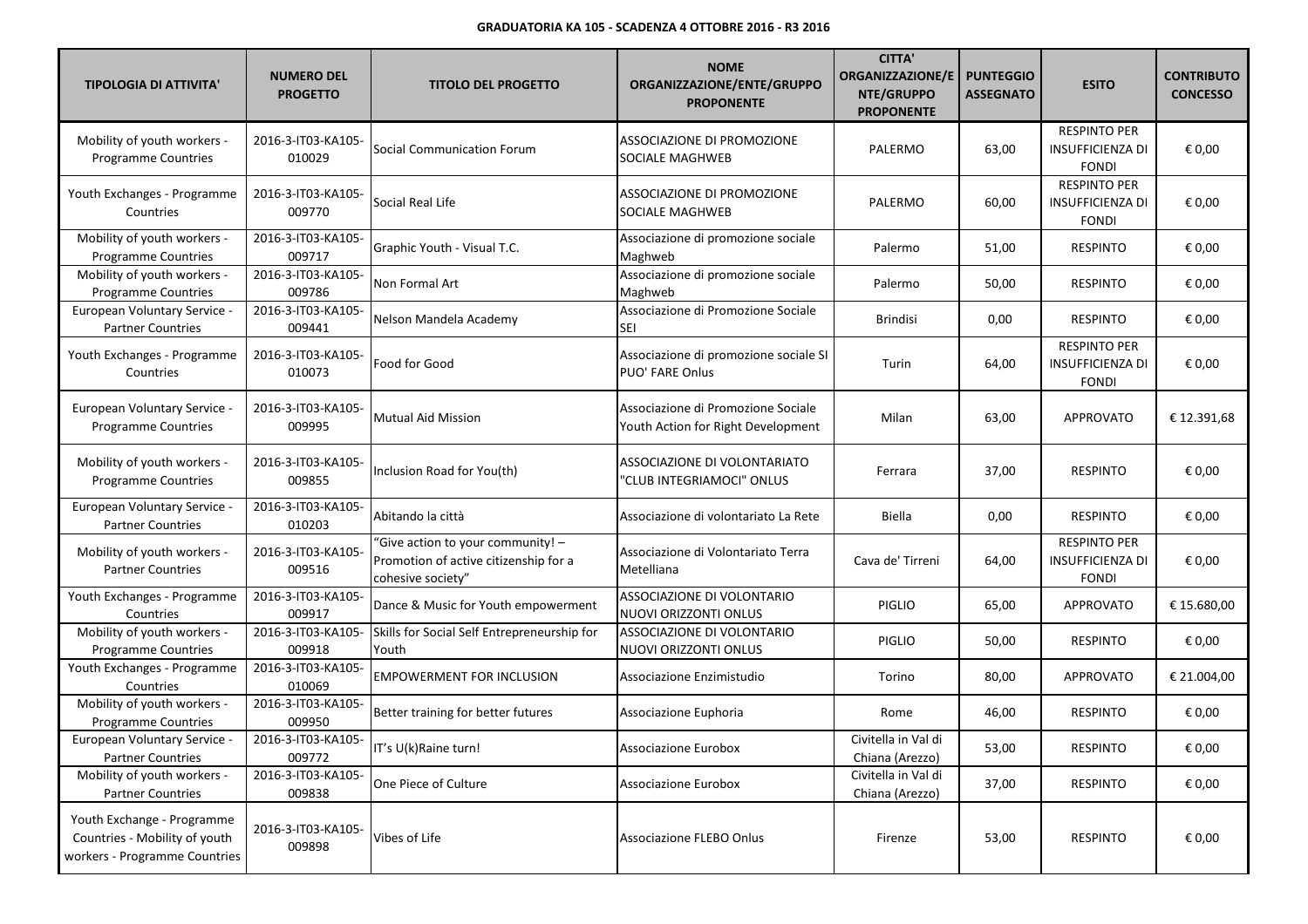| <b>TIPOLOGIA DI ATTIVITA'</b>                                                                                     | <b>NUMERO DEL</b><br><b>PROGETTO</b> | <b>TITOLO DEL PROGETTO</b>                               | <b>NOME</b><br>ORGANIZZAZIONE/ENTE/GRUPPO<br><b>PROPONENTE</b> | <b>CITTA'</b><br><b>ORGANIZZAZIONE/E</b><br>NTE/GRUPPO<br><b>PROPONENTE</b> | <b>PUNTEGGIO</b><br><b>ASSEGNATO</b> | <b>ESITO</b>                                                   | <b>CONTRIBUTO</b><br><b>CONCESSO</b> |
|-------------------------------------------------------------------------------------------------------------------|--------------------------------------|----------------------------------------------------------|----------------------------------------------------------------|-----------------------------------------------------------------------------|--------------------------------------|----------------------------------------------------------------|--------------------------------------|
| Youth Exchanges - Programme<br>Countries                                                                          | 2016-3-IT03-KA105-<br>009443         | The awareness of our value                               | Associazione Folklorica "A' Spiga<br>Rossa"                    | Petina                                                                      | 65,00                                | <b>APPROVATO</b>                                               | € 17.468,00                          |
| Mobility of youth workers -<br>Programme Countries                                                                | 2016-3-IT03-KA105-<br>009567         | HealthYes Angels                                         | ASSOCIAZIONE GIANLUCA SGUEGLIA                                 | Caserta                                                                     | 30,00                                | <b>RESPINTO</b>                                                | € 0,00                               |
| Mobility of youth workers -<br><b>Programme Countries</b>                                                         | 2016-3-IT03-KA105-<br>010099         | Be A Social Entrepreneur                                 | Associazione Giosef - Giovani Senza<br>Frontiere               | Caserta                                                                     | 61,00                                | <b>RESPINTO PER</b><br>INSUFFICIENZA DI<br><b>FONDI</b>        | € 0,00                               |
| Mobility of youth workers -<br><b>Partner Countries</b>                                                           | 2016-3-IT03-KA105-<br>010196         | Mask of Conflict - Italy                                 | <b>Associazione GIOSEF-UNITO</b>                               | Torino                                                                      | 0,00                                 | <b>RESPINTO</b>                                                | € 0,00                               |
| Mobility of youth workers -<br><b>Partner Countries</b>                                                           | 2016-3-IT03-KA105-<br>010171         | Living together                                          | Associazione Giovanile CREA                                    | Perosa Argentina                                                            | 0,00                                 | <b>RESPINTO</b>                                                | € 0,00                               |
| Youth Exchanges - Programme<br>Countries                                                                          | 2016-3-IT03-KA105-<br>009450         | Music against racial discrimination                      | Associazione Giovanile Iniziative<br>Originali                 | Vietri di Potenza                                                           | 50,00                                | <b>RESPINTO</b>                                                | € 0,00                               |
| Youth Exchanges - Programme<br>Countries                                                                          | 2016-3-IT03-KA105-<br>009592         | <b>GREAT DISTANCE, NO GAP</b>                            | Associazione Giovanile Iniziative<br>Originali                 | Vietri di Potenza                                                           | 46,00                                | <b>RESPINTO</b>                                                | € 0,00                               |
| Youth Exchanges - Programme<br>Countries                                                                          | 2016-3-IT03-KA105-<br>009424         | <b>GREAT DISTANCE, NO GAP</b>                            | Associazione Giovanile Iniziative<br>Originali                 | Vietri di Potenza                                                           | 0,00                                 | RESPINTO - INVIO<br><b>MULTIPLO</b>                            | € 0,00                               |
| Youth Exchanges - Programme<br>Countries                                                                          | 2016-3-IT03-KA105-<br>009822         | How I see an Immigrant                                   | Associazione Giovaninsieme                                     | Nole                                                                        | 71,00                                | APPROVATO                                                      | € 15.296,00                          |
| Youth Exchanges - Programme<br>Countries                                                                          | 2016-3-IT03-KA105-<br>009739         | Aggiungi un posto a tavola!                              | Associazione Gioventù 2000                                     | San Gregorio Magno                                                          | 51,00                                | <b>RESPINTO</b>                                                | € 0,00                               |
| Mobility of youth workers -<br><b>Programme Countries</b>                                                         | 2016-3-IT03-KA105-<br>009614         | 'A stage for the Inclusion"                              | Associazione Gioventù 2000                                     | San Gregorio Magno                                                          | 35,00                                | <b>RESPINTO</b>                                                | € 0,00                               |
| Mobility of youth workers -<br>Programme Countries - Youth<br>Exchanges - Programme<br>Countries                  | 2016-3-IT03-KA105-<br>010141         | <b>Against Corruption for real Equality</b>              | Associazione Icarus                                            | Palermo                                                                     | 63,00                                | <b>RESPINTO PER</b><br><b>INSUFFICIENZA DI</b><br><b>FONDI</b> | € 0,00                               |
| European Voluntary Service -<br><b>Partner Countries</b>                                                          | 2016-3-IT03-KA105-<br>009466         | Youth Mobility: Revolution in Town!                      | Associazione InCo - Molfetta                                   | Molfetta                                                                    | 68,00                                | APPROVATO                                                      | € 36.478,36                          |
| Youth Exchanges - Programme<br>Countries                                                                          | 2016-3-IT03-KA105-<br>009611         | Spring of Sport                                          | Associazione InCo - Molfetta                                   | Molfetta                                                                    | 67,00                                | APPROVATO                                                      | € 19.004,00                          |
| Youth Exchanges - Partner<br>Countries                                                                            | 2016-3-IT03-KA105-<br>009490         | ECO-Youth                                                | Associazione InCo - Molfetta                                   | Molfetta                                                                    | 62,00                                | <b>RESPINTO PER</b><br>INSUFFICIENZA DI<br><b>FONDI</b>        | € 0,00                               |
| Mobility of youth workers -<br><b>Partner Countries</b>                                                           | 2016-3-IT03-KA105-<br>009733         | Dissemination Professional                               | Associazione InCo - Molfetta                                   | Molfetta                                                                    | 40,00                                | <b>RESPINTO</b>                                                | € 0,00                               |
| Youth Exchanges - Programme<br>Countries                                                                          | 2016-3-IT03-KA105-<br>010003         | DRAMA: Dancing to Raise Awareness<br>towards iMmigrAtion | <b>ASSOCIAZIONE INCO</b><br>INTERCULTURALITA&<br>COMUNICAZIONE | <b>TRENTO</b>                                                               | 65,00                                | APPROVATO                                                      | € 13.324,00                          |
| European Voluntary Service -<br>Partner Countries - European<br><b>Voluntary Service - Programme</b><br>Countries | 2016-3-IT03-KA105-<br>010115         | SVEgliati: awake the volunteer's spirit!                 | <b>ASSOCIAZIONE INCO</b><br>INTERCULTURALITA&<br>COMUNICAZIONE | <b>TRENTO</b>                                                               | 62,00                                | <b>RESPINTO PER</b><br><b>INSUFFICIENZA DI</b><br><b>FONDI</b> | € 0,00                               |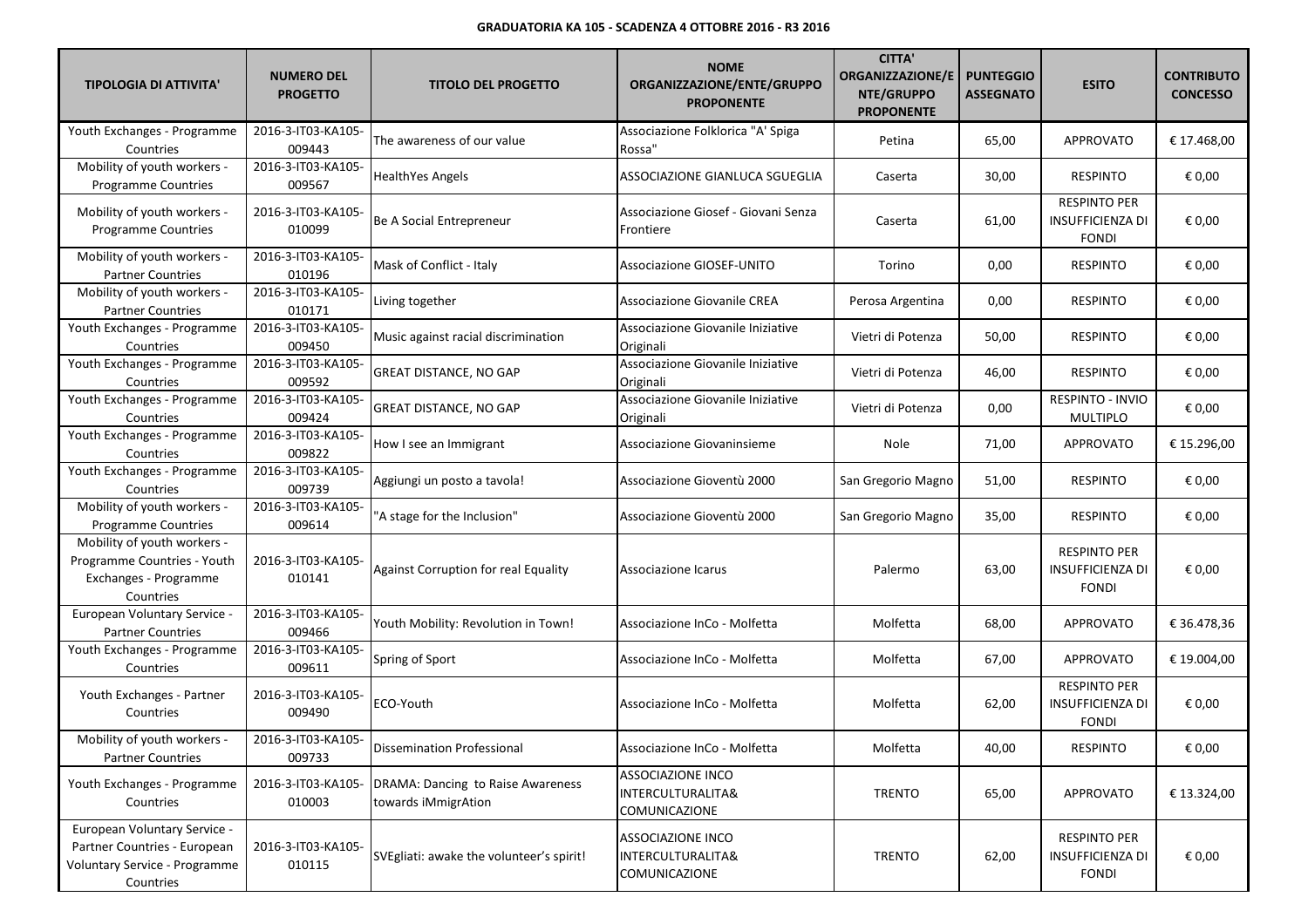| <b>TIPOLOGIA DI ATTIVITA'</b>                                                                              | <b>NUMERO DEL</b><br><b>PROGETTO</b> | <b>TITOLO DEL PROGETTO</b>                                                              | <b>NOME</b><br>ORGANIZZAZIONE/ENTE/GRUPPO<br><b>PROPONENTE</b>      | <b>CITTA'</b><br><b>ORGANIZZAZIONE/E</b><br>NTE/GRUPPO<br><b>PROPONENTE</b> | <b>PUNTEGGIO</b><br><b>ASSEGNATO</b> | <b>ESITO</b>                                                   | <b>CONTRIBUTO</b><br><b>CONCESSO</b> |
|------------------------------------------------------------------------------------------------------------|--------------------------------------|-----------------------------------------------------------------------------------------|---------------------------------------------------------------------|-----------------------------------------------------------------------------|--------------------------------------|----------------------------------------------------------------|--------------------------------------|
| Youth Exchanges - Programme<br>Countries                                                                   | 2016-3-IT03-KA105-<br>009998         | <b>SHAPING: SHAring good Practice among</b><br>mINority Groups                          | <b>ASSOCIAZIONE INCO</b><br>INTERCULTURALITA&<br>COMUNICAZIONE      | <b>TRENTO</b>                                                               | 61,00                                | <b>RESPINTO PER</b><br><b>INSUFFICIENZA DI</b><br><b>FONDI</b> | € 0,00                               |
| Youth Exchanges - Programme<br>Countries                                                                   | 2016-3-IT03-KA105-<br>010006         | <b>BORDERS: Bridging Over Regional Divisions</b><br>to Enhance and Reinforce Solidarity | <b>ASSOCIAZIONE INCO</b><br>INTERCULTURALITA&<br>COMUNICAZIONE      | <b>TRENTO</b>                                                               | 60,00                                | <b>RESPINTO PER</b><br>INSUFFICIENZA DI<br><b>FONDI</b>        | € 0,00                               |
| European Voluntary Service -<br>Partner Countries - European<br>Voluntary Service - Programme<br>Countries | 2016-3-IT03-KA105-<br>010042         | SVEgliati: awake the volunteer's spirit!                                                | ASSOCIAZIONE INCO<br>INTERCULTURALITA&<br>COMUNICAZIONE             | <b>TRENTO</b>                                                               | 0,00                                 | <b>RESPINTO - INVIO</b><br><b>MULTIPLO</b>                     | € 0,00                               |
| European Voluntary Service -<br>Partner Countries - European<br>Voluntary Service - Programme<br>Countries | 2016-3-IT03-KA105-<br>010048         | SVEgliati: awake the volunteer's spirit!                                                | <b>ASSOCIAZIONE INCO</b><br>INTERCULTURALITA&<br>COMUNICAZIONE      | <b>TRENTO</b>                                                               | 0,00                                 | <b>RESPINTO - INVIO</b><br><b>MULTIPLO</b>                     | € 0,00                               |
| Mobility of youth workers -<br>Programme Countries - Youth<br>Exchanges - Programme<br>Countries           | 2016-3-IT03-KA105-<br>009904         | New forms of youth participation and<br>citizenship in migration Era                    | ASSOCIAZIONE INFORMAGIOVANI                                         | PALERMO                                                                     | 62,00                                | <b>RESPINTO PER</b><br>INSUFFICIENZA DI<br><b>FONDI</b>        | € 0,00                               |
| European Voluntary Service -<br>Programme Countries                                                        | 2016-3-IT03-KA105-<br>010107         | Promoting and supporting volunteering                                                   | ASSOCIAZIONE INFORMAGIOVANI                                         | PALERMO                                                                     | 61,00                                | <b>RESPINTO PER</b><br><b>INSUFFICIENZA DI</b><br><b>FONDI</b> | € 0,00                               |
| Youth Exchanges - Programme<br>Countries                                                                   | 2016-3-IT03-KA105-<br>010077         | Discovering cultures through Media                                                      | ASSOCIAZIONE INFORMAGIOVANI                                         | PALERMO                                                                     | 55,00                                | <b>RESPINTO</b>                                                | € 0,00                               |
| Mobility of youth workers -<br>Programme Countries - Youth<br>Exchanges - Programme<br>Countries           | 2016-3-IT03-KA105-<br>009903         | New forms of youth participation and<br>citizenship in migration Era                    | ASSOCIAZIONE INFORMAGIOVANI                                         | PALERMO                                                                     | 0,00                                 | <b>RESPINTO - INVIO</b><br><b>MULTIPLO</b>                     | € 0,00                               |
| Mobility of youth workers -<br><b>Programme Countries</b>                                                  | 2016-3-IT03-KA105-<br>010126         | Manage my Vote                                                                          | ASSOCIAZIONE INTERCULTURALE<br>ITALIA-ROMANIA"CUORE<br>ROMENO"ONLUS | <b>ORISTANO</b>                                                             | 50,00                                | <b>RESPINTO</b>                                                | € 0,00                               |
| Mobility of youth workers -<br><b>Partner Countries</b>                                                    | 2016-3-IT03-KA105-<br>009988         | Story telling to overcome racism and<br>immigrants exclusion                            | ASSOCIAZIONE INTERCULTURALE NUR                                     | CAGLIARI                                                                    | 50,00                                | <b>RESPINTO</b>                                                | € 0,00                               |
| Youth Exchanges - Programme<br>Countries                                                                   | 2016-3-IT03-KA105-<br>010183         | FOOD we make it GOOD!                                                                   | ASSOCIAZIONE ITALIANA SOCI<br><b>COSTRUTTORI IBO ITALIA</b>         | FERRARA                                                                     | 0,00                                 | <b>RESPINTO</b>                                                | € 0,00                               |
| Mobility of youth workers -<br><b>Partner Countries</b>                                                    | 2016-3-IT03-KA105-<br>009947         | Multicultural and Inclusive communication Associazione Koinè                            |                                                                     | Gibellina                                                                   | 60,00                                | <b>RESPINTO PER</b><br><b>INSUFFICIENZA DI</b><br><b>FONDI</b> | € 0,00                               |
| Youth Exchanges - Partner<br>Countries                                                                     | 2016-3-IT03-KA105-<br>009953         | L'Europa che Vorrei                                                                     | Associazione Koinè                                                  | Gibellina                                                                   | 58,00                                | <b>RESPINTO</b>                                                | € 0,00                               |
| Youth Exchanges - Partner<br>Countries                                                                     | 2016-3-IT03-KA105-<br>009501         | Europublishing                                                                          | Associazione La Stazione                                            | San Miniato                                                                 | 52,00                                | RESPINTO                                                       | € 0,00                               |
| Mobility of youth workers -<br>Programme Countries                                                         | 2016-3-IT03-KA105-<br>010123         | Inclusion                                                                               | Associazione Let's Keep Learning<br>Onlus                           | Vasto                                                                       | 78,00                                | <b>APPROVATO</b>                                               | € 24.028,00                          |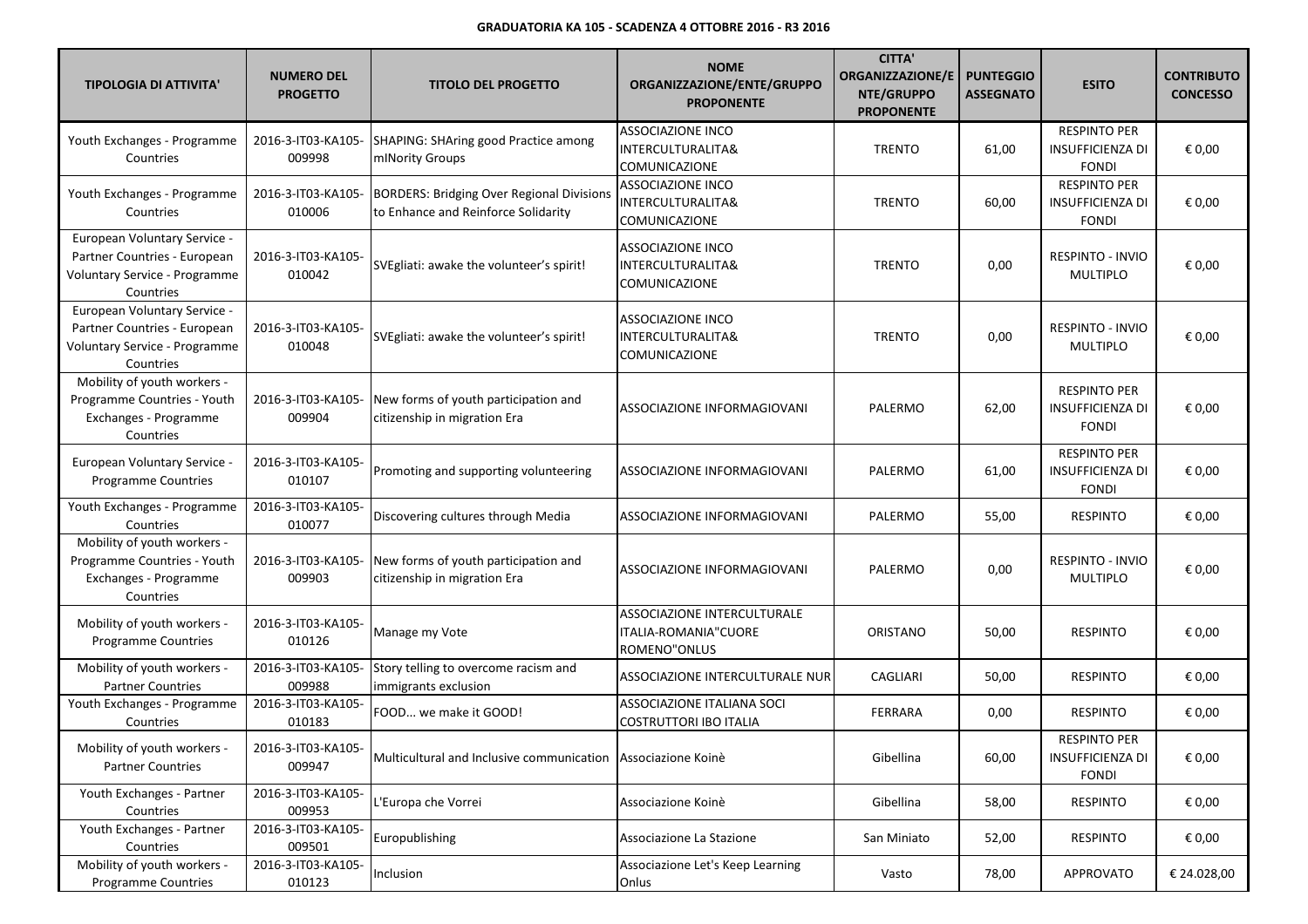| <b>TIPOLOGIA DI ATTIVITA'</b>                                                                                                                          | <b>NUMERO DEL</b><br><b>PROGETTO</b> | <b>TITOLO DEL PROGETTO</b>                                                             | <b>NOME</b><br>ORGANIZZAZIONE/ENTE/GRUPPO<br><b>PROPONENTE</b>       | <b>CITTA'</b><br><b>ORGANIZZAZIONE/E</b><br>NTE/GRUPPO<br><b>PROPONENTE</b> | <b>PUNTEGGIO</b><br><b>ASSEGNATO</b> | <b>ESITO</b>                                                   | <b>CONTRIBUTO</b><br><b>CONCESSO</b> |
|--------------------------------------------------------------------------------------------------------------------------------------------------------|--------------------------------------|----------------------------------------------------------------------------------------|----------------------------------------------------------------------|-----------------------------------------------------------------------------|--------------------------------------|----------------------------------------------------------------|--------------------------------------|
| Youth Exchanges - Programme<br>Countries                                                                                                               | 2016-3-IT03-KA105-<br>009683         | Art In (E)motion, the colours of Europe                                                | Associazione Liberi Artigiani                                        | Poggio Catino (RI)                                                          | 66,00                                | <b>APPROVATO</b>                                               | € 20.146,00                          |
| Mobility of youth workers -<br>Programme Countries                                                                                                     | 2016-3-IT03-KA105-<br>010061         | Eco Europe-training for sustainable living                                             | Associazione Liberi Artigiani                                        | Poggio Catino (RI)                                                          | 55,00                                | <b>RESPINTO</b>                                                | € 0,00                               |
| Mobility of youth workers -<br>Programme Countries                                                                                                     | 2016-3-IT03-KA105-<br>010058         | Young Entrepreneurs in Social Sector                                                   | Associazione Liberi Artigiani                                        | Poggio Catino (RI)                                                          | 47,00                                | <b>RESPINTO</b>                                                | € 0,00                               |
| Mobility of youth workers -<br>Programme Countries - Youth<br>Exchanges - Programme<br>Countries                                                       | 2016-3-IT03-KA105-<br>009721         | <b>BEHIND THE MASK</b><br>Youth Work for Gender Awareness Among<br>Young People        | ASSOCIAZIONE LUNARIA                                                 | <b>ROMA</b>                                                                 | 58,00                                | <b>RESPINTO</b>                                                | € 0,00                               |
| European Voluntary Service -<br>Programme Countries - Mobility<br>of youth workers - Programme<br>Countries - Youth Exchanges -<br>Programme Countries | 2016-3-IT03-KA105-<br>009829         | <b>INSIDE OUT</b><br>Developing tools for inclusive youth<br>projects                  | ASSOCIAZIONE LUNARIA                                                 | <b>ROMA</b>                                                                 | 57,00                                | <b>RESPINTO</b>                                                | € 0,00                               |
| Mobility of youth workers -<br><b>Partner Countries</b>                                                                                                | 2016-3-IT03-KA105-<br>009815         | Mediterranean Partnerships Market                                                      | Associazione Mosaico                                                 | Napoli                                                                      | 49,00                                | <b>RESPINTO</b>                                                | € 0,00                               |
| Youth Exchanges - Partner<br>Countries                                                                                                                 | 2016-3-IT03-KA105-<br>009479         | Young Jam Music to foster tolerance, non<br>discrimination and Social Inclusion        | ASSOCIAZIONE MUSICALE E CORPO<br><b>BANDISTICO "VINCENZO BELLINI</b> | SANTA TERESA DI<br><b>RIVA</b>                                              | 61,00                                | <b>RESPINTO PER</b><br><b>INSUFFICIENZA DI</b><br><b>FONDI</b> | € 0,00                               |
| Youth Exchanges - Programme<br>Countries                                                                                                               | 2016-3-IT03-KA105-<br>010110         | 'Home Cookinga healthy way of life!"                                                   | Associazione Ottovolante                                             | Bologna                                                                     | 58,00                                | <b>RESPINTO</b>                                                | € 0,00                               |
| Mobility of youth workers -<br><b>Partner Countries</b>                                                                                                | 2016-3-IT03-KA105-<br>009955         | "Looking on We As Only a Sort of They - Art<br><b>Creates Intercultural Bonds"</b>     | Associazione Ottovolante                                             | Bologna                                                                     | 40,00                                | <b>RESPINTO</b>                                                | € 0,00                               |
| <b>European Voluntary Service -</b><br><b>Programme Countries</b>                                                                                      | 2016-3-IT03-KA105-<br>009801         | Sustainability over limits                                                             | Associazione Paolo Morbi Anffas<br>Onlus (Anffas Cremona Onlus)      | Cremona                                                                     | 63,00                                | <b>APPROVATO</b>                                               | €9.023,34                            |
| Youth Exchanges - Programme<br>Countries                                                                                                               | 2016-3-IT03-KA105-<br>009845         | Be active, health is wealth!                                                           | Associazione PrimOlio Saperi e Sapori<br>di Calabria                 | Palmi                                                                       | 47,00                                | <b>RESPINTO</b>                                                | € 0,00                               |
| Youth Exchanges - Programme<br>Countries                                                                                                               | 2016-3-IT03-KA105-<br>009517         | Play to Integrate                                                                      | Associazione Pro Loco Colonna                                        | Colonna                                                                     | 61,00                                | <b>RESPINTO PER</b><br><b>INSUFFICIENZA DI</b><br><b>FONDI</b> | € 0,00                               |
| Youth Exchanges - Programme<br>Countries                                                                                                               | 2016-3-IT03-KA105-<br>009510         | Entrepreneurship, gastronomic culture and<br>local products: a way for the development | Associazione Pro Loco Colonna                                        | Colonna                                                                     | 30,00                                | <b>RESPINTO</b>                                                | € 0,00                               |
| Mobility of youth workers -<br>Programme Countries                                                                                                     | 2016-3-IT03-KA105-<br>009942         | Career advising                                                                        | Associazione Pro Loco Colonna                                        | Colonna                                                                     | 30,00                                | <b>RESPINTO</b>                                                | € 0,00                               |
| Youth Exchanges - Partner<br>Countries                                                                                                                 | 2016-3-IT03-KA105-<br>009858         | <b>Green Delivers</b>                                                                  | Associazione Progetto Terra                                          | Gragnano                                                                    | 69,00                                | APPROVATO                                                      | € 13.325,00                          |
| Mobility of youth workers -<br><b>Programme Countries</b>                                                                                              | 2016-3-IT03-KA105-<br>010093         | Building Bridges for +Citizenship                                                      | Associazione Sabbeen Group                                           | Viadana                                                                     | 62,00                                | <b>RESPINTO PER</b><br><b>INSUFFICIENZA DI</b><br>FONDI        | € 0,00                               |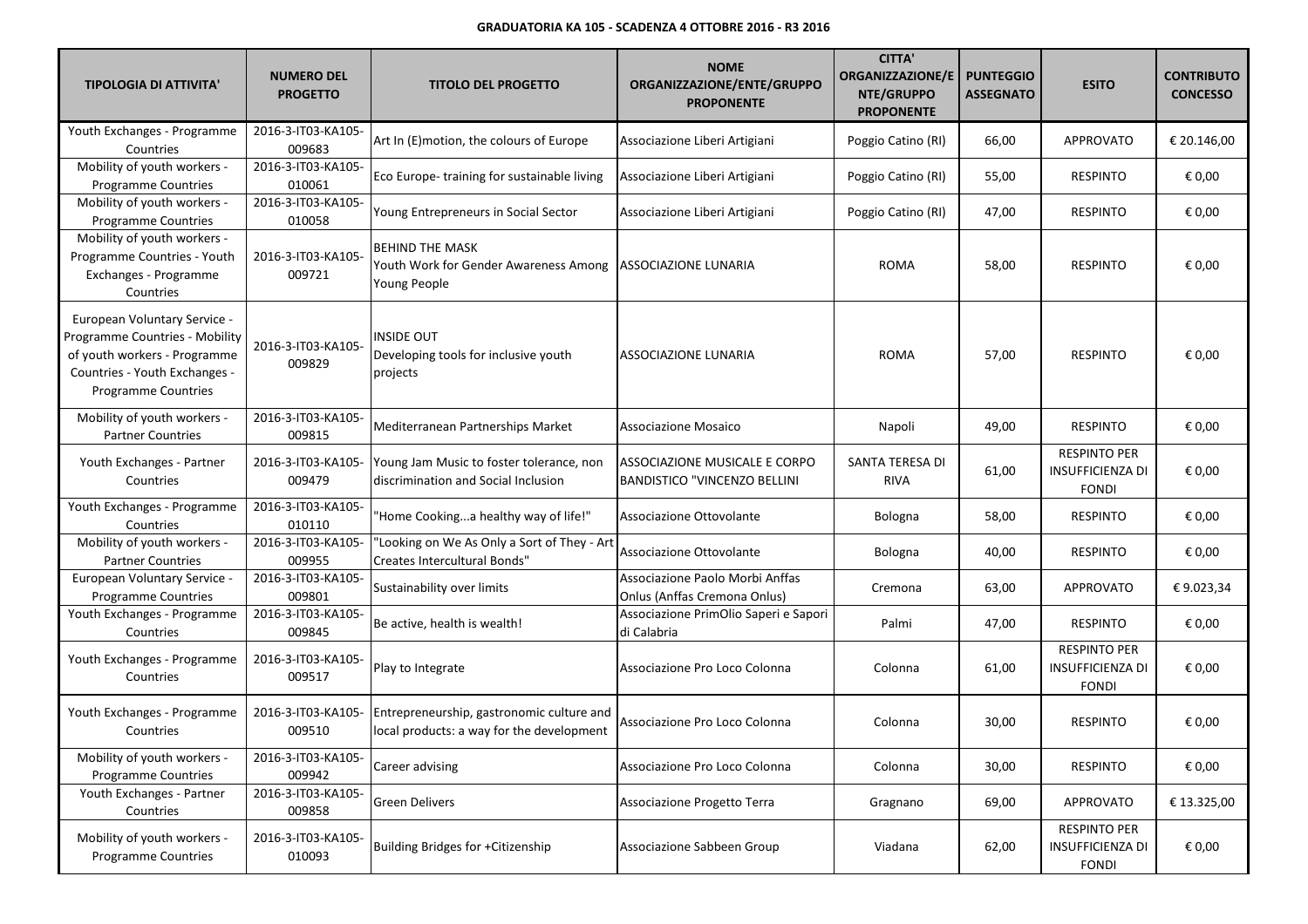| <b>TIPOLOGIA DI ATTIVITA'</b>                                                                              | <b>NUMERO DEL</b><br><b>PROGETTO</b> | <b>TITOLO DEL PROGETTO</b>                                                     | <b>NOME</b><br>ORGANIZZAZIONE/ENTE/GRUPPO<br><b>PROPONENTE</b>                                | <b>CITTA'</b><br><b>ORGANIZZAZIONE/E</b><br>NTE/GRUPPO<br><b>PROPONENTE</b> | <b>PUNTEGGIO</b><br><b>ASSEGNATO</b> | <b>ESITO</b>                                                   | <b>CONTRIBUTO</b><br><b>CONCESSO</b> |
|------------------------------------------------------------------------------------------------------------|--------------------------------------|--------------------------------------------------------------------------------|-----------------------------------------------------------------------------------------------|-----------------------------------------------------------------------------|--------------------------------------|----------------------------------------------------------------|--------------------------------------|
| European Voluntary Service -<br><b>Programme Countries</b>                                                 | 2016-3-IT03-KA105-<br>010121         | VOLUNTEERS ON THE MOVE                                                         | Associazione Servizi per il volontariato<br>Modena                                            | Modena                                                                      | 53,00                                | <b>RESPINTO</b>                                                | € 0,00                               |
| European Voluntary Service -<br>Partner Countries - European<br>Voluntary Service - Programme<br>Countries | 2016-3-IT03-KA105-<br>009386         | SVE:UNA STRADA PER IL FUTURO                                                   | ASSOCIAZIONE SIKANIE                                                                          | Sinagra                                                                     | 64,00                                | <b>APPROVATO</b>                                               | €7.937,33                            |
| Mobility of youth workers -<br><b>Partner Countries</b>                                                    | 2016-3-IT03-KA105-<br>009738         | PER-CORSI DI PACE                                                              | <b>ASSOCIAZIONE SIKANIE</b>                                                                   | Sinagra                                                                     | 58,00                                | <b>RESPINTO</b>                                                | € 0,00                               |
| Youth Exchanges - Programme<br>Countries                                                                   | 2016-3-IT03-KA105-<br>009388         | The Europe we want                                                             | Associazione Socio Culturale Turistica<br>Savoia Terra Mia                                    | Savoia di Lucania                                                           | 37,00                                | <b>RESPINTO</b>                                                | € 0,00                               |
| Mobility of youth workers -<br><b>Programme Countries</b>                                                  | 2016-3-IT03-KA105-<br>010198         | Network (e)Training Youth Opportunities<br>Unleashed in Europe - NE(e)T-YOU-EU | <b>ASSOCIAZIONE SODALIS CSVS Salerno</b>                                                      | Salerno                                                                     | 0,00                                 | <b>RESPINTO</b>                                                | € 0,00                               |
| Youth Exchanges - Programme<br>Countries                                                                   | 2016-3-IT03-KA105-<br>009460         | <b>STAND UP AND START UP</b>                                                   | ASSOCIAZIONE SOS EUROPA                                                                       | <b>ROME</b>                                                                 | 63,00                                | <b>RESPINTO PER</b><br><b>INSUFFICIENZA DI</b><br><b>FONDI</b> | € 0,00                               |
| Youth Exchanges - Programme<br>Countries                                                                   | 2016-3-IT03-KA105-<br>009596         | <b>SAVE OUR SPORT</b>                                                          | <b>ASSOCIAZIONE SOS EUROPA</b>                                                                | <b>ROME</b>                                                                 | 56,00                                | <b>RESPINTO</b>                                                | € 0,00                               |
| Youth Exchanges - Programme<br>Countries                                                                   | 2016-3-IT03-KA105-<br>009583         | Every North is South for another country                                       | ASSOCIAZIONE SOS EUROPA                                                                       | <b>ROME</b>                                                                 | 45,00                                | <b>RESPINTO</b>                                                | € 0,00                               |
| Mobility of youth workers -<br><b>Programme Countries</b>                                                  | 2016-3-IT03-KA105-<br>009520         | Knowing Europe for a better future                                             | <b>ASSOCIAZIONE SOS EUROPA</b>                                                                | <b>ROME</b>                                                                 | 34,00                                | <b>RESPINTO</b>                                                | € 0,00                               |
| Mobility of youth workers -<br><b>Partner Countries</b>                                                    | 2016-3-IT03-KA105-<br>010067         | Playing Sport for Social Inclusion                                             | <b>ASSOCIAZIONE SPORTIVA</b><br>DILETTANTISTICA M.R. SPORT DEI<br><b>FRATELLI MARCONI</b>     | ROMA                                                                        | 42,00                                | <b>RESPINTO</b>                                                | € 0,00                               |
| Youth Exchanges - Programme<br>Countries                                                                   | 2016-3-IT03-KA105-<br>009539         | Sport Values for crossing boarders                                             | <b>ASSOCIAZIONE SPORTIVA</b><br><b>DILETTANTISTICA TENNIS CLUB</b><br>JUNIOR S.TERESA DI RIVA | SANTA TERESA DI<br><b>RIVA</b>                                              | 58,00                                | <b>RESPINTO</b>                                                | € 0,00                               |
| Youth Exchanges - Programme<br>Countries                                                                   | 2016-3-IT03-KA105-<br>009453         | Music: a bridge for employment                                                 | Associazione Strumentale Città di<br>Lariano                                                  | Lariano                                                                     | 66,00                                | <b>APPROVATO</b>                                               | € 17.468,00                          |
| Youth Exchanges - Programme<br>Countries                                                                   | 2016-3-IT03-KA105-<br>009495         | YEP: YoungEuroPeople!                                                          | Associazione Studenti per la Città                                                            | Decimomannu                                                                 | 71,00                                | <b>APPROVATO</b>                                               | € 20.181,00                          |
| Mobility of youth workers -<br><b>Programme Countries</b>                                                  | 2016-3-IT03-KA105-<br>009820         | Migration 2020: Towards a Sustainable<br>Inclusion                             | Associazione Studenti per la Città                                                            | Decimomannu                                                                 | 70,00                                | <b>RESPINTO PER</b><br><b>INSUFFICIENZA DI</b><br><b>FONDI</b> | € 0,00                               |
| Youth Exchanges - Programme<br>Countries                                                                   | 2016-3-IT03-KA105-<br>009494         | YEP: YoungEuroPeople!                                                          | Associazione Studenti per la Città                                                            | Decimomannu                                                                 | 0,00                                 | RESPINTO - INVIO<br>MULTIPLO                                   | € 0,00                               |
| Youth Exchanges - Programme<br>Countries                                                                   | 2016-3-IT03-KA105-<br>009457         | YEP: YoungEuroPeople!                                                          | Associazione Studenti per la Città                                                            | Decimomannu                                                                 | 0,00                                 | RESPINTO - INVIO<br><b>MULTIPLO</b>                            | € 0,00                               |
| Youth Exchanges - Programme<br>Countries                                                                   | 2016-3-IT03-KA105-<br>009459         | YEP: YoungEuroPeople!                                                          | Associazione Studenti per la Città                                                            | Decimomannu                                                                 | 0,00                                 | RESPINTO - INVIO<br><b>MULTIPLO</b>                            | € 0,00                               |
| Youth Exchanges - Programme<br>Countries                                                                   | 2016-3-IT03-KA105-<br>009967         | One of Us                                                                      | ASSOCIAZIONE STUDI E RICERCHE<br><b>ECONOMICHE KOMPETERE ONLUS</b>                            | CASORIA                                                                     | 46,00                                | <b>RESPINTO</b>                                                | € 0,00                               |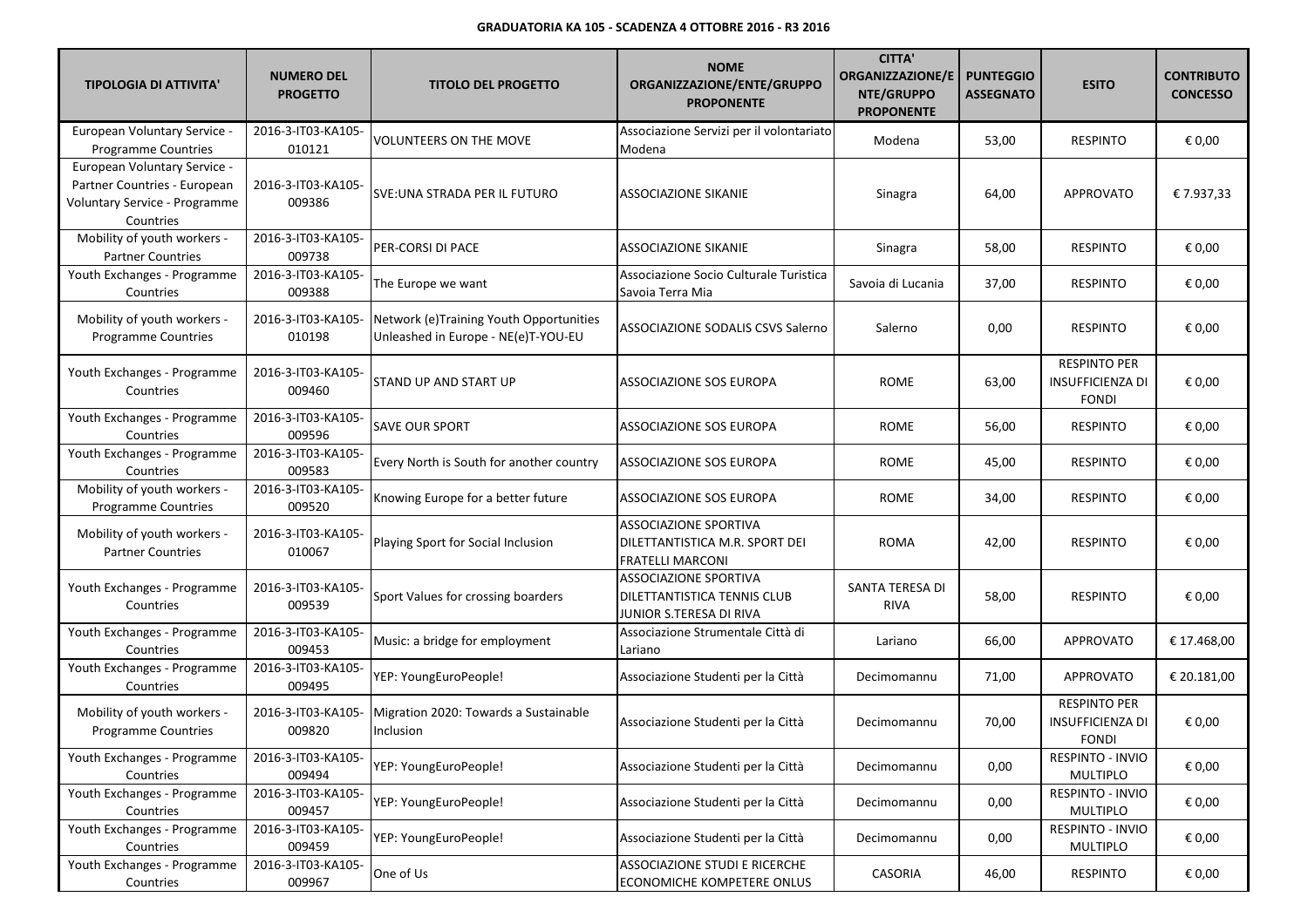| <b>TIPOLOGIA DI ATTIVITA'</b>                                                                              | <b>NUMERO DEL</b><br><b>PROGETTO</b> | <b>TITOLO DEL PROGETTO</b>                                                                                   | <b>NOME</b><br>ORGANIZZAZIONE/ENTE/GRUPPO<br><b>PROPONENTE</b> | <b>CITTA'</b><br><b>ORGANIZZAZIONE/E</b><br>NTE/GRUPPO<br><b>PROPONENTE</b> | <b>PUNTEGGIO</b><br><b>ASSEGNATO</b> | <b>ESITO</b>                                                   | <b>CONTRIBUTO</b><br><b>CONCESSO</b> |
|------------------------------------------------------------------------------------------------------------|--------------------------------------|--------------------------------------------------------------------------------------------------------------|----------------------------------------------------------------|-----------------------------------------------------------------------------|--------------------------------------|----------------------------------------------------------------|--------------------------------------|
| Youth Exchanges - Partner<br>Countries                                                                     | 2016-3-IT03-KA105-<br>010112         | OFFICINA EUROPA: building intercultural<br>and inclusive Europe with the Educational<br>Theatre tools        | Associazione Teatro Giovani Teatro<br>Pirata                   | Serra San Quirico                                                           | 69,00                                | <b>APPROVATO</b>                                               | € 11.993,00                          |
| Youth Exchanges - Partner<br>Countries                                                                     | 2016-3-IT03-KA105-<br>009826         | OFFICINA EUROPA: building intercultural<br>and inclusive Europe with the Educational<br>Theatre tools        | Associazione Teatro Giovani Teatro<br>Pirata                   | Serra San Quirico                                                           | 0,00                                 | RESPINTO - INVIO<br><b>MULTIPLO</b>                            | € 0,00                               |
| Mobility of youth workers -<br><b>Programme Countries</b>                                                  | 2016-3-IT03-KA105-<br>009552         | Conscious body                                                                                               | Associazione Teatro invisibile                                 | Padua                                                                       | 38,00                                | <b>RESPINTO</b>                                                | € 0,00                               |
| Youth Exchanges - Partner<br>Countries - Mobility of youth<br>workers - Partner Countries                  | 2016-3-IT03-KA105-<br>009528         | CTRL ALT HEALTH! Re-starting from youth Associazione Trentino con i Balcani<br>to promote healthy lifestyles | Onlus                                                          | Trento                                                                      | 60,00                                | <b>RESPINTO PER</b><br>INSUFFICIENZA DI<br><b>FONDI</b>        | € 0,00                               |
| Youth Exchanges - Programme<br>Countries                                                                   | 2016-3-IT03-KA105-<br>009436         | Aggregation in music                                                                                         | Associazione Turistica Pro Loco Sestu                          | Sestu                                                                       | 65,00                                | <b>APPROVATO</b>                                               | € 19.668,00                          |
| Youth Exchanges - Programme<br>Countries                                                                   | 2016-3-IT03-KA105-<br>009432         | Europe is our Pride                                                                                          | Associazione Uniamoci Onlus                                    | Palermo                                                                     | 70,00                                | <b>APPROVATO</b>                                               | € 14.688,00                          |
| Youth Exchanges - Programme<br>Countries                                                                   | 2016-3-IT03-KA105-<br>009433         | Youth for you(th)                                                                                            | Associazione Uniamoci Onlus                                    | Palermo                                                                     | 58,00                                | <b>RESPINTO</b>                                                | € 0,00                               |
| Youth Exchanges - Programme<br>Countries                                                                   | 2016-3-IT03-KA105-<br>009455         | Be Fit!                                                                                                      | Associazione Uniamoci Onlus                                    | Palermo                                                                     | 57,00                                | <b>RESPINTO</b>                                                | € 0,00                               |
| Youth Exchanges - Programme<br>Countries                                                                   | 2016-3-IT03-KA105-<br>009868         | Think back, look forward!                                                                                    | Associazione Villafranca Giovane -<br>Onlus                    | Villafranca Tirrena                                                         | 43,00                                | <b>RESPINTO</b>                                                | € 0,00                               |
| Mobility of youth workers -<br><b>Partner Countries</b>                                                    | 2016-3-IT03-KA105-<br>010127         | Take a picture of my Voice                                                                                   | Attivamente                                                    | <b>BRINDISI</b>                                                             | 34,00                                | <b>RESPINTO</b>                                                | € 0,00                               |
| European Voluntary Service -<br>Partner Countries - European<br>Voluntary Service - Programme<br>Countries | 2016-3-IT03-KA105-<br>010157         | #DONO, SOLIDARIETA',<br>CITTADINANZA, INCLUSIONE                                                             | Avis Regionale Lombardia                                       | Milano                                                                      | 63,00                                | <b>APPROVATO</b>                                               | € 21.394,01                          |
| Youth Exchanges - Partner<br>Countries                                                                     | 2016-3-IT03-KA105-<br>010149         | Broadcast YOU2.0                                                                                             | Banda Larga Associazione Culturale<br>Onlus                    | Torino                                                                      | 60,00                                | <b>RESPINTO PER</b><br><b>INSUFFICIENZA DI</b><br><b>FONDI</b> | € 0,00                               |
| Youth Exchanges - Programme<br>Countries                                                                   | 2016-3-IT03-KA105-<br>009377         | One sound for two worlds!                                                                                    | Banda Musicale "I Leoncini d'Abruzzo'                          | Pescina                                                                     | 59,00                                | <b>RESPINTO</b>                                                | € 0,00                               |
| Youth Exchanges - Programme<br>Countries                                                                   | 2016-3-IT03-KA105-<br>010128         | Play Sport - Feel Good                                                                                       | <b>Bel Quel</b>                                                | Sala Bolognese                                                              | 66,00                                | <b>APPROVATO</b>                                               | € 13.455,00                          |
| Youth Exchanges - Partner<br>Countries                                                                     | 2016-3-IT03-KA105-<br>010165         | Food and tradition: Our job!                                                                                 | Belmonte in Rete - Belmonte Network                            | <b>Belmonte Calabro</b>                                                     | 43,00                                | <b>RESPINTO</b>                                                | € 0,00                               |
| Mobility of youth workers -<br>Programme Countries                                                         | 2016-3-IT03-KA105-<br>009879         | I'Mmigrant NOT IGNORANT                                                                                      | <b>BERNIERI ANDREA</b>                                         | <b>CASERTA</b>                                                              | 50,00                                | <b>RESPINTO</b>                                                | € 0,00                               |
| Youth Exchanges - Programme<br>Countries                                                                   | 2016-3-IT03-KA105-<br>010084         | Close Islamophobia and Open the World                                                                        | <b>Beyond The Horizons</b>                                     | Orta Nova                                                                   | 75,00                                | <b>APPROVATO</b>                                               | € 16.880,00                          |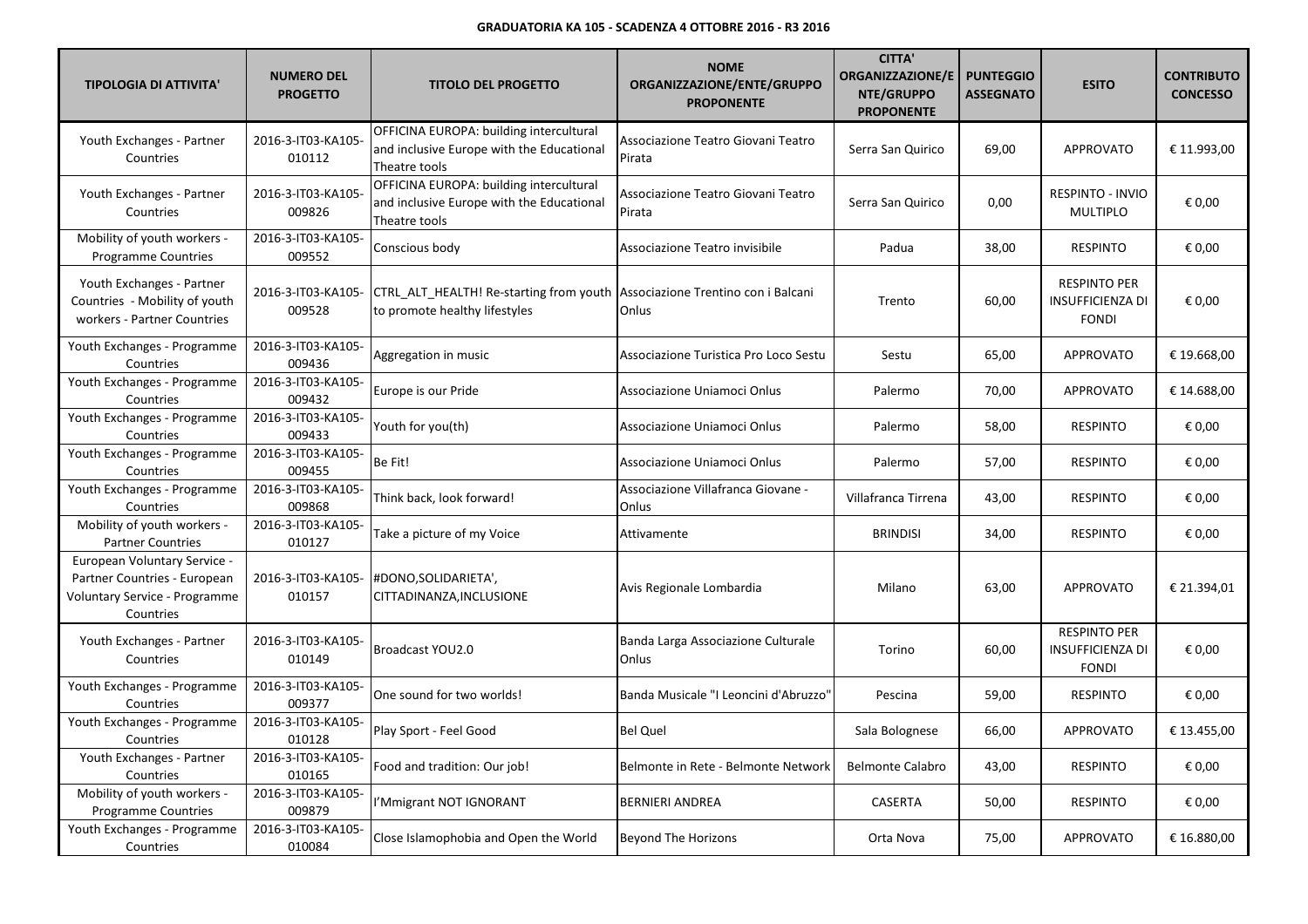| <b>TIPOLOGIA DI ATTIVITA'</b>                                                                    | <b>NUMERO DEL</b><br><b>PROGETTO</b> | <b>TITOLO DEL PROGETTO</b>                                               | <b>NOME</b><br>ORGANIZZAZIONE/ENTE/GRUPPO<br><b>PROPONENTE</b>                       | <b>CITTA'</b><br><b>ORGANIZZAZIONE/E</b><br>NTE/GRUPPO<br><b>PROPONENTE</b> | <b>PUNTEGGIO</b><br><b>ASSEGNATO</b> | <b>ESITO</b>                                                   | <b>CONTRIBUTO</b><br><b>CONCESSO</b> |
|--------------------------------------------------------------------------------------------------|--------------------------------------|--------------------------------------------------------------------------|--------------------------------------------------------------------------------------|-----------------------------------------------------------------------------|--------------------------------------|----------------------------------------------------------------|--------------------------------------|
| Youth Exchanges - Programme<br>Countries                                                         | 2016-3-IT03-KA105-<br>010078         | Dislike Homophobic Bullying                                              | <b>Beyond The Horizons</b>                                                           | Orta Nova                                                                   | 60,00                                | <b>RESPINTO PER</b><br><b>INSUFFICIENZA DI</b><br><b>FONDI</b> | € 0,00                               |
| Mobility of youth workers -<br>Programme Countries - Youth<br>Exchanges - Programme<br>Countries | 2016-3-IT03-KA105-<br>009911         | YOUTH MAP                                                                | <b>BOND OF UNION SOCIETA'</b><br><b>COOPERATIVA SOCIALE</b>                          | PALERMO                                                                     | 68,00                                | <b>RESPINTO PER</b><br><b>INSUFFICIENZA DI</b><br><b>FONDI</b> | € 0,00                               |
| Youth Exchanges - Partner<br>Countries                                                           | 2016-3-IT03-KA105-<br>009606         | Dal Libro cucito all'eBook                                               | <b>Borgorose</b>                                                                     | Rieti                                                                       | 45,00                                | <b>RESPINTO</b>                                                | € 0,00                               |
| Youth Exchanges - Partner<br>Countries                                                           | 2016-3-IT03-KA105-<br>009568         | Dal Libro cucito all'eBook                                               | Borgorose                                                                            | Rieti                                                                       | 0,00                                 | RESPINTO - INVIO<br><b>MULTIPLO</b>                            | € 0,00                               |
| Mobility of youth workers -<br><b>Partner Countries</b>                                          | 2016-3-IT03-KA105-<br>010133         | Youth Network for Human Rights                                           | <b>BUTTERFLY DREAMER ITALIA</b>                                                      | Palermo                                                                     | 33,50                                | <b>RESPINTO</b>                                                | € 0,00                               |
| Mobility of youth workers -<br><b>Partner Countries</b>                                          | 2016-3-IT03-KA105-<br>010102         | Youth Network for Human Rights                                           | BUTTERFLY DREAMER ITALIA                                                             | Palermo                                                                     | 0,00                                 | RESPINTO - INVIO<br><b>MULTIPLO</b>                            | € 0,00                               |
| Youth Exchanges - Programme<br>Countries                                                         | 2016-3-IT03-KA105-<br>009794         | Acting for inclusion                                                     | Caleidoscopio                                                                        | Paola                                                                       | 70,00                                | <b>APPROVATO</b>                                               | € 14.262,00                          |
| Mobility of youth workers -<br><b>Partner Countries</b>                                          | 2016-3-IT03-KA105-<br>009636         | Campus4Life                                                              | <b>Campus Salute Onlus</b>                                                           | <b>Naples</b>                                                               | 55,00                                | <b>RESPINTO</b>                                                | € 0,00                               |
| Mobility of youth workers -<br>Programme Countries                                               | 2016-3-IT03-KA105-<br>009499         | Artivism - Arts as a vehicle for education<br>and social inclusion       | CaravanSerai Palermo                                                                 | Palermo                                                                     | 61,00                                | <b>RESPINTO PER</b><br><b>INSUFFICIENZA DI</b><br><b>FONDI</b> | € 0,00                               |
| Mobility of youth workers -<br><b>Partner Countries</b>                                          | 2016-3-IT03-KA105-<br>009929         | LILI - Living Library for social inclusion                               | CEIPES - Centro Internazionale per la<br>Promozione dell Educazione e lo<br>Sviluppo | Palermo                                                                     | 75,00                                | <b>APPROVATO</b>                                               | € 23.441,00                          |
| Mobility of youth workers -<br><b>Partner Countries</b>                                          | 2016-3-IT03-KA105-<br>009948         | WIDI.COM COMmunication WIthout<br>Discrimination                         | CEIPES - Centro Internazionale per la<br>Promozione dell Educazione e lo<br>Sviluppo | Palermo                                                                     | 65,00                                | <b>RESPINTO PER</b><br><b>INSUFFICIENZA DI</b><br><b>FONDI</b> | € 0,00                               |
| European Voluntary Service -<br><b>Programme Countries</b>                                       | 2016-3-IT03-KA105-<br>010144         | <b>Resilience Across Youth</b>                                           | CEIPES - Centro Internazionale per la<br>Promozione dell Educazione e lo<br>Sviluppo | Palermo                                                                     | 63,00                                | <b>APPROVATO</b>                                               | €46.244,83                           |
| European Voluntary Service -<br><b>Programme Countries</b>                                       | 2016-3-IT03-KA105-<br>010079         | SMILE II - Support Mobility through<br>International Learning Experience | Cemea del Mezzogiorno                                                                | Rome                                                                        | 65,00                                | <b>APPROVATO</b>                                               | € 56.834,00                          |
| European Voluntary Service -<br><b>Programme Countries</b>                                       | 2016-3-IT03-KA105-<br>009970         | <b>EDUCATION FOR ALL</b>                                                 | Cemea del Mezzogiorno                                                                | Rome                                                                        | 64,00                                | <b>APPROVATO</b>                                               | € 27.285,00                          |
| Youth Exchanges - Programme<br>Countries                                                         | 2016-3-IT03-KA105-<br>009827         | The power of youth in the city of poetry                                 | Centro Culturale Ricreativo Fonti San<br>Lorenzo                                     | Recanati                                                                    | 51,00                                | <b>RESPINTO</b>                                                | € 0,00                               |
| Youth Exchanges - Partner<br>Countries                                                           | 2016-3-IT03-KA105-<br>009427         | <b>Against Exclusion NEw Artistic Skills</b>                             | CENTRO INTERCULTURALE ARTISTICO<br>SICILIANO - LA GUILLA                             | Palermo                                                                     | 0,00                                 | RESPINTO - INVIO<br><b>MULTIPLO</b>                            | € 0,00                               |
| Youth Exchanges - Partner<br>Countries                                                           | 2016-3-IT03-KA105-<br>009538         | Against Exclusion NEw Artistic Skills                                    | CENTRO INTERCULTURALE ARTISTICO<br>SICILIANO - LA GUILLA                             | Palermo                                                                     | 0,00                                 | <b>RESPINTO</b>                                                | € 0,00                               |
| Youth Exchanges - Programme<br>Countries                                                         | 2016-3-IT03-KA105-<br>009544         | YOUth in Social Services for Inclusion                                   | Centro Internazionale delle culture<br><b>UBUNTU</b>                                 | Palermo                                                                     | 55,00                                | <b>RESPINTO</b>                                                | € 0,00                               |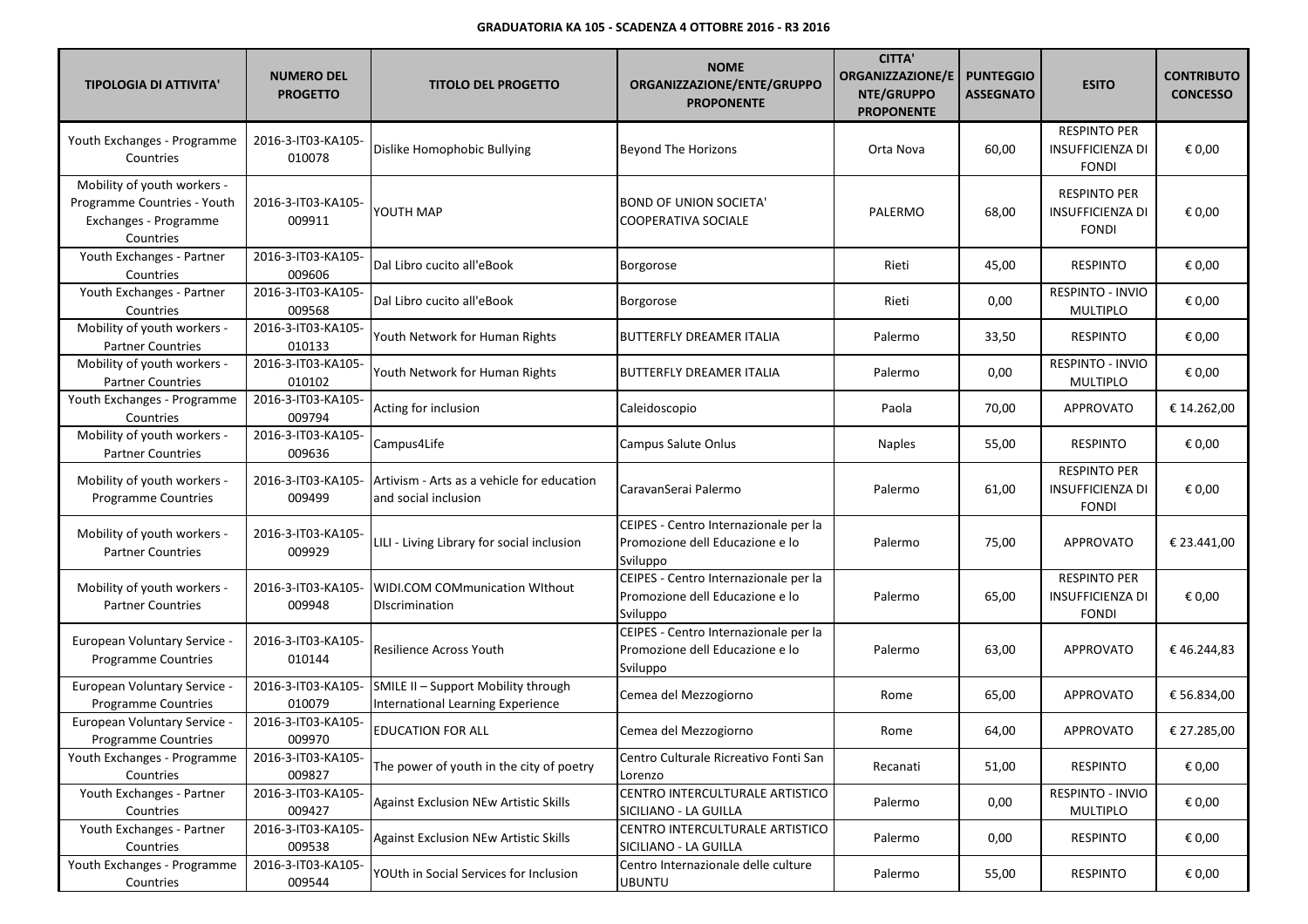| <b>TIPOLOGIA DI ATTIVITA'</b>                           | <b>NUMERO DEL</b><br><b>PROGETTO</b> | <b>TITOLO DEL PROGETTO</b>                                                                                 | <b>NOME</b><br>ORGANIZZAZIONE/ENTE/GRUPPO<br><b>PROPONENTE</b>                  | <b>CITTA'</b><br><b>ORGANIZZAZIONE/E</b><br>NTE/GRUPPO<br><b>PROPONENTE</b> | <b>PUNTEGGIO</b><br><b>ASSEGNATO</b> | <b>ESITO</b>                                                   | <b>CONTRIBUTO</b><br><b>CONCESSO</b> |
|---------------------------------------------------------|--------------------------------------|------------------------------------------------------------------------------------------------------------|---------------------------------------------------------------------------------|-----------------------------------------------------------------------------|--------------------------------------|----------------------------------------------------------------|--------------------------------------|
| Mobility of youth workers -<br><b>Partner Countries</b> | 2016-3-IT03-KA105-<br>010166         | SALAAM - preventing the riSe of rAdicaLism CENTRO PER LO SVILUPPO CREATIVO<br>and islAMophobia through art | DANILO DOLCI                                                                    | PALERMO                                                                     | 76,00                                | <b>APPROVATO</b>                                               | € 23.991,00                          |
| Mobility of youth workers -<br>Programme Countries      | 2016-3-IT03-KA105-<br>010167         | CLICK - Combating onLIne hate speeCh<br>through youth worK                                                 | CENTRO PER LO SVILUPPO CREATIVO<br>DANILO DOLCI                                 | PALERMO                                                                     | 59,00                                | <b>RESPINTO</b>                                                | € 0,00                               |
| Youth Exchanges - Partner<br>Countries                  | 2016-3-IT03-KA105-<br>009537         | Combat I-X Phobias                                                                                         | CENTRO PROVINCIALE ISTRUZIONE<br>ADULTI DI MILANO - C.P.I.A. 5<br><b>MILANO</b> | <b>MILANO</b>                                                               | 42,00                                | <b>RESPINTO</b>                                                | € 0,00                               |
| Youth Exchanges - Programme<br>Countries                | 2016-3-IT03-KA105-<br>010039         | ECOYOUTH: Youth Exchange on<br><b>Environmental Education</b>                                              | CENTRO SERVIZI ASSOCIATI<br>COOPERATIVA SOCIALE                                 | CONEGLIANO                                                                  | 57,00                                | <b>RESPINTO</b>                                                | € 0,00                               |
| Youth Exchanges - Programme<br>Countries                | 2016-3-IT03-KA105-<br>010045         | Sport as a Tool to Educate People                                                                          | <b>CENTRO SERVIZI ASSOCIATI</b><br>COOPERATIVA SOCIALE                          | CONEGLIANO                                                                  | 52,00                                | <b>RESPINTO</b>                                                | € 0,00                               |
| European Voluntary Service -<br>Programme Countries     | 2016-3-IT03-KA105-<br>010072         | Saber Vivir el Entorno: educacion no formal<br>para crear conciencia ambiental                             | centro studi sereno regis                                                       | <b>TORINO</b>                                                               | 65,00                                | <b>APPROVATO</b>                                               | €9.023,34                            |
| Youth Exchanges - Programme<br>Countries                | 2016-3-IT03-KA105-<br>009548         | Youth against discrimination                                                                               | Centro Studi Tradizioni Popolari<br>Canterini Peloritani                        | Messina                                                                     | 45,00                                | <b>RESPINTO</b>                                                | € 0,00                               |
| Youth Exchanges - Programme<br>Countries                | 2016-3-IT03-KA105-<br>009550         | Intercultural and interreligious dialogue                                                                  | Centro Studi Tradizioni Popolari<br>Gruppo Folk U Rafu Terra del Sale           | Petralia Soprana                                                            | 50,00                                | <b>RESPINTO</b>                                                | € 0,00                               |
| Mobility of youth workers -<br>Programme Countries      | 2016-3-IT03-KA105-<br>010169         | GREEN - younG people and natuRal<br>heritagE for ativE citizeNship                                         | <b>CESIE</b>                                                                    | <b>TRAPPETO</b>                                                             | 67,00                                | <b>RESPINTO PER</b><br><b>INSUFFICIENZA DI</b><br><b>FONDI</b> | € 0,00                               |
| Mobility of youth workers -<br><b>Partner Countries</b> | 2016-3-IT03-KA105-<br>010160         | PUSH! Promotion of yoUth mobility in Euro-<br>Mediterranean countrieS                                      | <b>CESIE</b>                                                                    | <b>TRAPPETO</b>                                                             | 62,00                                | <b>RESPINTO PER</b><br><b>INSUFFICIENZA DI</b><br><b>FONDI</b> | € 0,00                               |
| Mobility of youth workers -<br><b>Partner Countries</b> | 2016-3-IT03-KA105-<br>009878         | YOU-rope in EUrope                                                                                         | <b>CET PLATFORM ITALY</b>                                                       | Caserta                                                                     | 64,00                                | <b>RESPINTO PER</b><br><b>INSUFFICIENZA DI</b><br><b>FONDI</b> | € 0,00                               |
| Youth Exchanges - Partner<br>Countries                  | 2016-3-IT03-KA105-<br>009595         | GrandPasTime. Swapping past for future                                                                     | Cilento Youth Union                                                             | Rofrano                                                                     | 47,00                                | <b>RESPINTO</b>                                                | € 0,00                               |
| Youth Exchanges - Programme<br>Countries                | 2016-3-IT03-KA105-<br>009489         | Breathing the same air!                                                                                    | Circolo ANSPI I Cimaioli                                                        | Accettura                                                                   | 47,00                                | <b>RESPINTO</b>                                                | € 0,00                               |
| Mobility of youth workers -<br><b>Partner Countries</b> | 2016-3-IT03-KA105-<br>009859         | OPEN RURALITY 2- rural social<br>entrepreneurship and citizenship                                          | Circolo Arci "La Staffetta"                                                     | vecchiano                                                                   | 40,00                                | <b>RESPINTO</b>                                                | € 0,00                               |
| Mobility of youth workers -<br><b>Partner Countries</b> | 2016-3-IT03-KA105-<br>009791         | Non Formal Education: innovative<br>approaches within formal contexts                                      | CIRCOLO ARCI NUOVA ASSOCIAZIONE<br>CIRCOLO TERRITORIALE DI CHIETI               | <b>CHIETI</b>                                                               | 73,00                                | APPROVATO                                                      | € 24.538,00                          |
| Youth Exchanges - Partner<br>Countries                  | 2016-3-IT03-KA105-<br>010114         | Youth inclusion and participation through<br>green areas                                                   | CIRCOLO ARCI NUOVA ASSOCIAZIONE -<br>CIRCOLO TERRITORIALE DI CHIETI             | <b>CHIETI</b>                                                               | 68,00                                | APPROVATO                                                      | € 18.322,00                          |
| Youth Exchanges - Programme<br>Countries                | 2016-3-IT03-KA105-<br>010170         | <b>CYCLES</b>                                                                                              | CIRCOLO ASSOCIATIVO AMICI DI<br>LAVIANO                                         | Laviano (Sa)                                                                | 43,00                                | RESPINTO                                                       | € 0,00                               |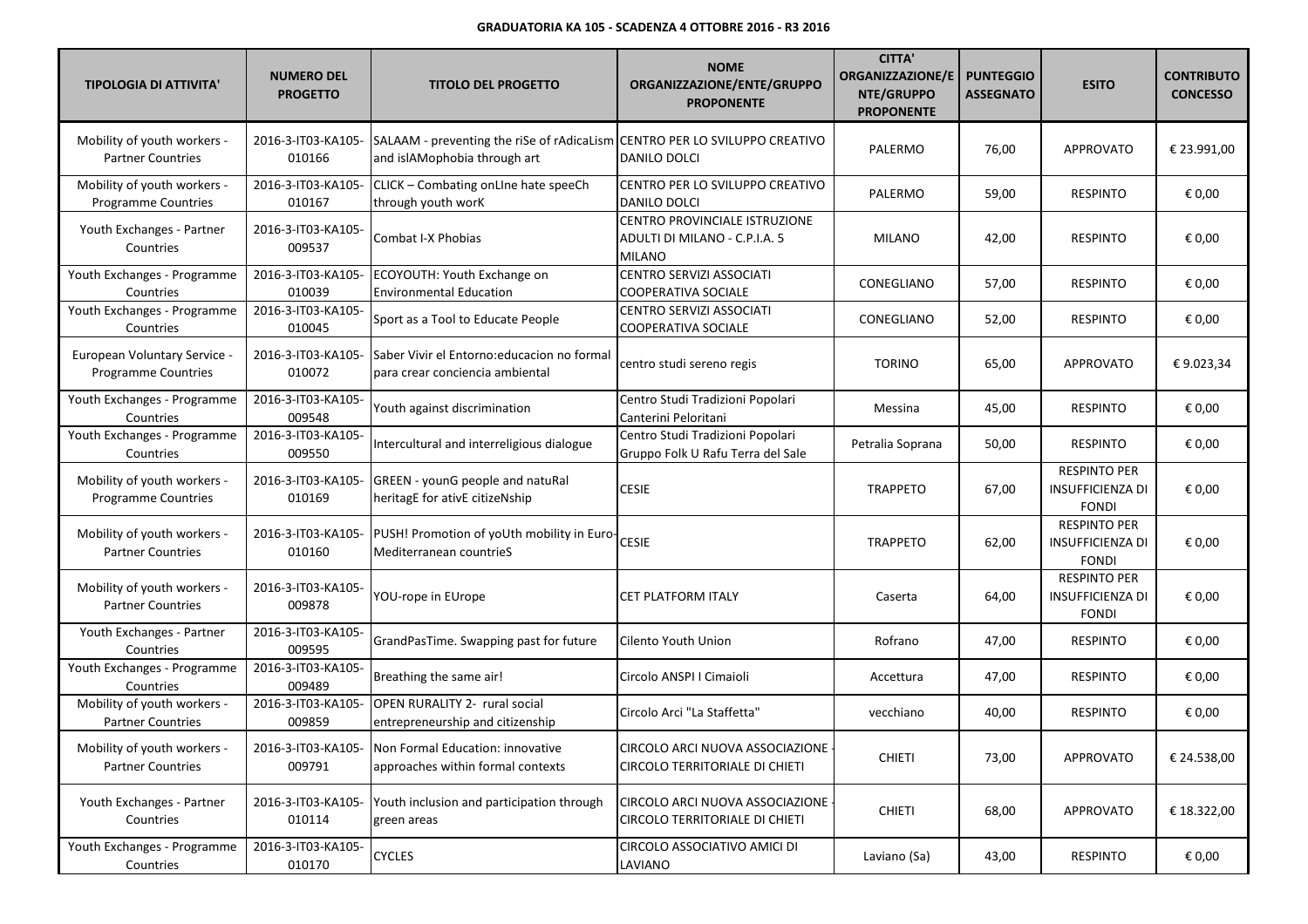| <b>TIPOLOGIA DI ATTIVITA'</b>                                                            | <b>NUMERO DEL</b><br><b>PROGETTO</b> | <b>TITOLO DEL PROGETTO</b>                                                                                  | <b>NOME</b><br>ORGANIZZAZIONE/ENTE/GRUPPO<br><b>PROPONENTE</b>                         | <b>CITTA'</b><br><b>ORGANIZZAZIONE/E</b><br>NTE/GRUPPO<br><b>PROPONENTE</b> | <b>PUNTEGGIO</b><br><b>ASSEGNATO</b> | <b>ESITO</b>                                                   | <b>CONTRIBUTO</b><br><b>CONCESSO</b> |
|------------------------------------------------------------------------------------------|--------------------------------------|-------------------------------------------------------------------------------------------------------------|----------------------------------------------------------------------------------------|-----------------------------------------------------------------------------|--------------------------------------|----------------------------------------------------------------|--------------------------------------|
| Youth Exchanges - Programme<br>Countries                                                 | 2016-3-IT03-KA105-<br>009599         | Youth Employment Gateway                                                                                    | Civitas Mileto                                                                         | mileto                                                                      | 53,00                                | <b>RESPINTO</b>                                                | € 0,00                               |
| Youth Exchanges - Programme<br>Countries                                                 | 2016-3-IT03-KA105-<br>009600         | Food4Change                                                                                                 | Civitas Mileto                                                                         | mileto                                                                      | 43,00                                | <b>RESPINTO</b>                                                | € 0,00                               |
| Youth Exchanges - Programme<br>Countries                                                 | 2016-3-IT03-KA105-<br>009416         | Danzare sulle ali della pace                                                                                | Club dance folk "Miss '48                                                              | Ruoti (PZ)                                                                  | 48,00                                | <b>RESPINTO</b>                                                | € 0,00                               |
| Mobility of youth workers -<br>Programme Countries                                       | 2016-3-IT03-KA105-<br>010002         | If I were you                                                                                               | Coda di Lupo                                                                           | Cagliari                                                                    | 74,00                                | APPROVATO                                                      | € 23.249,00                          |
| Mobility of youth workers -<br>Programme Countries                                       | 2016-3-IT03-KA105-<br>009745         | Ethics as an Alternative way to Success                                                                     | COMITATO DI PROMOZIONE ETICA<br>ONLUS verso la società di<br>Certificazione Etica      | Roma                                                                        | 57,00                                | <b>RESPINTO</b>                                                | € 0,00                               |
| Youth Exchanges - Programme<br>Countries                                                 | 2016-3-IT03-KA105-<br>009410         | Our steps for a better future                                                                               | COMITATO D'INTESA TRA LE<br>ASSOCIAZIONI VOLONTARISTICHE<br>DELLA PROVINCIA DI BELLUNO | <b>BELLUNO</b>                                                              | 73,00                                | <b>APPROVATO</b>                                               | € 15.908,00                          |
| <b>European Voluntary Service -</b><br>Programme Countries                               | 2016-3-IT03-KA105-<br>009412         | Skills for You(th)                                                                                          | COMITATO D'INTESA TRA LE<br>ASSOCIAZIONI VOLONTARISTICHE<br>DELLA PROVINCIA DI BELLUNO | <b>BELLUNO</b>                                                              | 70,00                                | <b>APPROVATO</b>                                               | € 10.990,00                          |
| Mobility of youth workers -<br><b>Programme Countries</b>                                | 2016-3-IT03-KA105-<br>009584         | <b>Personal Branding Mindset</b>                                                                            | <b>COMITATO GEMELLAGGI</b>                                                             | <b>COLLETORTO</b>                                                           | 50,00                                | <b>RESPINTO</b>                                                | € 0,00                               |
| Mobility of youth workers -<br><b>Programme Countries</b>                                | 2016-3-IT03-KA105-<br>009589         | NGOs & CSR                                                                                                  | <b>COMITATO GEMELLAGGI</b>                                                             | <b>COLLETORTO</b>                                                           | 43,00                                | <b>RESPINTO</b>                                                | € 0,00                               |
| Mobility of youth workers -<br>Programme Countries                                       | 2016-3-IT03-KA105-<br>009632         | UNITED COLOURS - Creating a European<br>support network for LGBTI migrants                                  | Comitato provinciale Arcigay Palermo                                                   | Palermo                                                                     | 74,00                                | <b>APPROVATO</b>                                               | € 20.148,00                          |
| Mobility of youth workers -<br><b>Partner Countries</b>                                  | 2016-3-IT03-KA105-<br>009631         | (De)constructing stereotypes through arts                                                                   | Comitato provinciale Arcigay Palermo                                                   | Palermo                                                                     | 63,00                                | <b>RESPINTO PER</b><br><b>INSUFFICIENZA DI</b><br><b>FONDI</b> | € 0,00                               |
| Youth Exchanges - Programme<br>Countries                                                 | 2016-3-IT03-KA105-<br>009935         | Sport 4 social inclusion                                                                                    | Comitato UISP JESI                                                                     | Jesi                                                                        | 53,00                                | <b>RESPINTO</b>                                                | € 0,00                               |
| European Voluntary Service -<br><b>Partner Countries</b>                                 | 2016-3-IT03-KA105-<br>009680         | CLOSER: Connecting voLunteers and<br>Organisations to Support intEgration of<br>Refugees and asylum seekers | COMMISSIONE SINODALE PER LA<br><b>DIACONIA</b>                                         | <b>TORRE PELLICE TO</b>                                                     | 83,00                                | <b>APPROVATO</b>                                               | € 25.664,98                          |
| Youth Exchange - Partner<br>Countries - Mobility of youth<br>workers - Partner Countries | 2016-3-IT03-KA105-<br>009984         | We Have A Dream: integration and<br>inclusion in a multicultural Europe                                     | COMMISSIONE SINODALE PER LA<br><b>DIACONIA</b>                                         | <b>TORRE PELLICE TO</b>                                                     | 75,00                                | <b>APPROVATO</b>                                               | € 27.819,00                          |
| Youth Exchange - Partner<br>Countries - Mobility of youth<br>workers - Partner Countries | 2016-3-IT03-KA105-<br>009789         | #WHAD! We Have A Dream: playing<br>inclusion for a multicultural Europe                                     | COMMISSIONE SINODALE PER LA<br><b>DIACONIA</b>                                         | TORRE PELLICE TO                                                            | 0,00                                 | <b>RESPINTO</b>                                                | € 0,00                               |
| European Voluntary Service -<br><b>Partner Countries</b>                                 | 2016-3-IT03-KA105-<br>009512         | CLOSER: Connecting voLunteers and<br>Organisations to Support intEgration of<br>Refugees and asylum seekers | <b>COMMISSIONE SINODALE PER LA</b><br><b>DIACONIA</b>                                  | <b>TORRE PELLICE TO</b>                                                     | 0,00                                 | RESPINTO - INVIO<br><b>MULTIPLO</b>                            | € 0,00                               |
| Youth Exchanges - Partner<br>Countries                                                   | 2016-3-IT03-KA105-<br>009910         | Refugees Included                                                                                           | Componibile62                                                                          | Napoli                                                                      | 58,00                                | RESPINTO                                                       | € 0,00                               |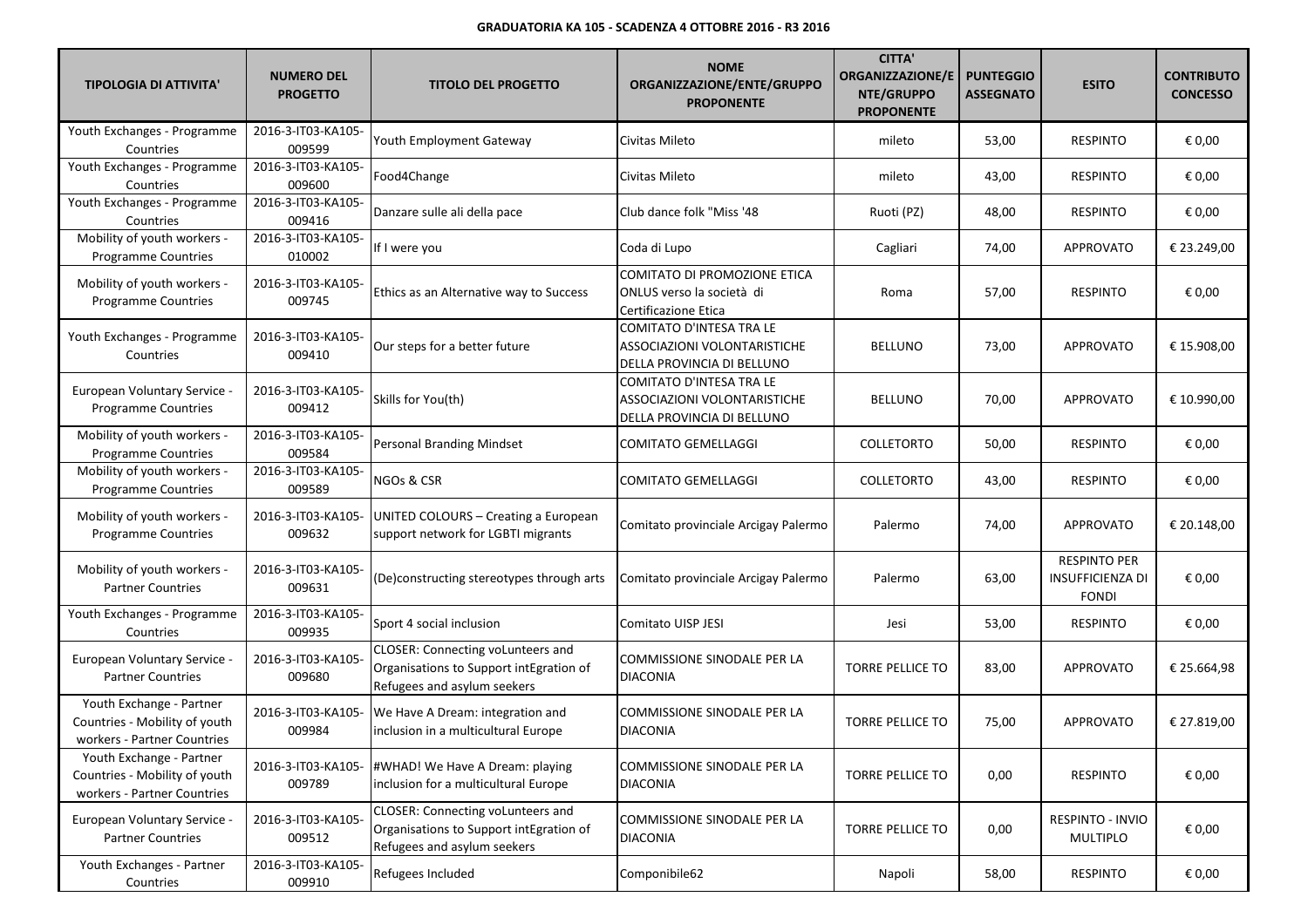| <b>TIPOLOGIA DI ATTIVITA'</b>                              | <b>NUMERO DEL</b><br><b>PROGETTO</b> | <b>TITOLO DEL PROGETTO</b>                                                                         | <b>NOME</b><br>ORGANIZZAZIONE/ENTE/GRUPPO<br><b>PROPONENTE</b> | <b>CITTA'</b><br><b>ORGANIZZAZIONE/E</b><br><b>NTE/GRUPPO</b><br><b>PROPONENTE</b> | <b>PUNTEGGIO</b><br><b>ASSEGNATO</b> | <b>ESITO</b>                                                   | <b>CONTRIBUTO</b><br><b>CONCESSO</b> |
|------------------------------------------------------------|--------------------------------------|----------------------------------------------------------------------------------------------------|----------------------------------------------------------------|------------------------------------------------------------------------------------|--------------------------------------|----------------------------------------------------------------|--------------------------------------|
| Mobility of youth workers -<br><b>Programme Countries</b>  | 2016-3-IT03-KA105-<br>009657         | New Media Alphabetization for Migrants                                                             | Comune di Acireale                                             | Acireale                                                                           | 64,00                                | <b>RESPINTO PER</b><br>INSUFFICIENZA DI<br><b>FONDI</b>        | € 0,00                               |
| Mobility of youth workers -<br><b>Partner Countries</b>    | 2016-3-IT03-KA105-<br>009757         | The Voice of Youth on Euroscepticism                                                               | COMUNE DI ALI TERME                                            | <b>ALI TERME</b>                                                                   | 50,00                                | <b>RESPINTO</b>                                                | € 0,00                               |
| Youth Exchanges - Programme<br>Countries                   | 2016-3-IT03-KA105-<br>010020         | New Countryside Informations Spreaders                                                             | COMUNE DI ALONTE                                               | <b>ALONTE</b>                                                                      | 62,00                                | <b>RESPINTO PER</b><br><b>INSUFFICIENZA DI</b><br><b>FONDI</b> | € 0,00                               |
| Youth Exchanges - Programme<br>Countries                   | 2016-3-IT03-KA105-<br>009819         | SEEDS - SEmi Di Sviluppo                                                                           | Comune di Carfizzi                                             | carfizzi                                                                           | 51,00                                | <b>RESPINTO</b>                                                | € 0,00                               |
| Youth Exchanges - Partner<br>Countries                     | 2016-3-IT03-KA105-<br>009514         | Think Green                                                                                        | Comune di Carpineto Romano                                     | Carpineto Romano                                                                   | 38,00                                | <b>RESPINTO</b>                                                | € 0,00                               |
| Youth Exchanges - Programme<br>Countries                   | 2016-3-IT03-KA105-<br>009481         | eMOVIE LAB - Giochi di Cinema Senza<br>Frontiere a Casalborgone                                    | COMUNE DI CASALBORGONE                                         | CASALBORGONE                                                                       | 69,00                                | <b>APPROVATO</b>                                               | € 21.486,00                          |
| Youth Exchanges - Programme<br>Countries                   | 2016-3-IT03-KA105-<br>010124         | <b>INTANGIBLE HERITAGE</b>                                                                         | Comune di Castelsaraceno                                       | Castelsaraceno                                                                     | 53,00                                | <b>RESPINTO</b>                                                | € 0,00                               |
| Youth Exchanges - Programme<br>Countries                   | 2016-3-IT03-KA105-<br>009678         | Cultures on the road 2017                                                                          | COMUNE DI CINISELLO BALSAMO                                    | CINISELLO BALSAMO                                                                  | 37,00                                | <b>RESPINTO</b>                                                | € 0,00                               |
| Youth Exchanges - Programme<br>Countries                   | 2016-3-IT03-KA105-<br>009549         | MUSICANDO  CRESCENDO  . VINCENDO                                                                   | comune di crucoli                                              | crucoli                                                                            | 39,00                                | <b>RESPINTO</b>                                                | € 0,00                               |
| Youth Exchanges - Programme<br>Countries                   | 2016-3-IT03-KA105-<br>010172         | EUROCAMP 2017                                                                                      | Comune di Formigine                                            | Formigine                                                                          | 49,00                                | <b>RESPINTO</b>                                                | € 0,00                               |
| Youth Exchanges - Programme<br>Countries                   | 2016-3-IT03-KA105-<br>009982         | Rewind - Keep it in mind                                                                           | Comune di Irsina                                               | Irsina                                                                             | 42,00                                | <b>RESPINTO</b>                                                | € 0,00                               |
| European Voluntary Service -<br><b>Programme Countries</b> | 2016-3-IT03-KA105-<br>009682         | SVE-risterio                                                                                       | COMUNE DI MACERATA                                             | MACERATA                                                                           | 63,00                                | <b>APPROVATO</b>                                               | € 20.566,66                          |
| Youth Exchanges - Partner<br>Countries                     | 2016-3-IT03-KA105-<br>009816         | <b>OIKOS</b>                                                                                       | <b>COMUNE DI MIGLIERINA</b>                                    | <b>MIGLIERINA</b>                                                                  | 27,00                                | <b>RESPINTO</b>                                                | € 0,00                               |
| Youth Exchanges - Programme<br>Countries                   | 2016-3-IT03-KA105-<br>009681         | Recycling Activities Inspiring Sutainability<br>and Environment-care, through U-tube<br>Promotion. | Comune di Montecchio Maggiore                                  | Montecchio<br>Maggiore                                                             | 62,00                                | <b>RESPINTO PER</b><br><b>INSUFFICIENZA DI</b><br><b>FONDI</b> | € 0,00                               |
| Youth Exchanges - Programme<br>Countries                   | 2016-3-IT03-KA105-<br>009518         | Brexit: the future scenario                                                                        | Comune di Nocera Inferiore                                     | Nocera Inferiore                                                                   | 57,00                                | <b>RESPINTO</b>                                                | € 0,00                               |
| Mobility of youth workers -<br>Programme Countries         | 2016-3-IT03-KA105-<br>010175         | Media Education for Intercultural<br>Communication                                                 | Comune di Nuoro                                                | Nuoro                                                                              | 50,00                                | <b>RESPINTO</b>                                                | € 0,00                               |
| Mobility of youth workers -<br><b>Programme Countries</b>  | 2016-3-IT03-KA105-<br>009909         | Media Education for Intercultural<br>Communication                                                 | Comune di Nuoro                                                | Nuoro                                                                              | 0,00                                 | RESPINTO - INVIO<br><b>MULTIPLO</b>                            | € 0,00                               |
| Youth Exchanges - Programme<br>Countries                   | 2016-3-IT03-KA105-<br>009981         | Arbëreshë Postcard from Southern Europe<br>(Italy)                                                 | COMUNE DI PALLAGORIO                                           | PALLAGORIO                                                                         | 30,00                                | <b>RESPINTO</b>                                                | € 0,00                               |
| Mobility of youth workers -<br><b>Programme Countries</b>  | 2016-3-IT03-KA105-<br>009556         | SVE: Solidarietà, Valori, Europa per i<br>Giovani e per le Comunità Locali                         | Comune di Piraino                                              | piraino                                                                            | 0,00                                 | <b>RESPINTO</b>                                                | € 0,00                               |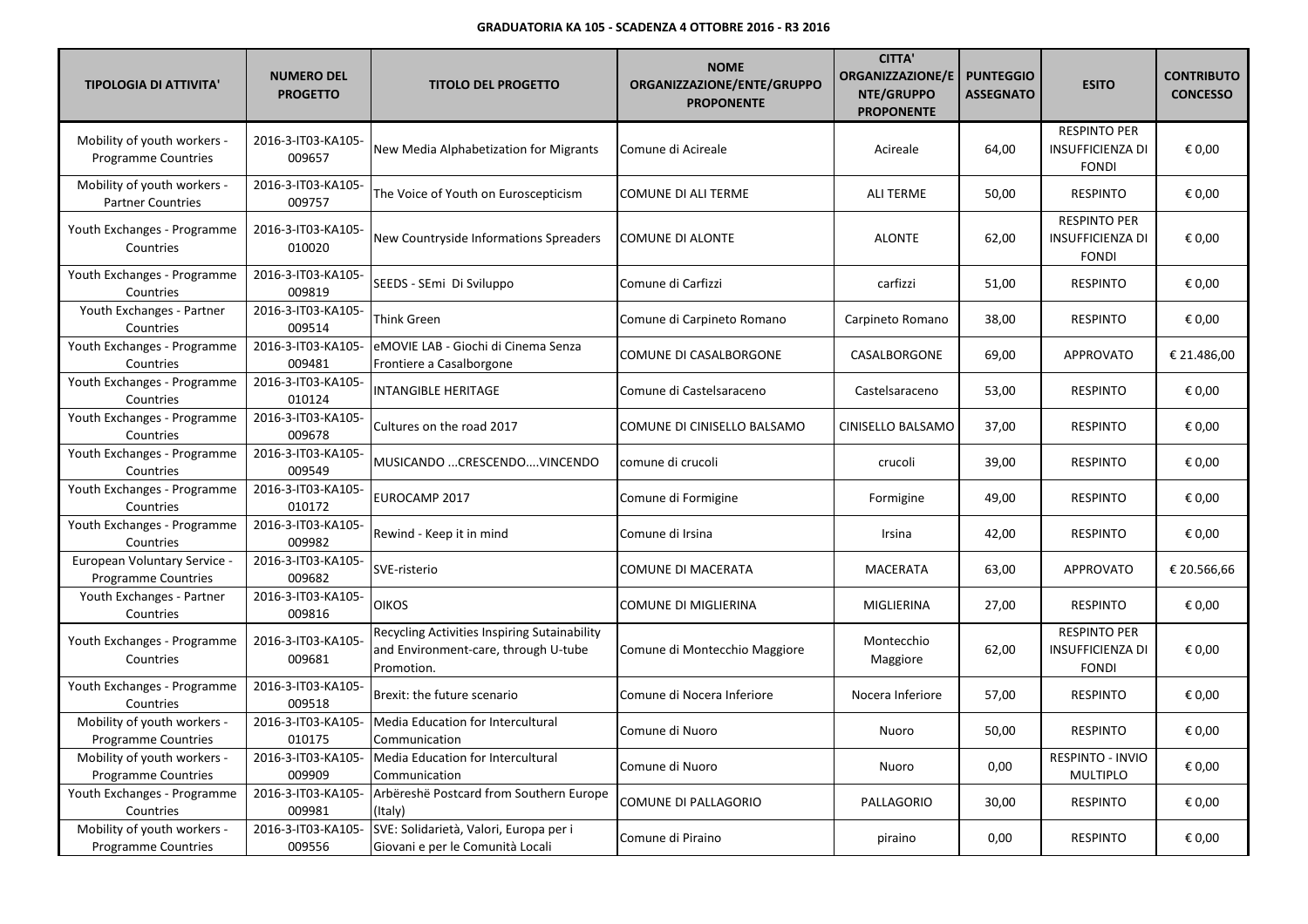| <b>TIPOLOGIA DI ATTIVITA'</b>                                                                              | <b>NUMERO DEL</b><br><b>PROGETTO</b> | <b>TITOLO DEL PROGETTO</b>                                                   | <b>NOME</b><br>ORGANIZZAZIONE/ENTE/GRUPPO<br><b>PROPONENTE</b> | <b>CITTA'</b><br><b>ORGANIZZAZIONE/E</b><br>NTE/GRUPPO<br><b>PROPONENTE</b> | <b>PUNTEGGIO</b><br><b>ASSEGNATO</b> | <b>ESITO</b>                                                   | <b>CONTRIBUTO</b><br><b>CONCESSO</b> |
|------------------------------------------------------------------------------------------------------------|--------------------------------------|------------------------------------------------------------------------------|----------------------------------------------------------------|-----------------------------------------------------------------------------|--------------------------------------|----------------------------------------------------------------|--------------------------------------|
| Youth Exchanges - Programme<br>Countries                                                                   | 2016-3-IT03-KA105-<br>009581         | STORMY - STOrytelling as a Mean for<br>Intercultural Dialogue in rural lands | <b>COMUNE DI POMARICO</b>                                      | <b>POMARICO</b>                                                             | 60,00                                | <b>RESPINTO PER</b><br><b>INSUFFICIENZA DI</b><br><b>FONDI</b> | € 0.00                               |
| European Voluntary Service -<br><b>Programme Countries</b>                                                 | 2016-3-IT03-KA105-<br>010163         | SVEglia l'Europa                                                             | <b>COMUNE DI PRATO</b>                                         | <b>PRATO</b>                                                                | 0,00                                 | <b>RESPINTO</b>                                                | € 0,00                               |
| Youth Exchanges - Programme<br>Countries                                                                   | 2016-3-IT03-KA105-<br>009754         | 'IN- Inclusive. Intercultural. Interactive."                                 | Comune di San Giorgio Albanese                                 | San Giorgio Albanese                                                        | 68,00                                | <b>APPROVATO</b>                                               | € 15.442,00                          |
| Youth Exchanges - Partner<br>Countries                                                                     | 2016-3-IT03-KA105-<br>010008         | 'M Integration'                                                              | Comune di Sarezzo                                              | Sarezzo                                                                     | 52,00                                | <b>RESPINTO</b>                                                | € 0,00                               |
| European Voluntary Service -<br><b>Partner Countries</b>                                                   | 2016-3-IT03-KA105-<br>010012         | COworking                                                                    | Comune di Sarezzo                                              | Sarezzo                                                                     | 46,00                                | <b>RESPINTO</b>                                                | € 0,00                               |
| Youth Exchanges - Programme<br>Countries                                                                   | 2016-3-IT03-KA105-<br>009824         | Partecipation, Action, Territoty, Heritage                                   | <b>COMUNE DI SILVI</b>                                         | SILVI TERAMO                                                                | 59,00                                | <b>RESPINTO</b>                                                | € 0,00                               |
| Mobility of youth workers -<br><b>Programme Countries</b>                                                  | 2016-3-IT03-KA105-<br>009726         | Multiplyer effect                                                            | <b>COMUNE DI SILVI</b>                                         | SILVI TERAMO                                                                | 54,00                                | <b>RESPINTO</b>                                                | € 0,00                               |
| Mobility of youth workers -<br><b>Programme Countries</b>                                                  | 2016-3-IT03-KA105-<br>009722         | Multiplyer effect                                                            | <b>COMUNE DI SILVI</b>                                         | SILVI TERAMO                                                                | 0,00                                 | RESPINTO - INVIO<br><b>MULTIPLO</b>                            | € 0,00                               |
| Mobility of youth workers -<br>Programme Countries - Youth<br>Exchanges - Programme<br>Countries           | 2016-3-IT03-KA105-<br>009906         | We Shall Share                                                               | COMUNE DI TEMPIO PAUSANIA                                      | <b>TEMPIO PAUSANIA</b>                                                      | 46,00                                | <b>RESPINTO</b>                                                | € 0,00                               |
| Youth Exchanges - Programme<br>Countries                                                                   | 2016-3-IT03-KA105-<br>009732         | IN & OUT! - SPORT 4 INCLUSION!                                               | COMUNE DI TORTONA                                              | <b>TORTONA</b>                                                              | 49,00                                | <b>RESPINTO</b>                                                | € 0,00                               |
| Youth Exchanges - Programme<br>Countries                                                                   | 2016-3-IT03-KA105-<br>010179         | War & People's Exodus Across Culture and<br>History                          | <b>COMUNE DI TRISSINO</b>                                      | Trissino                                                                    | 67,00                                | <b>APPROVATO</b>                                               | € 19.004,00                          |
| Youth Exchanges - Programme<br>Countries - Mobility of youth<br>workers - Programme Countries              | 2016-3-IT03-KA105-<br>009990         | Positive Change                                                              | Comune di Uri                                                  | Uri                                                                         | 44,00                                | <b>RESPINTO</b>                                                | € 0,00                               |
| Youth Exchanges - Programme<br>Countries - Mobility of youth<br>workers - Programme Countries              | 2016-3-IT03-KA105-<br>009498         | BRIDGING YOUNG PEOPLE TRHOUGH<br><b>ENVIRONMENTAL PROTECTION</b>             | Comune Francavilla di Sicilia                                  | Francavilla di Sicilia                                                      | 63,00                                | <b>RESPINTO PER</b><br><b>INSUFFICIENZA DI</b><br><b>FONDI</b> | € 0,00                               |
| Youth Exchanges - Programme<br>Countries                                                                   | 2016-3-IT03-KA105-<br>009735         | Arbëreshë Storytelling from Southern<br>Europe (Italy)                       | COMUNE SAN NICOLA DELL'ALTO                                    | <b>SAN NICOLA</b><br>DELL'ALTO                                              | 29,00                                | <b>RESPINTO</b>                                                | € 0,00                               |
| European Voluntary Service -<br>Partner Countries - European<br>Voluntary Service - Programme<br>Countries | 2016-3-IT03-KA105-<br>010007         | <b>Building Essential Skills for Tomorrow</b>                                | Comunità Papa Giovanni XXIII                                   | Rimini                                                                      | 68,00                                | <b>APPROVATO</b>                                               | € 22.685,00                          |
| Youth Exchanges - Programme<br>Countries                                                                   | 2016-3-IT03-KA105-<br>010161         | H for Happiness                                                              | Consorzio "ILT - International Lifelong<br>Training"           | Genova                                                                      | 0,00                                 | <b>RESPINTO</b>                                                | € 0,00                               |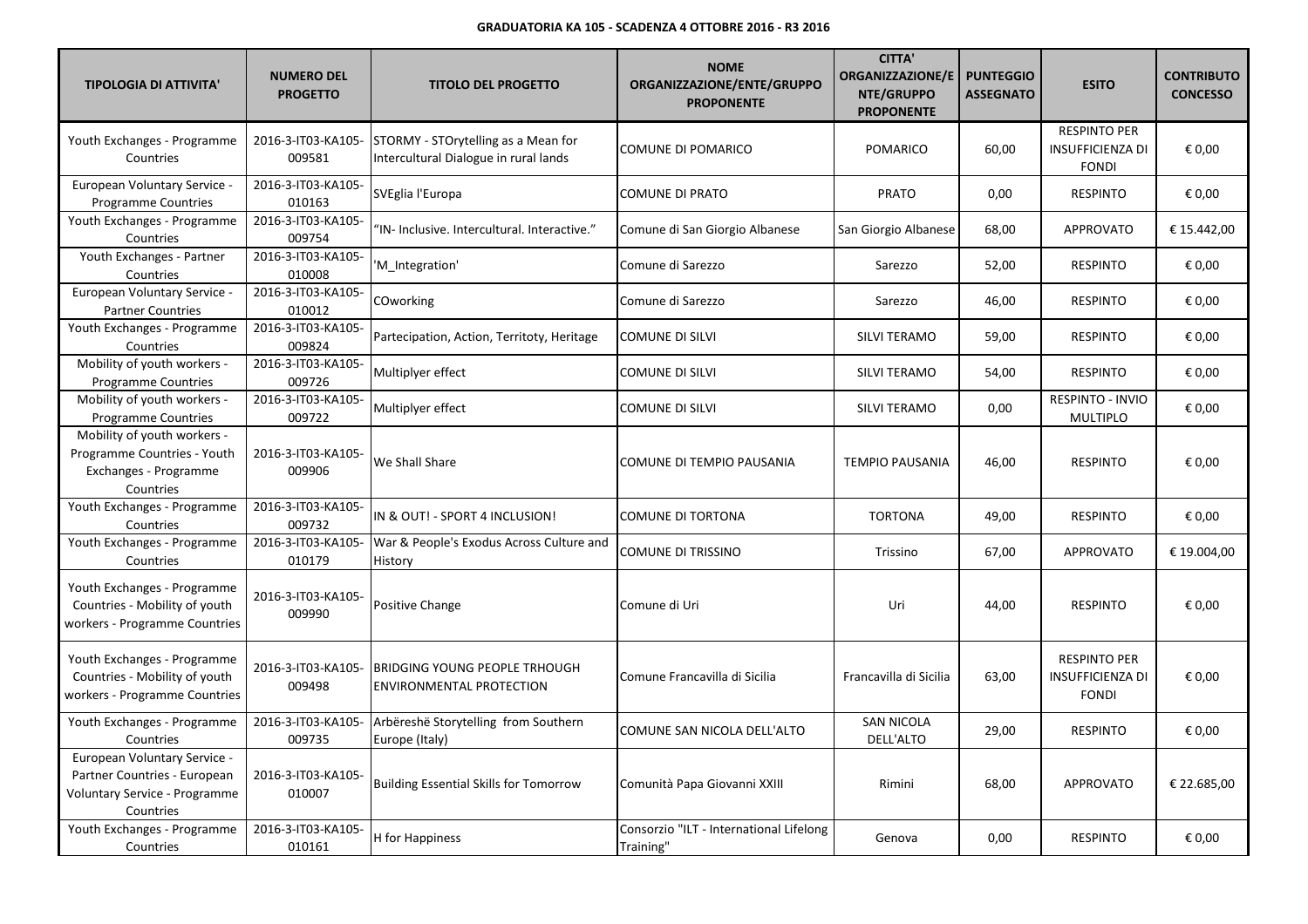| <b>TIPOLOGIA DI ATTIVITA'</b>                                                                              | <b>NUMERO DEL</b><br><b>PROGETTO</b> | <b>TITOLO DEL PROGETTO</b>                                                                                 | <b>NOME</b><br>ORGANIZZAZIONE/ENTE/GRUPPO<br><b>PROPONENTE</b>             | <b>CITTA'</b><br><b>ORGANIZZAZIONE/E</b><br>NTE/GRUPPO<br><b>PROPONENTE</b> | <b>PUNTEGGIO</b><br><b>ASSEGNATO</b> | <b>ESITO</b>                                                   | <b>CONTRIBUTO</b><br><b>CONCESSO</b> |
|------------------------------------------------------------------------------------------------------------|--------------------------------------|------------------------------------------------------------------------------------------------------------|----------------------------------------------------------------------------|-----------------------------------------------------------------------------|--------------------------------------|----------------------------------------------------------------|--------------------------------------|
| European Voluntary Service -<br>Partner Countries - European<br>Voluntary Service - Programme<br>Countries | 2016-3-IT03-KA105-<br>009932         | Si può fare                                                                                                | Consorzio Solidarietà Sociale Forlì-<br>Cesena società cooperativa sociale | Forlì                                                                       | 64,00                                | <b>APPROVATO</b>                                               | € 50.986,68                          |
| <b>European Voluntary Service -</b><br><b>Partner Countries</b>                                            | 2016-3-IT03-KA105-<br>009756         | I Dare To Change                                                                                           | Consorzio Solidarietà Sociale Forlì-<br>Cesena società cooperativa sociale | Forlì                                                                       | 52,00                                | <b>RESPINTO</b>                                                | € 0,00                               |
| Mobility of youth workers -<br>Programme Countries                                                         | 2016-3-IT03-KA105-<br>010044         | Contact seminar - Toward a collaboration<br>between actors of non formal and formal<br>education for youth | Controvento Società Cooperativa<br>Sociale ONLUS                           | Cesena                                                                      | 37,00                                | <b>RESPINTO</b>                                                | € 0,00                               |
| European Voluntary Service -<br><b>Programme Countries</b>                                                 | 2016-3-IT03-KA105-<br>010056         | Off the wall                                                                                               | COOPERATIVA ITACA                                                          | <b>PORDENONE</b>                                                            | 75,00                                | <b>APPROVATO</b>                                               | €7.573,34                            |
| Youth Exchanges - Partner<br>Countries                                                                     | 2016-3-IT03-KA105-<br>009959         | ART TO BE PART- Creative Citizenship                                                                       | Cooperativa Orso s.c.s                                                     | Torino                                                                      | 50,00                                | <b>RESPINTO</b>                                                | € 0,00                               |
| Youth Exchanges - Partner<br>Countries                                                                     | 2016-3-IT03-KA105-<br>009842         | BEING EUROPEANS improving young active<br>citizenship                                                      | cooperativa sociale "Il Girasole"                                          | Raiano                                                                      | 49,00                                | <b>RESPINTO</b>                                                | € 0,00                               |
| Youth Exchanges - Programme<br>Countries                                                                   | 2016-3-IT03-KA105-<br>009863         | Read Me Out Loud                                                                                           | Cooperativa Sociale A.E.P.E.R.                                             | Bergamo                                                                     | 60,00                                | <b>RESPINTO PER</b><br>INSUFFICIENZA DI<br><b>FONDI</b>        | € 0,00                               |
| Mobility of youth workers -<br>Partner Countries - Mobility of<br>youth workers - Programme<br>Countries   | 2016-3-IT03-KA105-<br>010026         | Agriculture for social and labour integration<br>of migrants                                               | Cooperativa Sociale Ecoservice                                             | Località Lu Bagnu -<br>Castelsardo                                          | 44,00                                | <b>RESPINTO</b>                                                | € 0,00                               |
| Youth Exchanges - Programme<br>Countries                                                                   | 2016-3-IT03-KA105-<br>010138         | Siena Like Europe                                                                                          | Cooperativa Sociale Il Campo servizi<br>socio sanitari integrati           | Siena                                                                       | 55,00                                | <b>RESPINTO</b>                                                | € 0,00                               |
| Youth Exchanges - Programme<br>Countries                                                                   | 2016-3-IT03-KA105-<br>009643         | Sharing Art Terapy, building richness in<br>diversity                                                      | Cooperativa Sociale Immaginaria A<br>R.L.Onlus                             | Sant'Angelo a Cupolo                                                        | 63,00                                | <b>RESPINTO PER</b><br><b>INSUFFICIENZA DI</b><br><b>FONDI</b> | € 0,00                               |
| European Voluntary Service -<br>Programme Countries                                                        | 2016-3-IT03-KA105-<br>010015         | EVS 20-20                                                                                                  | cooperativa sociale Kara Bobowski                                          | Modigliana                                                                  | 66,00                                | APPROVATO                                                      | € 28.914,98                          |
| Youth Exchanges - Programme<br>Countries                                                                   | 2016-3-IT03-KA105-<br>009976         | <b>GROWING TOGETHER IN A CRAZY-LIENT</b><br><b>WOOD</b>                                                    | Cooperativa Sociale Liberi Sogni Onlus                                     | Calolziocorte                                                               | 65,00                                | APPROVATO                                                      | € 16.870,00                          |
| Mobility of youth workers -<br>Programme Countries                                                         | 2016-3-IT03-KA105-<br>009580         | F.A.I.L. Better! [First Attempt in Learning]                                                               | Cooperativa Sociale Muovimente                                             | Viterbo                                                                     | 74,00                                | APPROVATO                                                      | € 22.462,00                          |
| Youth Exchanges - Programme<br>Countries                                                                   | 2016-3-IT03-KA105-<br>009629         | Migratology - step II                                                                                      | Cooperativa Sociale Muovimente                                             | Viterbo                                                                     | 65,00                                | APPROVATO                                                      | $\mathop{\varepsilon}$ 11.110,00     |
| European Voluntary Service -<br><b>Partner Countries</b>                                                   | 2016-3-IT03-KA105-<br>009541         | <b>InterCultuRurality</b>                                                                                  | Cooperativa Sociale Muovimente                                             | Viterbo                                                                     | 64,00                                | APPROVATO                                                      | € 55.735,04                          |
| Mobility of youth workers -<br><b>Programme Countries</b>                                                  | 2016-3-IT03-KA105-<br>009782         | The Danger of the Single Story                                                                             | Cooperativa Sociale Muovimente                                             | Viterbo                                                                     | 42,00                                | <b>RESPINTO</b>                                                | € 0,00                               |
| Mobility of youth workers -<br><b>Partner Countries</b>                                                    | 2016-3-IT03-KA105-<br>010081         | <b>OUTSIDERS - The Training Course</b>                                                                     | COOPERATIVA SOCIALE SHANNARA<br>ONLUS                                      | Portici                                                                     | 53,00                                | RESPINTO                                                       | € 0,00                               |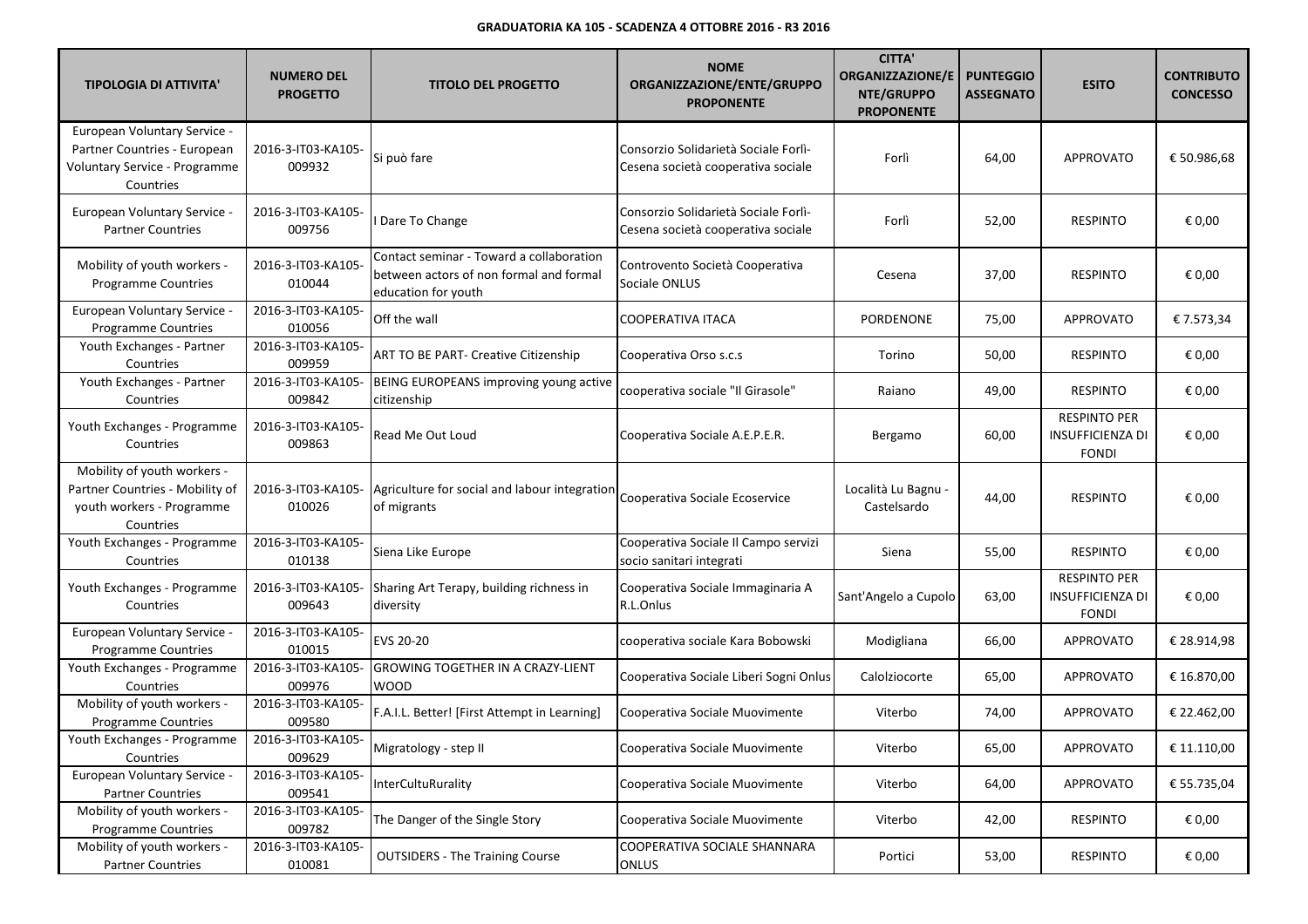| <b>TIPOLOGIA DI ATTIVITA'</b>                                                                      | <b>NUMERO DEL</b><br><b>PROGETTO</b> | <b>TITOLO DEL PROGETTO</b>                                                                  | <b>NOME</b><br>ORGANIZZAZIONE/ENTE/GRUPPO<br><b>PROPONENTE</b>   | <b>CITTA'</b><br><b>ORGANIZZAZIONE/E</b><br>NTE/GRUPPO<br><b>PROPONENTE</b> | <b>PUNTEGGIO</b><br><b>ASSEGNATO</b> | <b>ESITO</b>                                                   | <b>CONTRIBUTO</b><br><b>CONCESSO</b> |
|----------------------------------------------------------------------------------------------------|--------------------------------------|---------------------------------------------------------------------------------------------|------------------------------------------------------------------|-----------------------------------------------------------------------------|--------------------------------------|----------------------------------------------------------------|--------------------------------------|
| Youth Exchanges - Programme<br>Countries                                                           | 2016-3-IT03-KA105-<br>010088         | <b>HEALTH FACTOR</b>                                                                        | Deina Torino                                                     | Torino                                                                      | 71,00                                | <b>APPROVATO</b>                                               | € 21.004,00                          |
| Youth Exchanges - Partner<br>Countries                                                             | 2016-3-IT03-KA105-<br>009919         | Citizenship and the Game of Card Castles                                                    | Democrazya                                                       | ROCCA D'EVANDRO                                                             | 40,00                                | <b>RESPINTO</b>                                                | € 0,00                               |
| Mobility of youth workers -<br>Programme Countries                                                 | 2016-3-IT03-KA105-<br>009477         | The art of Feeling Art                                                                      | DEMOSTENE Centro Studi per la<br>Promozione dello Sviluppo Umano | Latiano                                                                     | 59,00                                | <b>RESPINTO</b>                                                | € 0,00                               |
| Mobility of youth workers -<br><b>Programme Countries</b>                                          | 2016-3-IT03-KA105-<br>009500         | Youth Innovators shaping the future                                                         | DEMOSTENE Centro Studi per la<br>Promozione dello Sviluppo Umano | Latiano                                                                     | 52,00                                | <b>RESPINTO</b>                                                | € 0,00                               |
| Mobility of youth workers -<br>Programme Countries - Youth<br><b>Exchanges Programme Countries</b> | 2016-3-IT03-KA105-<br>009830         | Street Views: youth for diversity                                                           | Diritti a Sud                                                    | <b>NARDO</b>                                                                | 78,00                                | <b>APPROVATO</b>                                               | € 32.579,00                          |
| Mobility of youth workers -<br><b>Partner Countries</b>                                            | 2016-3-IT03-KA105-<br>009885         | Democracy as a Culture                                                                      | e-arch                                                           | Palermo                                                                     | 43,00                                | <b>RESPINTO</b>                                                | € 0,00                               |
| Mobility of youth workers -<br><b>Programme Countries</b>                                          | 2016-3-IT03-KA105-<br>009645         | In or Out: The Game of Inclusion                                                            | East-West Lab / Laboratorio Oriente-<br>Occidente                | Rovereto                                                                    | 73,00                                | <b>APPROVATO</b>                                               | € 20.274,00                          |
| Youth Exchanges - Programme<br>Countries                                                           | 2016-3-IT03-KA105-<br>009448         | ECO WAVE                                                                                    | Ecosurf Italia                                                   | Polignano a mare                                                            | 49,00                                | <b>RESPINTO</b>                                                | € 0,00                               |
| Mobility of youth workers -<br><b>Programme Countries</b>                                          | 2016-3-IT03-KA105-<br>009978         | Youth Eco Skills                                                                            | Edu Lab                                                          | Portici (Na)                                                                | 40,00                                | <b>RESPINTO</b>                                                | € 0,00                               |
| Mobility of youth workers -<br><b>Programme Countries</b>                                          | 2016-3-IT03-KA105-<br>009452         | Hear My Voice                                                                               | Elios                                                            | Acireale                                                                    | 68,00                                | <b>RESPINTO PER</b><br><b>INSUFFICIENZA DI</b><br><b>FONDI</b> | € 0,00                               |
| Mobility of youth workers -<br><b>Programme Countries</b>                                          | 2016-3-IT03-KA105-<br>009465         | Social Awareness: Women in European<br>Cultures                                             | Elios                                                            | Acireale                                                                    | 40,00                                | <b>RESPINTO</b>                                                | € 0,00                               |
| Mobility of youth workers -<br><b>Programme Countries</b>                                          | 2016-3-IT03-KA105-<br>010100         | <b>BIODIVERSITY#2</b>                                                                       | Eliotropi                                                        | Misilmeri                                                                   | 67,00                                | <b>RESPINTO PER</b><br><b>INSUFFICIENZA DI</b><br><b>FONDI</b> | € 0,00                               |
| Youth Exchange - Partner<br>Countries - Mobility of youth<br>workers - Partner Countries           | 2016-3-IT03-KA105-<br>009720         | Teatri di Carta                                                                             | <b>ENGIM - ENTE NAZIONALE</b><br><b>GIUSEPPINI DEL MURIALDO</b>  | <b>ROMA</b>                                                                 | 58,00                                | <b>RESPINTO</b>                                                | € 0,00                               |
| Youth Exchanges - Programme<br>Countries                                                           | 2016-3-IT03-KA105-<br>009486         | NE.A.R. FUTURE. Neets And Refugees<br>Inclusion, Self-empowerment and Active<br>Citizenship | <b>ENJOY Associazione di Promozione</b><br>Sociale               | Marcellinara                                                                | 47,00                                | <b>RESPINTO</b>                                                | € 0,00                               |
| Youth Exchanges - Programme<br>Countries                                                           | 2016-3-IT03-KA105-<br>009463         | Women Radio - Together for inclusion                                                        | Equa Terra                                                       | Augusta (SR)                                                                | 64,00                                | <b>RESPINTO PER</b><br>INSUFFICIENZA DI<br><b>FONDI</b>        | € 0,00                               |
| Youth Exchanges - Partner<br>Countries                                                             | 2016-3-IT03-KA105-<br>009834         | Know your rights! (as a child should)                                                       | EquaMente - Associazione Culturale e<br>di Solidarietà           | Torino                                                                      | 57,00                                | <b>RESPINTO</b>                                                | € 0,00                               |
| Youth Exchanges - Programme<br>Countries                                                           | 2016-3-IT03-KA105-<br>009585         | Hip Hop and Street Art rule!                                                                | EquaMente - Associazione Culturale e<br>di Solidarietà           | Torino                                                                      | 52,00                                | <b>RESPINTO</b>                                                | € 0,00                               |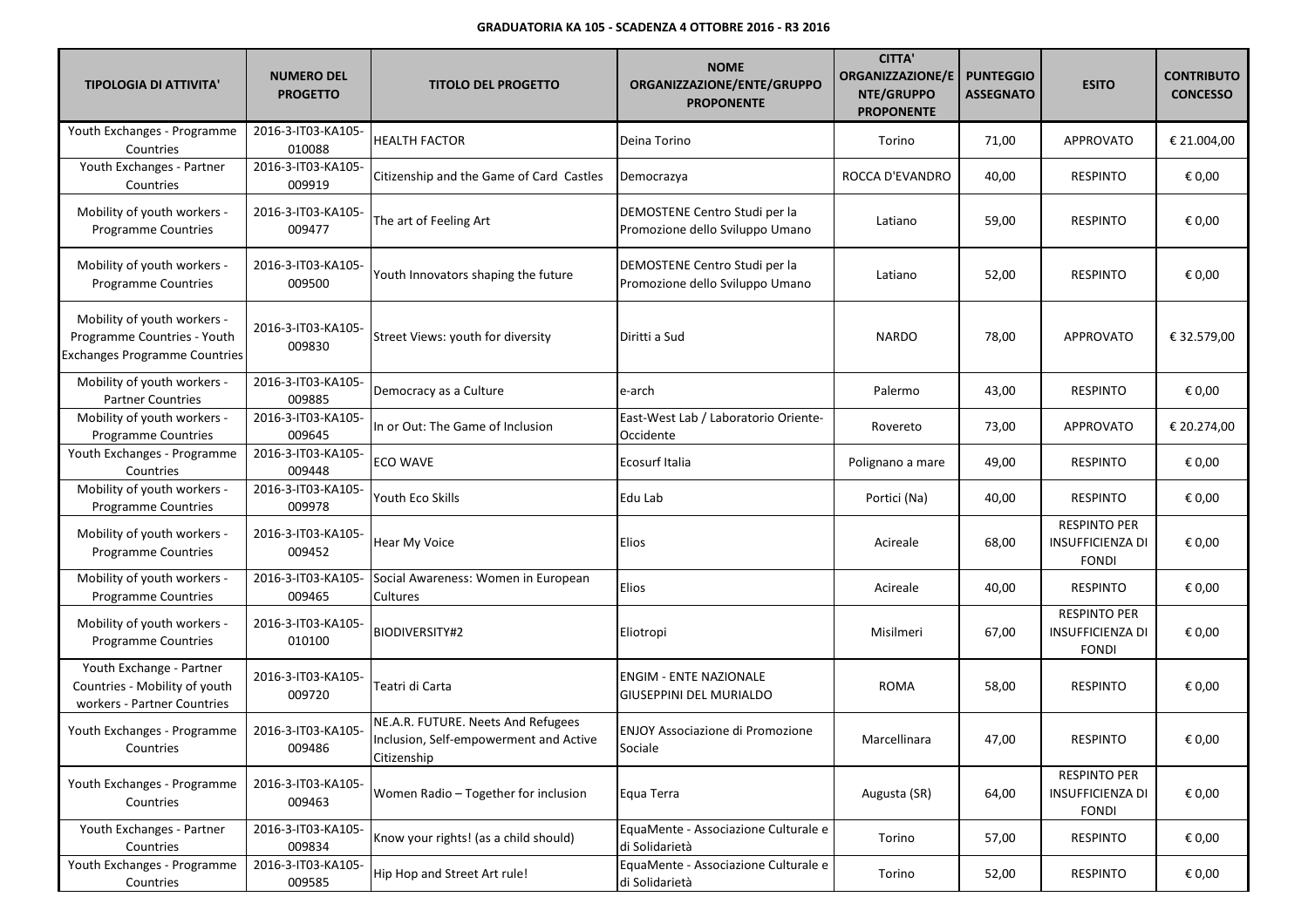| <b>TIPOLOGIA DI ATTIVITA'</b>                             | <b>NUMERO DEL</b><br><b>PROGETTO</b> | <b>TITOLO DEL PROGETTO</b>                                              | <b>NOME</b><br>ORGANIZZAZIONE/ENTE/GRUPPO<br><b>PROPONENTE</b> | <b>CITTA'</b><br><b>ORGANIZZAZIONE/E</b><br>NTE/GRUPPO<br><b>PROPONENTE</b> | <b>PUNTEGGIO</b><br><b>ASSEGNATO</b> | <b>ESITO</b>                                                   | <b>CONTRIBUTO</b><br><b>CONCESSO</b> |
|-----------------------------------------------------------|--------------------------------------|-------------------------------------------------------------------------|----------------------------------------------------------------|-----------------------------------------------------------------------------|--------------------------------------|----------------------------------------------------------------|--------------------------------------|
| Youth Exchanges - Programme<br>Countries                  | 2016-3-IT03-KA105-<br>010186         | Skilled Up on the South Western Europe                                  | ERASMUS STUDENT NETWORK ITALIA                                 | Parma                                                                       | 0,00                                 | <b>RESPINTO</b>                                                | € 0,00                               |
| Mobility of youth workers -<br><b>Partner Countries</b>   | 2016-3-IT03-KA105-<br>010187         | On the Way to Learn                                                     | Esplora                                                        | Itri                                                                        | 0,00                                 | <b>RESPINTO</b>                                                | € 0,00                               |
| Mobility of youth workers -<br>Programme Countries        | 2016-3-IT03-KA105-<br>009780         | Empower Youth                                                           | EURO                                                           | PALERMO                                                                     | 42,00                                | <b>RESPINTO</b>                                                | € 0,00                               |
| Mobility of youth workers -<br>Programme Countries        | 2016-3-IT03-KA105-<br>009749         | Empower Youth                                                           | EURO                                                           | PALERMO                                                                     | 0,00                                 | RESPINTO - INVIO<br><b>MULTIPLO</b>                            | € 0,00                               |
| Mobility of youth workers -<br>Programme Countries        | 2016-3-IT03-KA105-<br>009475         | e-GENER@TION  -  GENERAZIONE IN RETE                                    | EURO SUD                                                       | TRIGGIANO                                                                   | 64,00                                | <b>RESPINTO PER</b><br><b>INSUFFICIENZA DI</b><br><b>FONDI</b> | € 0,00                               |
| Mobility of youth workers -<br><b>Partner Countries</b>   | 2016-3-IT03-KA105-<br>009473         | Let's talk about coaching 2017                                          | <b>EURO SUD</b>                                                | <b>TRIGGIANO</b>                                                            | 61,00                                | <b>RESPINTO PER</b><br><b>INSUFFICIENZA DI</b><br><b>FONDI</b> | € 0,00                               |
| Youth Exchanges - Partner<br>Countries                    | 2016-3-IT03-KA105-<br>009471         | <b>EUROSUD International Meeting</b><br>Exchanging Europe 2017 #ExE2017 | <b>EURO SUD</b>                                                | <b>TRIGGIANO</b>                                                            | 60,00                                | <b>RESPINTO PER</b><br><b>INSUFFICIENZA DI</b><br><b>FONDI</b> | € 0,00                               |
| European Voluntary Service -<br><b>Partner Countries</b>  | 2016-3-IT03-KA105-<br>009555         | EUROSUD EVS PROJECT: THE SOUTH<br><b>OPPORTUNITY</b>                    | <b>EURO SUD</b>                                                | <b>TRIGGIANO</b>                                                            | 48,00                                | <b>RESPINTO</b>                                                | € 0,00                               |
| Mobility of youth workers -<br><b>Partner Countries</b>   | 2016-3-IT03-KA105-<br>009456         | #EducAction2020                                                         | EuroDemos Youth Mobility NGO                                   | Reggio Calabria                                                             | 58,00                                | <b>RESPINTO</b>                                                | € 0,00                               |
| Mobility of youth workers -<br>Programme Countries        | 2016-3-IT03-KA105-<br>009582         | Mental Shield of Youth Workers                                          | EuroDemos Youth Mobility NGO                                   | Reggio Calabria                                                             | 52,00                                | <b>RESPINTO</b>                                                | € 0,00                               |
| Mobility of youth workers -<br><b>Programme Countries</b> | 2016-3-IT03-KA105-<br>009622         | NFEffect on Education - Youthpass<br>Competences                        | EuroDemos Youth Mobility NGO                                   | Reggio Calabria                                                             | 50,00                                | <b>RESPINTO</b>                                                | € 0,00                               |
| Mobility of youth workers -<br><b>Partner Countries</b>   | 2016-3-IT03-KA105-<br>009545         | SOS Refugees                                                            | EuroDemos Youth Mobility NGO                                   | Reggio Calabria                                                             | 45,00                                | <b>RESPINTO</b>                                                | € 0,00                               |
| European Voluntary Service -<br><b>Partner Countries</b>  | 2016-3-IT03-KA105-<br>009419         | Knocking Acient Armenian Monastery door<br>phase 2.0                    | eurogems aps                                                   | treviso                                                                     | 50,00                                | <b>RESPINTO</b>                                                | € 0,00                               |
| Mobility of youth workers -<br><b>Partner Countries</b>   | 2016-3-IT03-KA105-<br>010146         | Social Economy for Future of Europe                                     | eurogems aps                                                   | treviso                                                                     | 48,00                                | <b>RESPINTO</b>                                                | € 0,00                               |
| European Voluntary Service -<br><b>Partner Countries</b>  | 2016-3-IT03-KA105-<br>009418         | VOLUNTEERING? YES, WE CAN!                                              | eurogems aps                                                   | treviso                                                                     | 0,00                                 | <b>RESPINTO</b>                                                | € 0,00                               |
| Youth Exchanges - Partner<br>Countries                    | 2016-3-IT03-KA105-<br>010070         | Mash-Art                                                                | EUROMED CARREFOUR SICILIA                                      | Palermo                                                                     | 60,00                                | <b>RESPINTO PER</b><br><b>INSUFFICIENZA DI</b><br><b>FONDI</b> | € 0,00                               |
| Youth Exchanges - Programme<br>Countries                  | 2016-3-IT03-KA105-<br>009731         | Opportunity Of Life                                                     | <b>EUROPALMENTE</b>                                            | Zafferana Etnea                                                             | 54,00                                | <b>RESPINTO</b>                                                | € 0,00                               |
| Mobility of youth workers -<br><b>Partner Countries</b>   | 2016-3-IT03-KA105-<br>009664         | Building the Young European Citizen                                     | <b>EUROPE FOR ALL</b>                                          | <b>MILANO</b>                                                               | 40,00                                | <b>RESPINTO</b>                                                | € 0,00                               |
| Youth Exchanges - Programme<br>Countries                  | 2016-3-IT03-KA105-<br>009669         | Healthy you, healthy world                                              | europeansaway                                                  | barletta                                                                    | 56,00                                | <b>RESPINTO</b>                                                | € 0,00                               |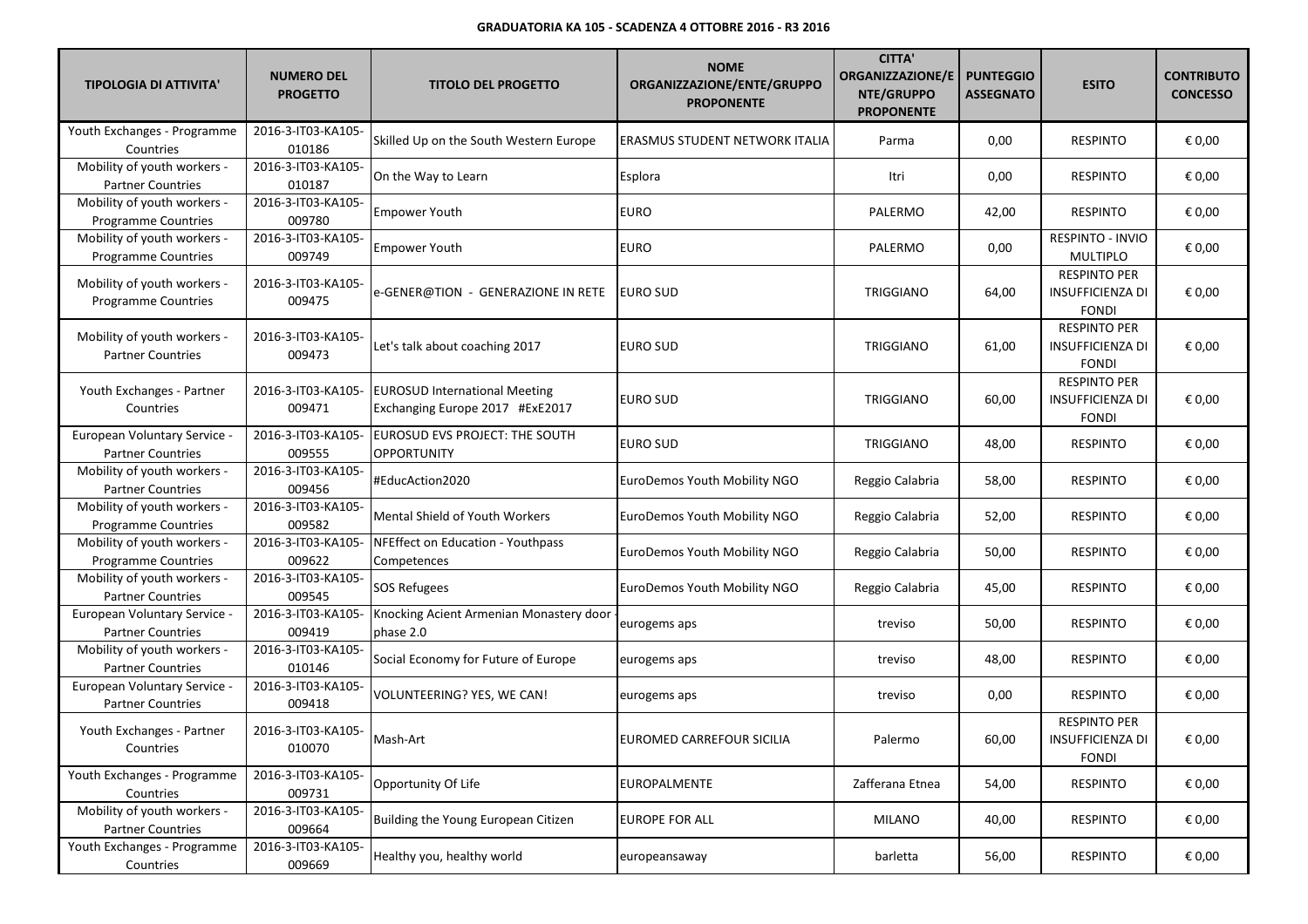| <b>TIPOLOGIA DI ATTIVITA'</b>                                                                | <b>NUMERO DEL</b><br><b>PROGETTO</b> | <b>TITOLO DEL PROGETTO</b>                                                            | <b>NOME</b><br>ORGANIZZAZIONE/ENTE/GRUPPO<br><b>PROPONENTE</b> | <b>CITTA'</b><br><b>ORGANIZZAZIONE/E</b><br>NTE/GRUPPO<br><b>PROPONENTE</b> | <b>PUNTEGGIO</b><br><b>ASSEGNATO</b> | <b>ESITO</b>                                                   | <b>CONTRIBUTO</b><br><b>CONCESSO</b> |
|----------------------------------------------------------------------------------------------|--------------------------------------|---------------------------------------------------------------------------------------|----------------------------------------------------------------|-----------------------------------------------------------------------------|--------------------------------------|----------------------------------------------------------------|--------------------------------------|
| Youth Exchanges - Programme<br>Countries                                                     | 2016-3-IT03-KA105-<br>010106         | People in Move                                                                        | europeansaway                                                  | barletta                                                                    | 47,00                                | <b>RESPINTO</b>                                                | € 0,00                               |
| Youth Exchanges - Programme<br>Countries                                                     | 2016-3-IT03-KA105-<br>009891         | Make it green!                                                                        | Excursio                                                       | Campobasso                                                                  | 65,00                                | APPROVATO                                                      | € 14.951,00                          |
| Youth Exchange - Programme<br>Countries - Mobility of youth<br>workers - Programme Countries | 2016-3-IT03-KA105-<br>009588         | 3 Seasons                                                                             | Ex-Duco laB                                                    | Lentini                                                                     | 61,00                                | <b>RESPINTO PER</b><br><b>INSUFFICIENZA DI</b><br><b>FONDI</b> | € 0,00                               |
| Mobility of youth workers -<br><b>Programme Countries</b>                                    | 2016-3-IT03-KA105-<br>009837         | Commons for Youth Grow                                                                | Ex-Duco laB                                                    | Lentini                                                                     | 57,00                                | <b>RESPINTO</b>                                                | € 0,00                               |
| Youth Exchanges - Partner<br>Countries                                                       | 2016-3-IT03-KA105-<br>009522         | <b>Colours of Cinema</b>                                                              | Factory 1342                                                   | Roma                                                                        | 56,00                                | <b>RESPINTO</b>                                                | € 0,00                               |
| Mobility of youth workers -<br>Programme Countries                                           | 2016-3-IT03-KA105-<br>009554         | Let's Involve Everybody                                                               | Factory 1342                                                   | Roma                                                                        | 43,00                                | <b>RESPINTO</b>                                                | € 0,00                               |
| Mobility of youth workers -<br><b>Programme Countries</b>                                    | 2016-3-IT03-KA105-<br>009852         | International Theater Academy of FITA                                                 | Federazione Italiana Teatro Amatori                            | Roma                                                                        | 45,00                                | <b>RESPINTO</b>                                                | € 0,00                               |
| Mobility of youth workers -<br>Programme Countries                                           | 2016-3-IT03-KA105-<br>009851         | International Theater Academy of FITA                                                 | Federazione Italiana Teatro Amatori                            | Roma                                                                        | 0,00                                 | <b>RESPINTO - INVIO</b><br><b>MULTIPLO</b>                     | € 0,00                               |
| Mobility of youth workers -<br>Programme Countries                                           | 2016-3-IT03-KA105-<br>010094         | Young People, Ambassadors of Culture                                                  | Federazione Italiana Tempo Libero                              | Roma                                                                        | 47,00                                | <b>RESPINTO</b>                                                | € 0,00                               |
| Mobility of youth workers -<br>Programme Countries                                           | 2016-3-IT03-KA105-<br>009713         | NFE - opportunity for inclusion and<br>acceptance of immigrants and asylum<br>seekers | FERFILO ASSOCIAZIONE SPORTIVA<br>DILETTANTISTICA               | <b>CENTO</b>                                                                | 40,00                                | <b>RESPINTO</b>                                                | € 0,00                               |
| Youth Exchanges - Programme<br>Countries                                                     | 2016-3-IT03-KA105-<br>009882         | European Youth Partecipation in Healthy<br>Life Style!                                | Finis Terrae Officina<br>dell'apprendimento                    | Arona                                                                       | 77,00                                | <b>APPROVATO</b>                                               | € 15.200,00                          |
| Youth Exchanges - Programme<br>Countries                                                     | 2016-3-IT03-KA105-<br>010154         | Youth4change                                                                          | Finis Terrae Officina<br>dell'apprendimento                    | Arona                                                                       | 67,00                                | <b>APPROVATO</b>                                               | € 20.076,00                          |
| Youth Exchanges - Programme<br>Countries                                                     | 2016-3-IT03-KA105-<br>010108         | @SOCIAL NET (for) WORK@                                                               | Fondazione Bruto e Poerio Carpigiani                           | Anzola Dell'Emilia                                                          | 57,00                                | <b>RESPINTO</b>                                                | € 0,00                               |
| European Voluntary Service -<br><b>Programme Countries</b>                                   | 2016-3-IT03-KA105-<br>009714         | Let's be YOUropean Volunteer                                                          | Fondazione Flaminia                                            | Ravenna                                                                     | 85,00                                | <b>APPROVATO</b>                                               | €9.283,34                            |
| European Voluntary Service -<br>Programme Countries                                          | 2016-3-IT03-KA105-<br>009640         | The Europe in your pocket                                                             | Fondazione Giuseppe Antonio<br>Galignani                       | Palazzolo sull'Oglio                                                        | 49,00                                | <b>RESPINTO</b>                                                | € 0,00                               |
| Youth Exchanges - Programme<br>Countries                                                     | 2016-3-IT03-KA105-<br>009870         | Befriend Unfamiliar to Learn instead of<br>Labeling Youth                             | Fondazione Istituto Morcelliano                                | Chiari                                                                      | 0,00                                 | <b>RESPINTO</b>                                                | € 0,00                               |
| European Voluntary Service -<br><b>Programme Countries</b>                                   | 2016-3-IT03-KA105-<br>009880         | Move for Children                                                                     | Fondazione Istituto Morcelliano                                | Chiari                                                                      | 0,00                                 | <b>RESPINTO</b>                                                | € 0,00                               |
| European Voluntary Service -<br><b>Partner Countries</b>                                     | 2016-3-IT03-KA105-<br>009873         | EVS Hub                                                                               | Fondazione Istituto Morcelliano                                | Chiari                                                                      | 0,00                                 | <b>RESPINTO</b>                                                | € 0,00                               |
| Mobility of youth workers -<br><b>Partner Countries</b>                                      | 2016-3-IT03-KA105-<br>009792         | Diaologue Paths                                                                       | Fondazione Laboratorio per le<br>Politiche Sociali - LABOS     | Roma                                                                        | 64,00                                | <b>RESPINTO PER</b><br><b>INSUFFICIENZA DI</b><br><b>FONDI</b> | € 0,00                               |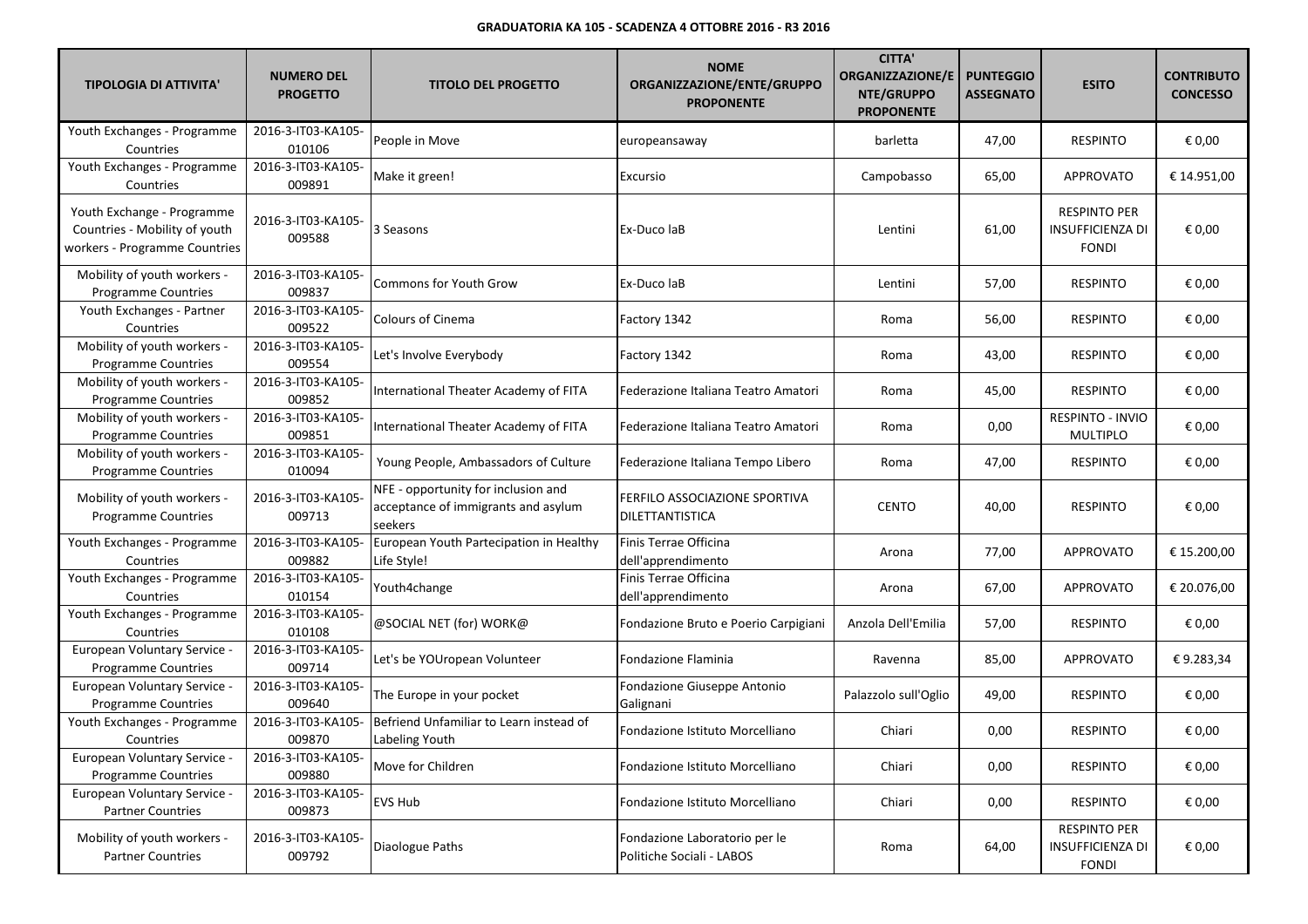| <b>TIPOLOGIA DI ATTIVITA'</b>                                                                 | <b>NUMERO DEL</b><br><b>PROGETTO</b> | <b>TITOLO DEL PROGETTO</b>                                                     | <b>NOME</b><br>ORGANIZZAZIONE/ENTE/GRUPPO<br><b>PROPONENTE</b> | <b>CITTA'</b><br><b>ORGANIZZAZIONE/E</b><br>NTE/GRUPPO<br><b>PROPONENTE</b> | <b>PUNTEGGIO</b><br><b>ASSEGNATO</b> | <b>ESITO</b>                                                   | <b>CONTRIBUTO</b><br><b>CONCESSO</b> |
|-----------------------------------------------------------------------------------------------|--------------------------------------|--------------------------------------------------------------------------------|----------------------------------------------------------------|-----------------------------------------------------------------------------|--------------------------------------|----------------------------------------------------------------|--------------------------------------|
| Mobility of youth workers -<br><b>Partner Countries</b>                                       | 2016-3-IT03-KA105-<br>009871         | Youth and participation between the<br>shores of the Mediterranean             | FONDAZIONE SCUOLA DI ALTA<br>FORMAZIONE PER IL TERZO SETTORE   | <b>SIENA</b>                                                                | 42,00                                | <b>RESPINTO</b>                                                | € 0,00                               |
| Youth Exchanges - Programme<br>Countries                                                      | 2016-3-IT03-KA105-<br>009564         | A new world                                                                    | FORMAMENTIS ONLUS                                              | Potenza                                                                     | 74,00                                | <b>APPROVATO</b>                                               | € 23.184,00                          |
| Mobility of youth workers -<br>Programme Countries                                            | 2016-3-IT03-KA105-<br>010134         | Drivers of Change                                                              | FORMAMENTIS ONLUS                                              | Potenza                                                                     | 68,00                                | <b>RESPINTO PER</b><br>INSUFFICIENZA DI<br><b>FONDI</b>        | € 0,00                               |
| Mobility of youth workers -<br>Programme Countries                                            | 2016-3-IT03-KA105-<br>009480         | INTO THE BOX - Bringing non-formal<br>education to formal educational settings | Forme                                                          | Palermo                                                                     | 71,00                                | <b>RESPINTO PER</b><br>INSUFFICIENZA DI<br><b>FONDI</b>        | € 0,00                               |
| Mobility of youth workers -<br>Programme Countries                                            | 2016-3-IT03-KA105-<br>009531         | Emotional Intelligence for Cross-Cultural<br>Sensitivity and Solidarity        | Forme                                                          | Palermo                                                                     | 67,00                                | <b>RESPINTO PER</b><br><b>INSUFFICIENZA DI</b><br><b>FONDI</b> | € 0,00                               |
| Mobility of youth workers -<br><b>Programme Countries</b>                                     | 2016-3-IT03-KA105-<br>009730         | Trainers in Action                                                             | Forme                                                          | Palermo                                                                     | 61,00                                | <b>RESPINTO PER</b><br><b>INSUFFICIENZA DI</b><br><b>FONDI</b> | € 0,00                               |
| Mobility of youth workers -<br><b>Programme Countries</b>                                     | 2016-3-IT03-KA105-<br>009696         | Wood Practice - Experiential learning of<br>environmental education methods    | Forme                                                          | Palermo                                                                     | 60,00                                | <b>RESPINTO PER</b><br><b>INSUFFICIENZA DI</b><br><b>FONDI</b> | € 0,00                               |
| Mobility of youth workers -<br><b>Partner Countries</b>                                       | 2016-3-IT03-KA105-<br>009893         | <b>Build Your Career</b>                                                       | Forum dei Giovani città di<br>Castellammare di Stabia          | Castellammare di<br>Stabia                                                  | 37,00                                | <b>RESPINTO</b>                                                | € 0,00                               |
| Youth Exchanges - Programme<br>Countries - Mobility of youth<br>workers - Programme Countries | 2016-3-IT03-KA105-<br>010200         | VOLUNT-HERE                                                                    | <b>FUTURO DIGITALE</b>                                         | <b>TERRANOVA DA</b><br>SIVARI                                               | 56,00                                | <b>RESPINTO</b>                                                | € 0,00                               |
| Youth Exchanges - Programme<br>Countries                                                      | 2016-3-IT03-KA105-<br>009627         | Stop cyberbullying: towards a responsible<br>use of the internet               | Futuro e Progresso Associazione di<br>promozione sociale       | Padova                                                                      | 58,00                                | <b>RESPINTO</b>                                                | € 0,00                               |
| Youth Exchanges - Programme<br>Countries                                                      | 2016-3-IT03-KA105-<br>009559         | Immigration: seeking for opportunities                                         | Futuro e Progresso Associazione di<br>promozione sociale       | Padova                                                                      | 48,00                                | <b>RESPINTO</b>                                                | € 0,00                               |
| Youth Exchanges - Programme<br>Countries                                                      | 2016-3-IT03-KA105-<br>009828         | AEA: Awakening European Awareness                                              | GALILEO Società Cooperativa                                    | Catanzaro                                                                   | 68,00                                | <b>APPROVATO</b>                                               | € 16.164,00                          |
| Youth Exchanges - Programme<br>Countries                                                      | 2016-3-IT03-KA105-<br>009938         | Social change with social entrepreneurship                                     | Gaycs                                                          | Roma                                                                        | 53,00                                | <b>RESPINTO</b>                                                | € 0,00                               |
| Youth Exchanges - Programme<br>Countries                                                      | 2016-3-IT03-KA105-<br>009724         | Stop Homofobia                                                                 | aycsب                                                          | Roma                                                                        | 31,00                                | <b>RESPINTO</b>                                                | € 0,00                               |
| Mobility of youth workers -<br>Programme Countries                                            | 2016-3-IT03-KA105-<br>009831         | Pleased to meet you, refugees!                                                 | GES.FO.LAV. no profit                                          | Isernia                                                                     | 50,00                                | RESPINTO                                                       | € 0,00                               |
| Youth Exchanges - Programme<br>Countries                                                      | 2016-3-IT03-KA105-<br>009513         | Fili di fiaba che uniscono il mondo                                            | Giovani è bello                                                | Agrate Brianza (MB)                                                         | 68,00                                | <b>APPROVATO</b>                                               | € 17.468,00                          |
| Youth Exchanges - Programme<br>Countries                                                      | 2016-3-IT03-KA105-<br>010059         | Youth 2.0 - Social Media & Social Life                                         | Giovani Vittoriesi                                             | Vittoria (RG)                                                               | 58,00                                | RESPINTO                                                       | € 0,00                               |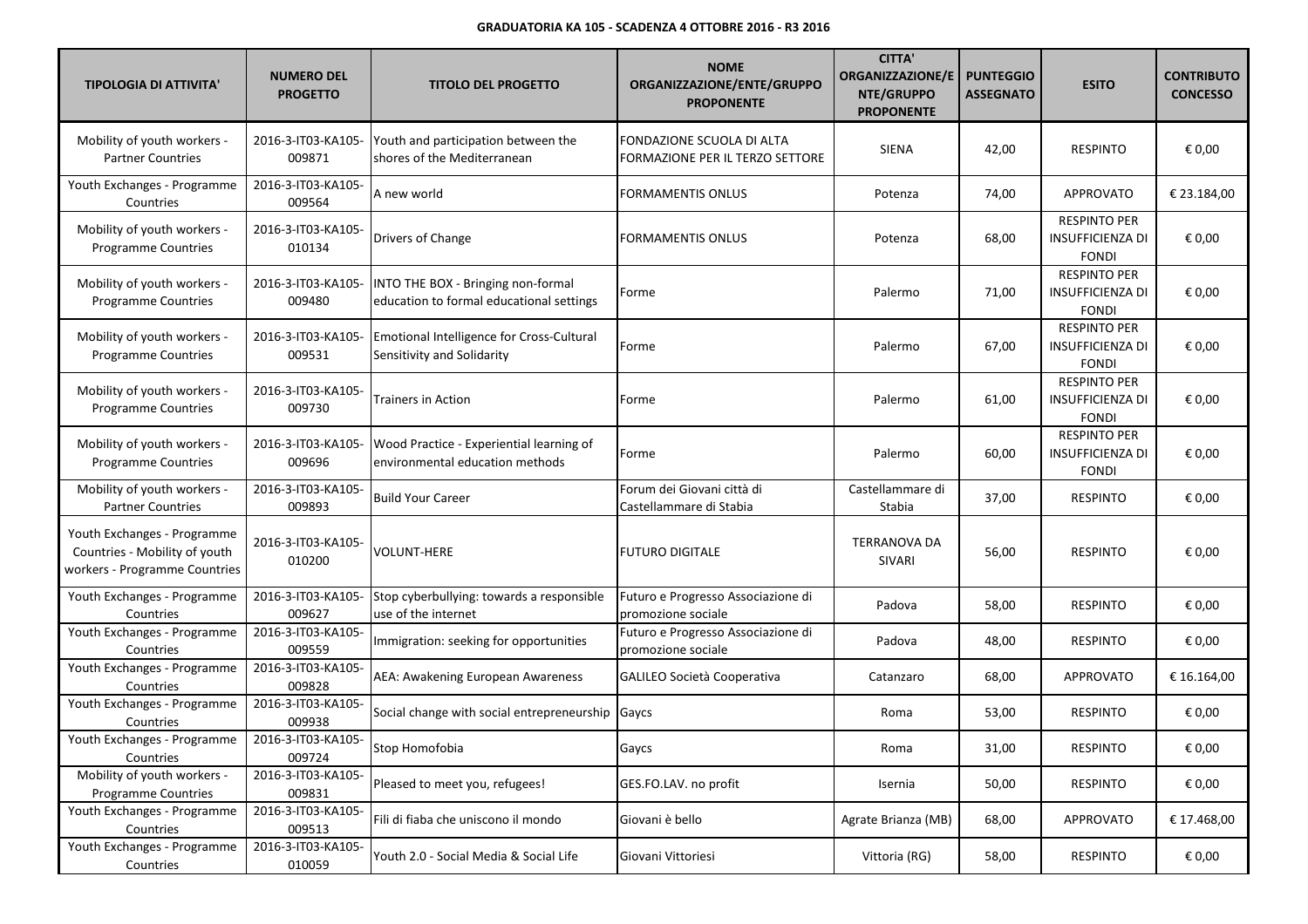| <b>TIPOLOGIA DI ATTIVITA'</b>                              | <b>NUMERO DEL</b><br><b>PROGETTO</b> | <b>TITOLO DEL PROGETTO</b>                                                                     | <b>NOME</b><br>ORGANIZZAZIONE/ENTE/GRUPPO<br><b>PROPONENTE</b> | <b>CITTA'</b><br><b>ORGANIZZAZIONE/E</b><br>NTE/GRUPPO<br><b>PROPONENTE</b> | <b>PUNTEGGIO</b><br><b>ASSEGNATO</b> | <b>ESITO</b>                                                   | <b>CONTRIBUTO</b><br><b>CONCESSO</b> |
|------------------------------------------------------------|--------------------------------------|------------------------------------------------------------------------------------------------|----------------------------------------------------------------|-----------------------------------------------------------------------------|--------------------------------------|----------------------------------------------------------------|--------------------------------------|
| Youth Exchanges - Programme<br>Countries                   | 2016-3-IT03-KA105-<br>009883         | <b>Green Entrepreneurs</b>                                                                     | Green Light On                                                 | Bojano                                                                      | 0,00                                 | <b>RESPINTO</b>                                                | € 0,00                               |
| Mobility of youth workers -<br><b>Programme Countries</b>  | 2016-3-IT03-KA105-<br>009446         | Green Youth Lab                                                                                | GreenRope                                                      | Capurso                                                                     | 50,00                                | <b>RESPINTO</b>                                                | € 0,00                               |
| Mobility of youth workers -<br>Programme Countries         | 2016-3-IT03-KA105-<br>009445         | Green Youth Lab                                                                                | GreenRope                                                      | Capurso                                                                     | 0,00                                 | RESPINTO - INVIO<br><b>MULTIPLO</b>                            | € 0,00                               |
| Youth Exchanges - Programme<br>Countries                   | 2016-3-IT03-KA105-<br>010136         | Inclusion by sport                                                                             | Gruppo Folclorico Internazionale<br>"Tanager"                  | Polla (SA)                                                                  | 42,00                                | <b>RESPINTO</b>                                                | € 0,00                               |
| Youth Exchanges - Programme<br>Countries                   | 2016-3-IT03-KA105-<br>009509         | New Media Journalism                                                                           | Gruppo Informale EuroYouth                                     | Roma                                                                        | 36,00                                | <b>RESPINTO</b>                                                | € 0,00                               |
| Youth Exchanges - Programme<br>Countries                   | 2016-3-IT03-KA105-<br>009400         | Lens of Participation                                                                          | Gruppo Informale GiovanEuropa                                  | Acireale                                                                    | 55,00                                | <b>RESPINTO</b>                                                | € 0,00                               |
| Youth Exchanges - Programme<br>Countries                   | 2016-3-IT03-KA105-<br>010010         | Startup                                                                                        | <b>GRUPPO INFORMALE GIOVANILE "SEE</b><br>YOU AGAIN"           | <b>VIBO VALENTIA</b>                                                        | 27,00                                | <b>RESPINTO</b>                                                | € 0,00                               |
| Youth Exchanges - Programme<br>Countries                   | 2016-3-IT03-KA105-<br>010129         | Tourism resource for youth                                                                     | <b>GRUPPO INFORMALE GIOVANILE "SEE</b><br>YOU AGAIN"           | <b>VIBO VALENTIA</b>                                                        | 25,00                                | <b>RESPINTO</b>                                                | € 0,00                               |
| Youth Exchanges - Programme<br>Countries                   | 2016-3-IT03-KA105-<br>010004         | Startup                                                                                        | <b>GRUPPO INFORMALE GIOVANILE "SEE</b><br>YOU AGAIN"           | <b>VIBO VALENTIA</b>                                                        | 0,00                                 | RESPINTO - INVIO<br><b>MULTIPLO</b>                            | € 0,00                               |
| Mobility of youth workers -<br><b>Partner Countries</b>    | 2016-3-IT03-KA105-<br>009874         | Sharing Educational tools for Enhancing<br>community Development 2.0                           | H.R.Y.O. Human Rights Youth<br>Organization                    | Monreale                                                                    | 65,00                                | <b>RESPINTO PER</b><br>INSUFFICIENZA DI<br><b>FONDI</b>        | € 0,00                               |
| Mobility of youth workers -<br><b>Programme Countries</b>  | 2016-3-IT03-KA105-<br>009707         | Learning To Learn - Facilitating young<br>people's learning and promoting lifelong<br>learning | H.R.Y.O. Human Rights Youth<br>Organization                    | Monreale                                                                    | 65,00                                | <b>RESPINTO PER</b><br><b>INSUFFICIENZA DI</b><br><b>FONDI</b> | € 0,00                               |
| European Voluntary Service -<br><b>Programme Countries</b> | 2016-3-IT03-KA105-<br>009835         | Let's Take Action !!! Down the street you<br>can change the world                              | H.R.Y.O. Human Rights Youth<br>Organization                    | Monreale                                                                    | 55,00                                | <b>RESPINTO</b>                                                | € 0,00                               |
| Youth Exchanges - Programme<br>Countries                   | 2016-3-IT03-KA105-<br>009594         | Kitchen Garden: dall'orto alla tavola                                                          | Ianua Australis                                                | Torre del Greco                                                             | 65,00                                | <b>APPROVATO</b>                                               | € 17.572,00                          |
| Mobility of youth workers -<br><b>Programme Countries</b>  | 2016-3-IT03-KA105-<br>009570         | Beliefs in motion                                                                              | Ianua Australis                                                | Torre del Greco                                                             | 45,00                                | <b>RESPINTO</b>                                                | € 0,00                               |
| Youth Exchanges - Programme<br>Countries                   | 2016-3-IT03-KA105-<br>009601         | The pearl of the Mediterranean                                                                 | Ianua Australis                                                | Torre del Greco                                                             | 39,00                                | <b>RESPINTO</b>                                                | € 0,00                               |
| Youth Exchanges - Programme<br>Countries                   | 2016-3-IT03-KA105-<br>009991         | MulticulturArt                                                                                 | ICSE&Co. (International Center for<br>Southern Europe)         | Firenze                                                                     | 65,00                                | <b>APPROVATO</b>                                               | € 13.398,00                          |
| Mobility of youth workers -<br><b>Programme Countries</b>  | 2016-3-IT03-KA105-<br>009888         | Active Youth for Europe                                                                        | ICSE&Co. (International Center for<br>Southern Europe)         | Firenze                                                                     | 41,00                                | <b>RESPINTO</b>                                                | € 0,00                               |
| Mobility of youth workers -<br><b>Partner Countries</b>    | 2016-3-IT03-KA105-<br>009867         | Be Active on Social Economy (BASE)                                                             | Il Formicaio                                                   | Lecce                                                                       | 49,00                                | <b>RESPINTO</b>                                                | € 0,00                               |
| Mobility of youth workers -<br><b>Partner Countries</b>    | 2016-3-IT03-KA105-<br>009968         | Intercultural Bridge from Europe to<br>Caucuses                                                | Impronta Giovani                                               | Bari                                                                        | 37,00                                | <b>RESPINTO</b>                                                | € 0,00                               |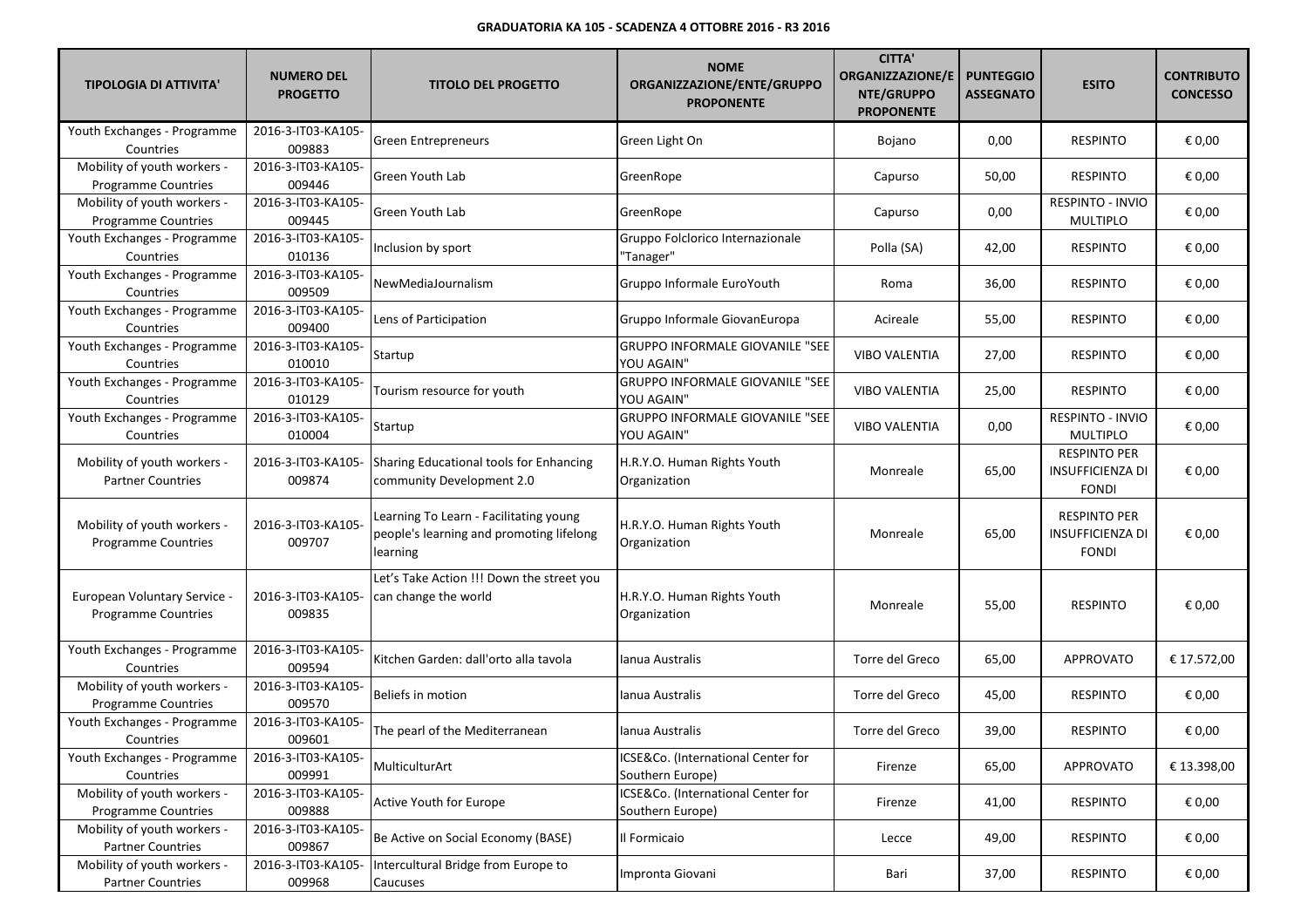| <b>TIPOLOGIA DI ATTIVITA'</b>                                                                              | <b>NUMERO DEL</b><br><b>PROGETTO</b> | <b>TITOLO DEL PROGETTO</b>                                           | <b>NOME</b><br>ORGANIZZAZIONE/ENTE/GRUPPO<br><b>PROPONENTE</b> | <b>CITTA'</b><br><b>ORGANIZZAZIONE/E</b><br>NTE/GRUPPO<br><b>PROPONENTE</b> | <b>PUNTEGGIO</b><br><b>ASSEGNATO</b> | <b>ESITO</b>                                            | <b>CONTRIBUTO</b><br><b>CONCESSO</b> |
|------------------------------------------------------------------------------------------------------------|--------------------------------------|----------------------------------------------------------------------|----------------------------------------------------------------|-----------------------------------------------------------------------------|--------------------------------------|---------------------------------------------------------|--------------------------------------|
| Mobility of youth workers -<br><b>Partner Countries</b>                                                    | 2016-3-IT03-KA105-<br>010055         | Youth Inclusion in Diversity                                         | Impronta Giovani                                               | Bari                                                                        | 33,00                                | <b>RESPINTO</b>                                         | € 0,00                               |
| Youth Exchanges - Programme<br>Countries - Mobility of youth<br>workers - Programme Countries              | 2016-3-IT03-KA105-<br>009578         | Training for Inclusion                                               | Inclusion Key -APS                                             | Ferrara                                                                     | 30,00                                | <b>RESPINTO</b>                                         | € 0,00                               |
| Youth Exchanges - Programme<br>Countries                                                                   | 2016-3-IT03-KA105-<br>010014         | C@N COMUNIC@NAPLES                                                   | <b>INDILA</b>                                                  | Aversa                                                                      | 65,00                                | <b>APPROVATO</b>                                        | € 13.240,00                          |
| Youth Exchanges - Programme<br>Countries                                                                   | 2016-3-IT03-KA105-<br>009796         | <b>Olympic National Games</b>                                        | Informamentis Europa                                           | Santa Maria Capua<br>Vetere                                                 | 0,00                                 | <b>RESPINTO</b>                                         | € 0,00                               |
| Youth Exchanges - Programme<br>Countries                                                                   | 2016-3-IT03-KA105-<br>009804         | CHA.lle.NGE                                                          | InOut                                                          | Baveno                                                                      | 74,00                                | APPROVATO                                               | € 18.634,00                          |
| European Voluntary Service -<br>Partner Countries - European<br>Voluntary Service - Programme<br>Countries | 2016-3-IT03-KA105-<br>009638         | More than #Welcome                                                   | INSIEME SOCIETA' COOPERATIVA<br>SOCIALE A R.L.                 | <b>VICENZA</b>                                                              | 70,00                                | <b>APPROVATO</b>                                        | € 55.050,04                          |
| Mobility of youth workers -<br>Programme Countries                                                         | 2016-3-IT03-KA105-<br>009502         | A Contract for Youth: Signing new<br>partnerships for Employability  | Invasioni Creative                                             | Prato                                                                       | 41,00                                | <b>RESPINTO</b>                                         | € 0,00                               |
| Mobility of youth workers -<br>Programme Countries                                                         | 2016-3-IT03-KA105-<br>009563         | Your Rights on the Labour Market                                     | Invasioni Creative                                             | Prato                                                                       | 41,00                                | <b>RESPINTO</b>                                         | € 0,00                               |
| Youth Exchanges - Programme<br>Countries                                                                   | 2016-3-IT03-KA105-<br>009881         | Europe, land of music                                                | Istituto Artistico Musicale "Giuseppe<br>Verdi"                | Alghero                                                                     | 0,00                                 | <b>RESPINTO</b>                                         | € 0,00                               |
| Youth Exchanges - Programme<br>Countries                                                                   | 2016-3-IT03-KA105-<br>009840         | STEREOTYPES - HUMAN LIBRARY                                          | ISTITUTO STATALE D'ISTRUZIONE<br>SECONDARIA SUPERIORE          | Gualdo Tadino                                                               | 27,00                                | <b>RESPINTO</b>                                         | € 0,00                               |
| Youth Exchanges - Partner<br>Countries                                                                     | 2016-3-IT03-KA105-<br>009438         | Make a Step Forward                                                  | Istituto Suore Pie Operaie<br>dell'Immacolata Concezione       | San Benedetto del<br>Tronto                                                 | 53,00                                | <b>RESPINTO</b>                                         | € 0,00                               |
| Mobility of youth workers -<br><b>Partner Countries</b>                                                    | 2016-3-IT03-KA105-<br>009809         | Learn, Engage, Lead                                                  | Istituto Suore Pie Operaie<br>dell'Immacolata Concezione       | San Benedetto del<br>Tronto                                                 | 35,00                                | <b>RESPINTO</b>                                         | € 0,00                               |
| Youth Exchanges - Programme<br>Countries                                                                   | 2016-3-IT03-KA105-<br>009787         | ADD ANOTHER PLACE AT THE TABLE                                       | <b>ITAL</b>                                                    | BARI                                                                        | 57,00                                | <b>RESPINTO</b>                                         | € 0,00                               |
| Mobility of youth workers -<br><b>Programme Countries</b>                                                  | 2016-3-IT03-KA105-<br>009832         | Green Learning through Environment as<br><b>Educational tool</b>     | Jonathan Cooperativa Sociale                                   | Piazzola sul Brenta                                                         | 40,00                                | <b>RESPINTO</b>                                         | € 0,00                               |
| Mobility of youth workers -<br>Programme Countries                                                         | 2016-3-IT03-KA105-<br>009793         | Different Chances for unity: interreligious<br>dialog and youth work | Joytinat Yoga Ayurveda                                         | Corinaldo                                                                   | 53,00                                | <b>RESPINTO</b>                                         | € 0,00                               |
| European Voluntary Service -<br>Programme Countries                                                        | 2016-3-IT03-KA105-<br>009576         | JUMP IN EUROPE EVS PROJECT IN<br>SOVERATO                            | JUMP - GIOVENTU' IN RISALTO                                    | Soverato (CZ)                                                               | 77,00                                | APPROVATO                                               | €9.395,00                            |
| Mobility of youth workers -<br><b>Partner Countries</b>                                                    | 2016-3-IT03-KA105-<br>009869         | BEST (Building Europe in a Small Town)<br>YOUTH TRAINING 1           | JUMP - GIOVENTU' IN RISALTO                                    | Soverato (CZ)                                                               | 41,00                                | <b>RESPINTO</b>                                         | € 0,00                               |
| Mobility of youth workers -<br><b>Partner Countries</b>                                                    | 2016-3-IT03-KA105-<br>009843         | BEST (Building Europe in a Small Town)<br>YOUTH TRAINING 1           | JUMP - GIOVENTU' IN RISALTO                                    | Soverato (CZ)                                                               | 0,00                                 | RESPINTO - INVIO<br>MULTIPLO                            | € 0,00                               |
| Youth Exchanges - Programme<br>Countries                                                                   | 2016-3-IT03-KA105-<br>009413         | <b>EXPERIENCE EUROPE!</b>                                            | Jump in associazione culturale                                 | poggiardo-Lecce                                                             | 61,00                                | <b>RESPINTO PER</b><br>INSUFFICIENZA DI<br><b>FONDI</b> | € 0,00                               |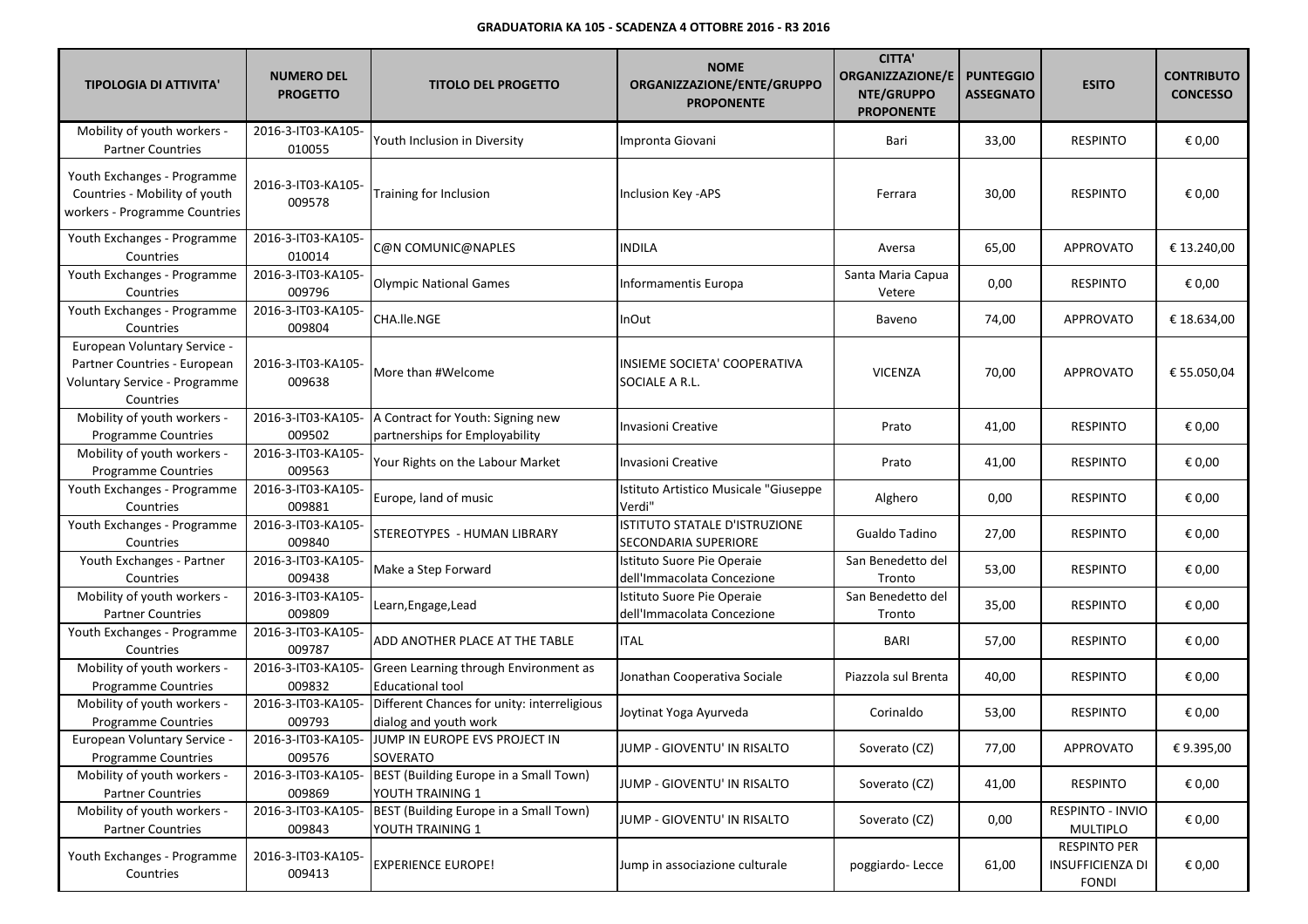| <b>TIPOLOGIA DI ATTIVITA'</b>                                                             | <b>NUMERO DEL</b><br><b>PROGETTO</b> | <b>TITOLO DEL PROGETTO</b>                                                                                  | <b>NOME</b><br>ORGANIZZAZIONE/ENTE/GRUPPO<br><b>PROPONENTE</b> | <b>CITTA'</b><br><b>ORGANIZZAZIONE/E</b><br>NTE/GRUPPO<br><b>PROPONENTE</b> | <b>PUNTEGGIO</b><br><b>ASSEGNATO</b> | <b>ESITO</b>                                                   | <b>CONTRIBUTO</b><br><b>CONCESSO</b> |
|-------------------------------------------------------------------------------------------|--------------------------------------|-------------------------------------------------------------------------------------------------------------|----------------------------------------------------------------|-----------------------------------------------------------------------------|--------------------------------------|----------------------------------------------------------------|--------------------------------------|
| Youth Exchanges - Partner<br>Countries                                                    | 2016-3-IT03-KA105-<br>009695         | Mith and tales from Mediterranean area                                                                      | Jump in associazione culturale                                 | poggiardo-Lecce                                                             | 61,00                                | <b>RESPINTO PER</b><br><b>INSUFFICIENZA DI</b><br><b>FONDI</b> | € 0,00                               |
| Youth Exchanges - Partner<br>Countries - Mobility of youth<br>workers - Partner Countries | 2016-3-IT03-KA105-<br>009699         | LOVE IS MY RELIGION                                                                                         | Jump in associazione culturale                                 | poggiardo-Lecce                                                             | 51,00                                | <b>RESPINTO</b>                                                | € 0,00                               |
| Mobility of youth workers -<br><b>Partner Countries</b>                                   | 2016-3-IT03-KA105-<br>009701         | <b>NEW COMPETENCES FOR YOUTH</b><br><b>WORKERS</b>                                                          | Jump in associazione culturale                                 | poggiardo-Lecce                                                             | 47,00                                | <b>RESPINTO</b>                                                | € 0,00                               |
| Mobility of youth workers -<br><b>Programme Countries</b>                                 | 2016-3-IT03-KA105-<br>009414         | <b>ENTREPRENEURIAL AND CREATIVE</b><br><b>MINDSET</b>                                                       | Jump in associazione culturale                                 | poggiardo-Lecce                                                             | 46,00                                | <b>RESPINTO</b>                                                | € 0,00                               |
| Youth Exchanges - Partner<br>Countries                                                    | 2016-3-IT03-KA105-<br>009999         | <b>Wedding Karnival</b>                                                                                     | Khoreia 2000                                                   | Castrovillari                                                               | 18,00                                | <b>RESPINTO</b>                                                | € 0,00                               |
| Youth Exchanges - Programme<br>Countries                                                  | 2016-3-IT03-KA105-<br>009547         | <b>Music Against Addiction</b>                                                                              | La Ginestra Associazione di<br>Promozione sociale              | Campagna                                                                    | 40,00                                | <b>RESPINTO</b>                                                | € 0,00                               |
| Youth Exchanges - Programme<br>Countries                                                  | 2016-3-IT03-KA105-<br>009435         | La mia dose di felicità                                                                                     | Laboratorio Creativo Tolve                                     | Tolve                                                                       | 54,00                                | <b>RESPINTO</b>                                                | € 0,00                               |
| Mobility of youth workers -<br><b>Programme Countries</b>                                 | 2016-3-IT03-KA105-<br>009462         | TH.E. P.A.C.Y. - THE EMPOWERMENT<br>PLAYGROUND. ART AND CREATIVITY IN<br>YOUTH<br><b>WORK</b>               | LABORATORIO MERIDIANO 2.0                                      | MARCELLINARA                                                                | 39,00                                | <b>RESPINTO</b>                                                | € 0,00                               |
| Mobility of youth workers -<br><b>Programme Countries</b>                                 | 2016-3-IT03-KA105-<br>009421         | Basic Training for Trainers - B.T.T.                                                                        | L'Arca del Blues                                               | Lecce                                                                       | 75,00                                | APPROVATO                                                      | € 20.658,00                          |
| Youth Exchanges - Programme<br>Countries                                                  | 2016-3-IT03-KA105-<br>009423         | United We Win - Time to Play!                                                                               | L'Arca del Blues                                               | Lecce                                                                       | 68,00                                | <b>APPROVATO</b>                                               | € 16.716,00                          |
| Youth Exchanges - Programme<br>Countries                                                  | 2016-3-IT03-KA105-<br>009428         | Passo dopo Passo - For a Healthy Life                                                                       | L'Arca del Blues                                               | Lecce                                                                       | 60,00                                | <b>RESPINTO PER</b><br><b>INSUFFICIENZA DI</b><br><b>FONDI</b> | € 0,00                               |
| Youth Exchanges - Programme<br>Countries                                                  | 2016-3-IT03-KA105-<br>009425         | Musica, Pensieri, Parole-Music& Feelings                                                                    | L'Arca del Blues                                               | Lecce                                                                       | 58,00                                | <b>RESPINTO</b>                                                | € 0,00                               |
| European Voluntary Service -<br><b>Programme Countries</b>                                | 2016-3-IT03-KA105-<br>009823         | EVS for Environment, Values, Sustainability                                                                 | Legambiente Circolo di Sernaglia                               | Sernaglia della<br>Battaglia                                                | 69,00                                | <b>APPROVATO</b>                                               | € 24.976,64                          |
| European Voluntary Service -<br><b>Programme Countries</b>                                | 2016-3-IT03-KA105-<br>009814         | A new Climate for Peace                                                                                     | Legambiente Circolo Silaris                                    | Eboli                                                                       | 68,00                                | <b>APPROVATO</b>                                               | € 27.428,02                          |
| Youth Exchanges - Partner<br>Countries                                                    | 009630                               | 2016-3-IT03-KA105- Value and Values! Economy and ethics can<br>match together in a "Civil Economy"          | Legambiente Lecco Onlus                                        | Valmadrera                                                                  | 61,00                                | <b>RESPINTO PER</b><br><b>INSUFFICIENZA DI</b><br><b>FONDI</b> | € 0,00                               |
| Youth Exchanges - Partner<br>Countries - Mobility of youth<br>workers - Partner Countries | 2016-3-IT03-KA105-<br>009628         | Dall'Ego al Noi. Inclusione sociale e<br>sostenibilità ambientale quando il nostro<br>"io" si fa più aperto | Legambiente Lecco Onlus                                        | Valmadrera                                                                  | 60,00                                | <b>RESPINTO PER</b><br><b>INSUFFICIENZA DI</b><br><b>FONDI</b> | € 0,00                               |
| European Voluntary Service -<br>Programme Countries                                       | 2016-3-IT03-KA105-<br>009746         | <b>Green Team</b>                                                                                           | Legambiente Toscana Onlus                                      | Florence                                                                    | 70,00                                | <b>APPROVATO</b>                                               | € 36.093,36                          |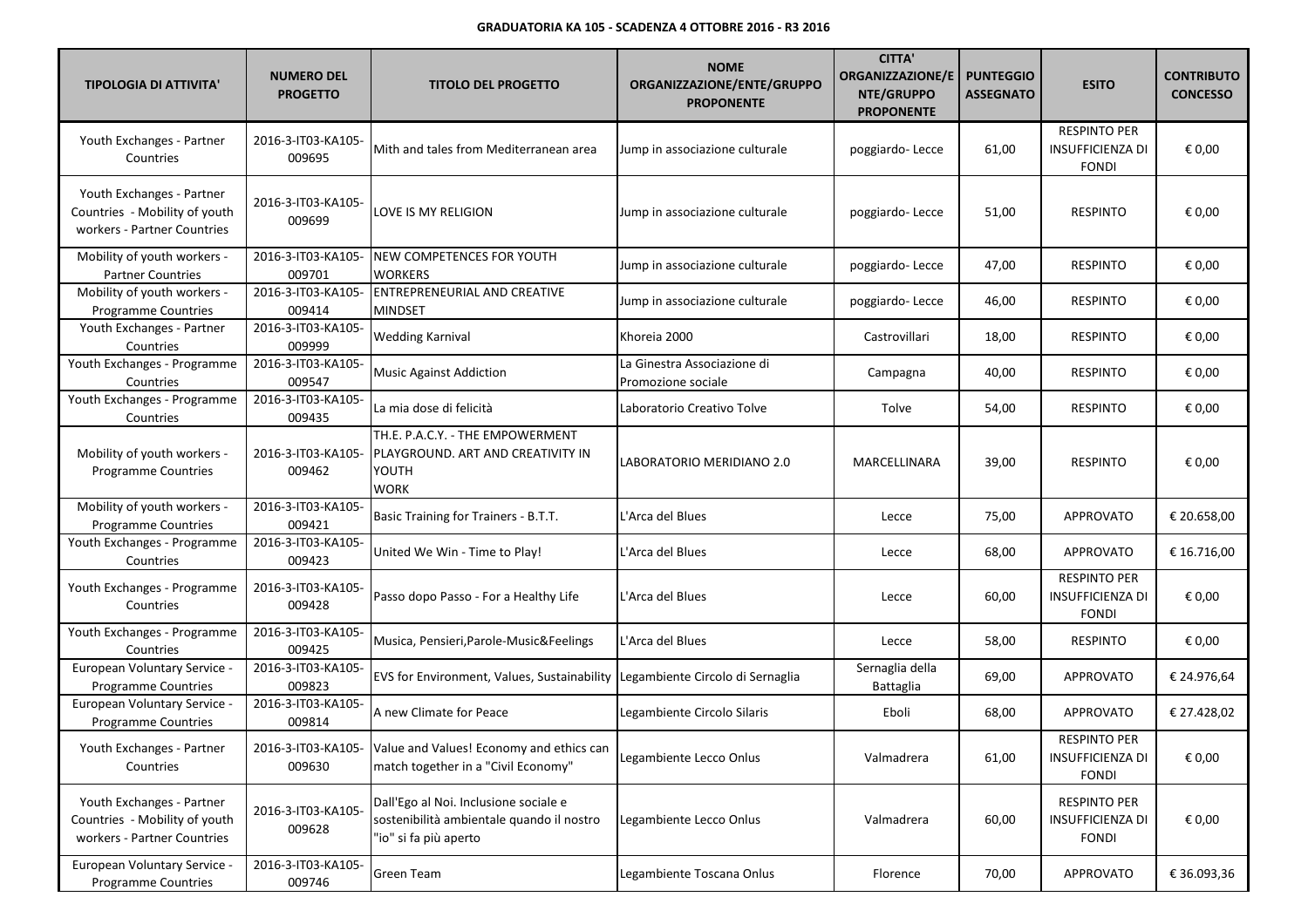| <b>TIPOLOGIA DI ATTIVITA'</b>                           | <b>NUMERO DEL</b><br><b>PROGETTO</b> | <b>TITOLO DEL PROGETTO</b>                                                    | <b>NOME</b><br>ORGANIZZAZIONE/ENTE/GRUPPO<br><b>PROPONENTE</b>      | <b>CITTA'</b><br><b>ORGANIZZAZIONE/E</b><br>NTE/GRUPPO<br><b>PROPONENTE</b> | <b>PUNTEGGIO</b><br><b>ASSEGNATO</b> | <b>ESITO</b>                                                   | <b>CONTRIBUTO</b><br><b>CONCESSO</b> |
|---------------------------------------------------------|--------------------------------------|-------------------------------------------------------------------------------|---------------------------------------------------------------------|-----------------------------------------------------------------------------|--------------------------------------|----------------------------------------------------------------|--------------------------------------|
| Mobility of youth workers -<br><b>Partner Countries</b> | 2016-3-IT03-KA105-<br>009983         | Blow Up                                                                       | Lens                                                                | Torre del Greco                                                             | 30,00                                | <b>RESPINTO</b>                                                | € 0,00                               |
| Youth Exchanges - Programme<br>Countries                | 2016-3-IT03-KA105-<br>009737         | Gioventù per la Musica                                                        | libera accademia musicale                                           | Santa Teresa di Riva                                                        | 41,00                                | <b>RESPINTO</b>                                                | € 0,00                               |
| Youth Exchanges - Programme<br>Countries                | 2016-3-IT03-KA105-<br>009692         | Me Too!                                                                       | IBERA PALERMO ASSOCIAZIONE                                          | PALERMO                                                                     | 68,00                                | APPROVATO                                                      | € 12.750,00                          |
| European Voluntary Service -<br>Programme Countries     | 2016-3-IT03-KA105-<br>009670         | FREE - Focus on rights, equity and<br>employability                           | IBERA PALERMO ASSOCIAZIONE.                                         | PALERMO                                                                     | 66,00                                | <b>APPROVATO</b>                                               | € 18.046,68                          |
| Mobility of youth workers -<br>Programme Countries      | 2016-3-IT03-KA105-<br>009690         | Local Challenges Global Solutions                                             | LIBERA PALERMO ASSOCIAZIONE                                         | PALERMO                                                                     | 61,00                                | <b>RESPINTO PER</b><br>INSUFFICIENZA DI<br><b>FONDI</b>        | € 0,00                               |
| Youth Exchanges - Partner<br>Countries                  | 2016-3-IT03-KA105-<br>009900         | Youth @ 4th Power                                                             | Libertates                                                          | MILANO                                                                      | 65,00                                | <b>APPROVATO</b>                                               | € 15.639,00                          |
| Mobility of youth workers -<br>Programme Countries      | 2016-3-IT03-KA105-<br>010103         | Self Advertisement                                                            | Liceo Scientifico Fermi Nuoro                                       | Nuoro                                                                       | 45,00                                | <b>RESPINTO</b>                                                | € 0,00                               |
| Youth Exchanges - Partner<br>Countries                  | 2016-3-IT03-KA105-<br>010018         | <b>Mobility Face Crisis</b>                                                   | L'Isola che non c'è                                                 | Rende (CS)                                                                  | 40,00                                | <b>RESPINTO</b>                                                | € 0,00                               |
| Youth Exchanges - Programme<br>Countries                | 2016-3-IT03-KA105-<br>009515         | World In Net                                                                  | Lupetti Petruresi 1964                                              | Forino                                                                      | 59,00                                | <b>RESPINTO</b>                                                | € 0,00                               |
| Youth Exchanges - Programme<br>Countries                | 2016-3-IT03-KA105-<br>009921         | In the Mood - Join the Music                                                  | Luppolo                                                             | Monreale                                                                    | 62,00                                | <b>RESPINTO PER</b><br><b>INSUFFICIENZA DI</b><br><b>FONDI</b> | € 0,00                               |
| Mobility of youth workers -<br>Programme Countries      | 2016-3-IT03-KA105-<br>009785         | Dare to Dream                                                                 | Madiba Società Cooperativa Sociale                                  | Beinasco                                                                    | 64,00                                | <b>RESPINTO PER</b><br>INSUFFICIENZA DI<br><b>FONDI</b>        | € 0,00                               |
| Youth Exchanges - Partner<br>Countries                  | 2016-3-IT03-KA105-<br>010182         | Together we can: understanding different<br>religions towards a better future | matrioskas.IT                                                       | PORTOGRUARO                                                                 | 60,00                                | <b>RESPINTO PER</b><br>INSUFFICIENZA DI<br><b>FONDI</b>        | € 0,00                               |
| Youth Exchanges - Partner<br>Countries                  | 2016-3-IT03-KA105-<br>010092         | <b>ART&amp;CRAFT for Cooperation</b>                                          | matrioskas.IT                                                       | PORTOGRUARO                                                                 | 58,00                                | <b>RESPINTO</b>                                                | € 0,00                               |
| Mobility of youth workers -<br>Programme Countries      | 2016-3-IT03-KA105-<br>009470         | Education as a tool for migrants'<br>welcoming                                | <b>MEET Project</b>                                                 | Catanzaro                                                                   | 37,00                                | <b>RESPINTO</b>                                                | € 0,00                               |
| Mobility of youth workers -<br><b>Partner Countries</b> | 2016-3-IT03-KA105-<br>009943         | The Creative Habit                                                            | <b>MESHY (Media Education</b><br>Sustainability, Hospitality, Yeah) | <b>VITULAZIO</b>                                                            | 73,00                                | <b>APPROVATO</b>                                               | € 18.108,00                          |
| Youth Exchanges - Programme<br>Countries                | 2016-3-IT03-KA105-<br>009940         | GINIHOS: in or out?                                                           | <b>MESHY</b> (Media Education<br>Sustainability, Hospitality, Yeah) | VITULAZIO                                                                   | 45,00                                | <b>RESPINTO</b>                                                | $\in$ 0,00                           |
| Mobility of youth workers -<br><b>Partner Countries</b> | 2016-3-IT03-KA105-<br>009661         | Developing Entrepreneurship Through<br>Sport                                  | MINE VAGANTI NGO                                                    | PERFUGAS                                                                    | 0,00                                 | <b>RESPINTO</b>                                                | € 0,00                               |
| Mobility of youth workers -<br>Programme Countries      | 2016-3-IT03-KA105-<br>009663         | "Let's get inspHIRED!"                                                        | MINE VAGANTI NGO                                                    | PERFUGAS                                                                    | 0,00                                 | <b>RESPINTO</b>                                                | € 0,00                               |
| Mobility of youth workers -<br><b>Partner Countries</b> | 2016-3-IT03-KA105-<br>009653         | Be Rural!                                                                     | MINE VAGANTI NGO                                                    | PERFUGAS                                                                    | 0,00                                 | RESPINTO                                                       | € 0,00                               |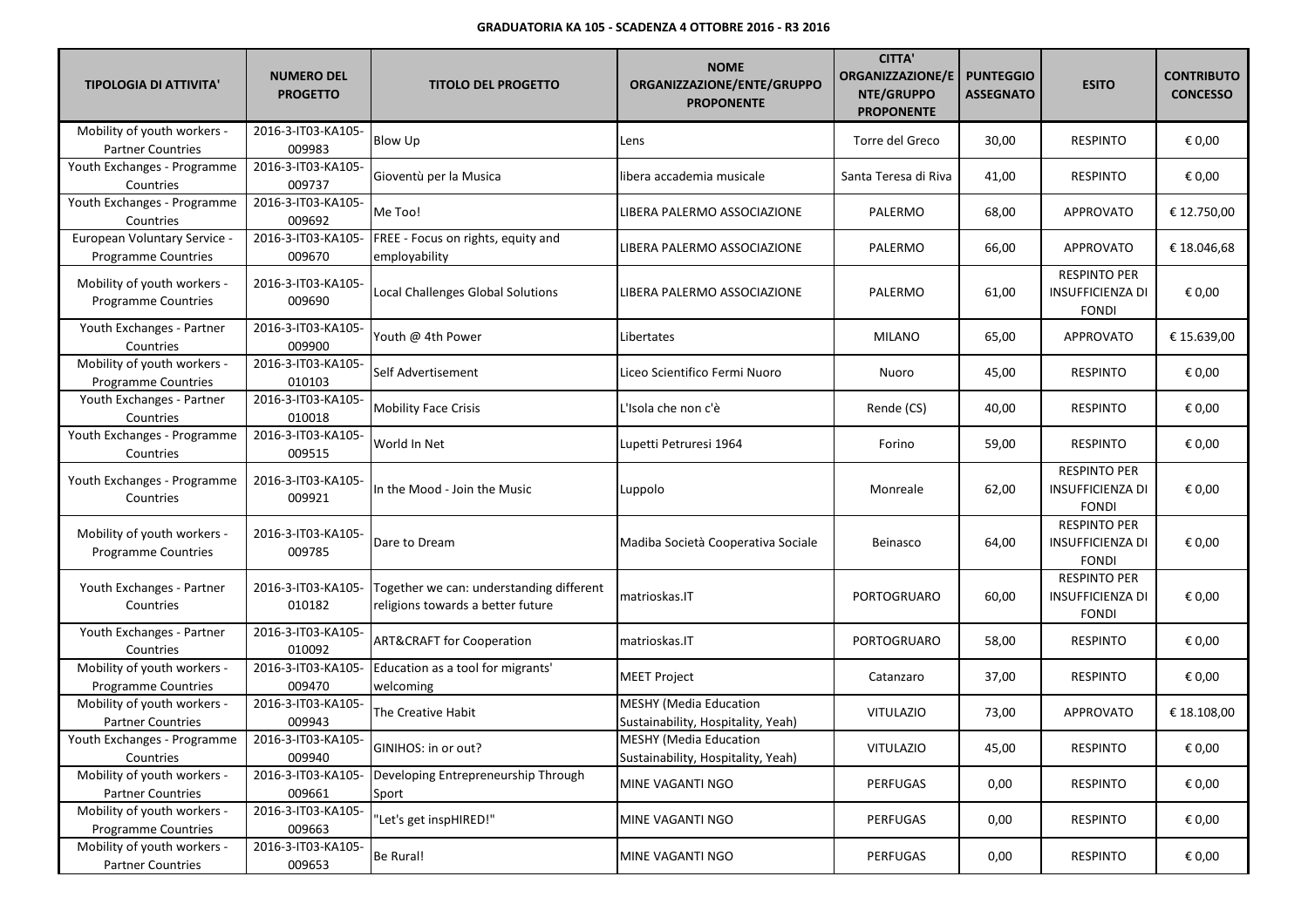| <b>TIPOLOGIA DI ATTIVITA'</b>                                                                            | <b>NUMERO DEL</b><br><b>PROGETTO</b> | <b>TITOLO DEL PROGETTO</b>                                      | <b>NOME</b><br>ORGANIZZAZIONE/ENTE/GRUPPO<br><b>PROPONENTE</b>               | <b>CITTA'</b><br><b>ORGANIZZAZIONE/E</b><br>NTE/GRUPPO<br><b>PROPONENTE</b> | <b>PUNTEGGIO</b><br><b>ASSEGNATO</b> | <b>ESITO</b>                                                   | <b>CONTRIBUTO</b><br><b>CONCESSO</b> |
|----------------------------------------------------------------------------------------------------------|--------------------------------------|-----------------------------------------------------------------|------------------------------------------------------------------------------|-----------------------------------------------------------------------------|--------------------------------------|----------------------------------------------------------------|--------------------------------------|
| Mobility of youth workers -<br>Programme Countries                                                       | 2016-3-IT03-KA105-<br>009659         | Nurturing Entrepreneurial Wisdom                                | MINE VAGANTI NGO                                                             | <b>PERFUGAS</b>                                                             | 0,00                                 | <b>RESPINTO</b>                                                | € 0,00                               |
| European Voluntary Service -<br>Programme Countries                                                      | 2016-3-IT03-KA105-<br>009656         | Chance for a Change                                             | MINE VAGANTI NGO                                                             | <b>PERFUGAS</b>                                                             | 0,00                                 | <b>RESPINTO</b>                                                | € 0,00                               |
| Mobility of youth workers -<br>Partner Countries - Mobility of<br>youth workers - Programme<br>Countries | 2016-3-IT03-KA105-<br>009965         | Hi Tech Democrats!                                              | MISTRAL Società Cooperativa Sociale<br><b>ONLUS</b>                          | <b>Brescia</b>                                                              | 65,00                                | <b>RESPINTO PER</b><br>INSUFFICIENZA DI<br><b>FONDI</b>        | € 0,00                               |
| Mobility of youth workers -<br><b>Partner Countries</b>                                                  | 2016-3-IT03-KA105-<br>009569         | LEAD - Learning, Education and<br>Development for Youth Workers | MO.D.A.V.I. ONLUS (Movimento delle<br>Associazioni di Volontariato Italiano) | Rome                                                                        | 48,00                                | <b>RESPINTO</b>                                                | € 0,00                               |
| European Voluntary Service -<br><b>Programme Countries</b>                                               | 2016-3-IT03-KA105-<br>010090         | Shine!                                                          | Modavi federazione provinciale di<br>Napoli ONLUS                            | Napoli                                                                      | 64,00                                | APPROVATO                                                      | € 28.185,00                          |
| Youth Exchanges - Programme<br>Countries                                                                 | 2016-3-IT03-KA105-<br>010168         | European citizens in action                                     | Modavi federazione provinciale di<br>Napoli ONLUS                            | Napoli                                                                      | 60,00                                | <b>RESPINTO PER</b><br>INSUFFICIENZA DI<br><b>FONDI</b>        | € 0,00                               |
| Youth Exchanges - Partner<br>Countries                                                                   | 2016-3-IT03-KA105-<br>010188         | What if? Your European Rights                                   | Modavi federazione provinciale di<br>Napoli ONLUS                            | Napoli                                                                      | 0,00                                 | <b>RESPINTO</b>                                                | € 0,00                               |
| Youth Exchanges - Partner<br>Countries                                                                   | 2016-3-IT03-KA105-<br>009798         | I'LLEG(UAL                                                      | MOVE IT! MObilità e Volontariato<br>Europei ITalia                           | Grazzanise                                                                  | 62,00                                | <b>RESPINTO PER</b><br>INSUFFICIENZA DI<br><b>FONDI</b>        | € 0,00                               |
| European Voluntary Service -<br>Programme Countries                                                      | 2016-3-IT03-KA105-<br>009633         | CreativeGarden                                                  | Municipality of Pescara                                                      | Pescara                                                                     | 63,00                                | <b>APPROVATO</b>                                               | € 12.170,50                          |
| Mobility of youth workers -<br><b>Partner Countries</b>                                                  | 2016-3-IT03-KA105-<br>009650         | Story by story                                                  | <b>MV INTERNATIONAL</b>                                                      | SASSARI                                                                     | 61,00                                | <b>RESPINTO PER</b><br>INSUFFICIENZA DI<br><b>FONDI</b>        | € 0,00                               |
| Mobility of youth workers -<br>Partner Countries - Mobility of<br>youth workers - Programme<br>Countries | 2016-3-IT03-KA105-<br>009652         | We Believe in Network                                           | MV INTERNATIONAL                                                             | SASSARI                                                                     | 47,00                                | <b>RESPINTO</b>                                                | € 0,00                               |
| Mobility of youth workers -<br><b>Partner Countries</b>                                                  | 2016-3-IT03-KA105-<br>009649         | Skills for life                                                 | <b>MV INTERNATIONAL</b>                                                      | SASSARI                                                                     | 46,00                                | <b>RESPINTO</b>                                                | € 0,00                               |
| Mobility of youth workers -<br><b>Partner Countries</b>                                                  | 2016-3-IT03-KA105-<br>009648         | In Cooperation We Trust!                                        | MV INTERNATIONAL                                                             | SASSARI                                                                     | 46,00                                | <b>RESPINTO</b>                                                | € 0,00                               |
| Mobility of youth workers -<br><b>Partner Countries</b>                                                  | 2016-3-IT03-KA105-<br>009647         | DissemInAction                                                  | MV INTERNATIONAL                                                             | SASSARI                                                                     | 44,00                                | <b>RESPINTO</b>                                                | € 0,00                               |
| Youth Exchanges - Programme<br>Countries                                                                 | 2016-3-IT03-KA105-<br>009687         | <b>MUSIC FACTORY</b>                                            | N.I.C.O.L.A. (New International<br>Company of Live Arts) Italy               | salerno                                                                     | 57,00                                | <b>RESPINTO</b>                                                | € 0,00                               |
| Youth Exchanges - Programme<br>Countries                                                                 | 2016-3-IT03-KA105-<br>009899         | Nature, Touism, Accessibility                                   | Naturalmente a.p.s.                                                          | lecce                                                                       | 36,00                                | <b>RESPINTO</b>                                                | € 0,00                               |
| Mobility of youth workers -<br><b>Programme Countries</b>                                                | 2016-3-IT03-KA105-<br>009853         | Creativity - the Road to Employment                             | Neci Italia                                                                  | Formia                                                                      | 68,00                                | <b>RESPINTO PER</b><br><b>INSUFFICIENZA DI</b><br><b>FONDI</b> | € 0,00                               |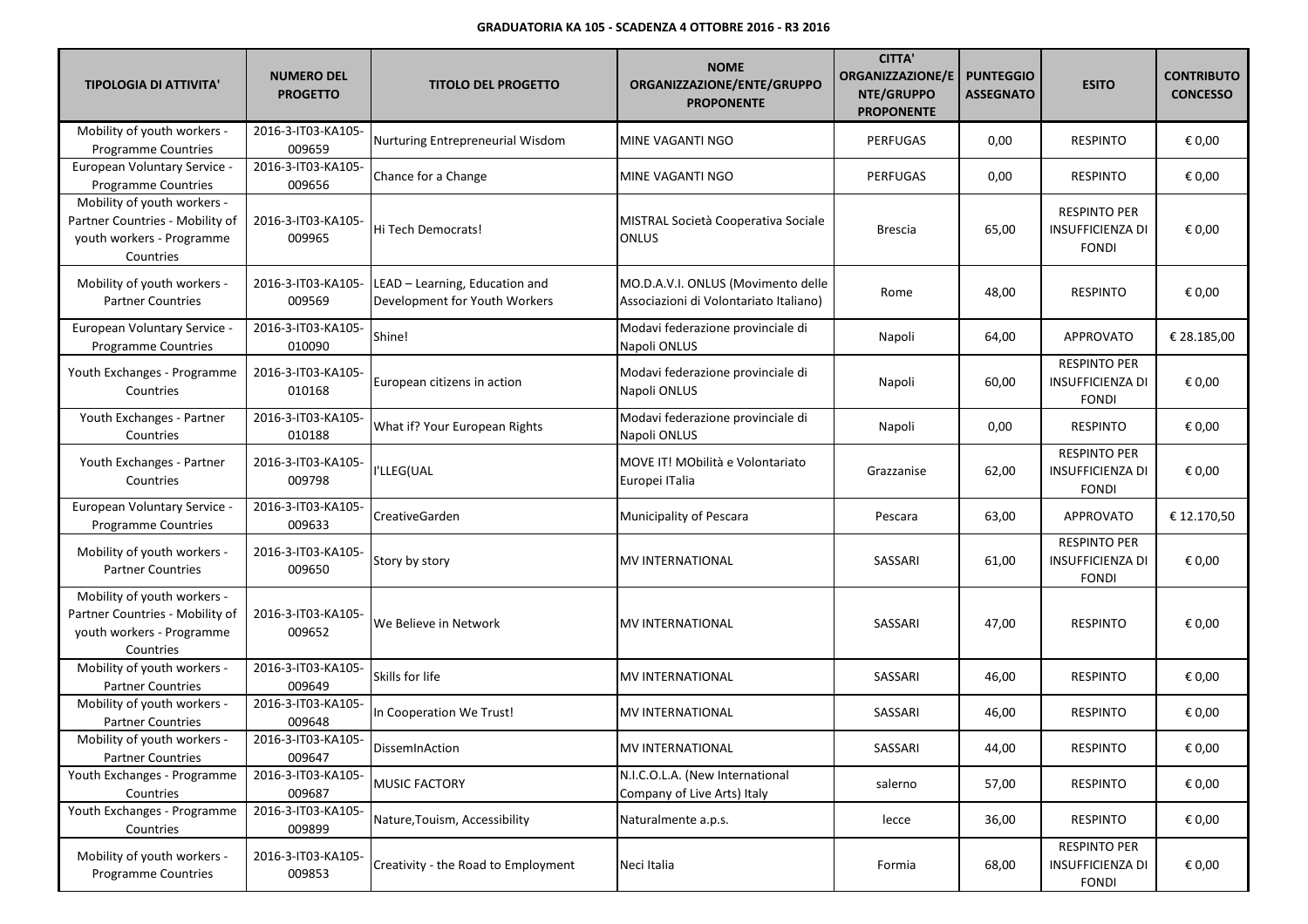| <b>TIPOLOGIA DI ATTIVITA'</b>                             | <b>NUMERO DEL</b><br><b>PROGETTO</b> | <b>TITOLO DEL PROGETTO</b>                                                                                                                                                                                              | <b>NOME</b><br>ORGANIZZAZIONE/ENTE/GRUPPO<br><b>PROPONENTE</b>         | <b>CITTA'</b><br><b>ORGANIZZAZIONE/E</b><br>NTE/GRUPPO<br><b>PROPONENTE</b> | <b>PUNTEGGIO</b><br><b>ASSEGNATO</b> | <b>ESITO</b>                                                   | <b>CONTRIBUTO</b><br><b>CONCESSO</b> |
|-----------------------------------------------------------|--------------------------------------|-------------------------------------------------------------------------------------------------------------------------------------------------------------------------------------------------------------------------|------------------------------------------------------------------------|-----------------------------------------------------------------------------|--------------------------------------|----------------------------------------------------------------|--------------------------------------|
| Mobility of youth workers -<br><b>Partner Countries</b>   | 2016-3-IT03-KA105-<br>009854         | The Next Top Entrepreneur                                                                                                                                                                                               | Neci Italia                                                            | Formia                                                                      | 54,00                                | <b>RESPINTO</b>                                                | € 0,00                               |
| Youth Exchanges - Programme<br>Countries                  | 2016-3-IT03-KA105-<br>009963         | Soul Kitchen                                                                                                                                                                                                            | NET IN ACTION                                                          | <b>BOLOGNA</b>                                                              | 67,00                                | <b>APPROVATO</b>                                               | € 15.868,00                          |
| Mobility of youth workers -<br><b>Programme Countries</b> | 2016-3-IT03-KA105-<br>009660         | Interaction: Stories for Change                                                                                                                                                                                         | NET IN ACTION                                                          | <b>BOLOGNA</b>                                                              | 51,00                                | <b>RESPINTO</b>                                                | € 0,00                               |
| Youth Exchanges - Programme<br>Countries                  | 2016-3-IT03-KA105-<br>009841         | Youth empowerment: Right and active<br>citizenship                                                                                                                                                                      | NETINEUROPE Associazione di<br>promozione sociale                      | COSENZA                                                                     | 67,00                                | <b>APPROVATO</b>                                               | € 16.852,00                          |
| Mobility of youth workers -<br><b>Partner Countries</b>   | 2016-3-IT03-KA105-<br>009719         | Be active! A new network for partecipation   NEXT-Sistema Bagheria                                                                                                                                                      |                                                                        | Bagheria                                                                    | 41,00                                | <b>RESPINTO</b>                                                | € 0,00                               |
| Youth Exchanges - Partner<br>Countries                    | 2016-3-IT03-KA105-<br>010140         | SOCIAL INCLUSION THROUGH<br>ENTREPRENEURSHIP                                                                                                                                                                            | NHOMOLOGATION                                                          | <b>GRAVINA IN PUGLIA</b>                                                    | 42,00                                | <b>RESPINTO</b>                                                | € 0,00                               |
| European Voluntary Service -<br><b>Partner Countries</b>  | 2016-3-IT03-KA105-<br>010040         | <b>Enjoy Volunteering</b>                                                                                                                                                                                               | No Border Line ONLUS                                                   | zagarolo                                                                    | 64,00                                | <b>APPROVATO</b>                                               | € 6.543,34                           |
| Youth Exchanges - Programme<br>Countries                  | 2016-3-IT03-KA105-<br>009472         | Back to the future                                                                                                                                                                                                      | No Borders                                                             | Milan                                                                       | 70,00                                | <b>APPROVATO</b>                                               | € 19.652,00                          |
| Youth Exchanges - Programme<br>Countries                  | 2016-3-IT03-KA105-<br>009534         | <b>DONKEINK</b>                                                                                                                                                                                                         | No Borders                                                             | Milan                                                                       | 52,00                                | <b>RESPINTO</b>                                                | € 0,00                               |
| Youth Exchanges - Programme<br>Countries                  | 2016-3-IT03-KA105-<br>009897         | Masterchef                                                                                                                                                                                                              | No Boundaries                                                          | Taglio di Po                                                                | 68,00                                | <b>APPROVATO</b>                                               | € 18.737,00                          |
| Mobility of youth workers -<br><b>Programme Countries</b> | 2016-3-IT03-KA105-<br>009895         | Spice Up Your Rights!                                                                                                                                                                                                   | No Boundaries                                                          | Taglio di Po                                                                | 39,00                                | <b>RESPINTO</b>                                                | € 0,00                               |
| Youth Exchanges - Programme<br>Countries                  | 2016-3-IT03-KA105-<br>009573         | "4 for the theater: together for Europe"                                                                                                                                                                                | Non profit cultural association<br>'Teatro dei Dioscuri                | Campagna                                                                    | 72,00                                | <b>APPROVATO</b>                                               | € 30.072,00                          |
| Mobility of youth workers -<br><b>Programme Countries</b> | 2016-3-IT03-KA105-<br>009616         | Theater for trainers                                                                                                                                                                                                    | Non profit cultural association<br>"Teatro dei Dioscuri                | Campagna                                                                    | 30,00                                | <b>RESPINTO</b>                                                | € 0,00                               |
| Youth Exchanges - Programme<br>Countries                  | 2016-3-IT03-KA105-<br>009597         | Theater for trainers                                                                                                                                                                                                    | Non profit cultural association<br>"Teatro dei Dioscuri                | Campagna                                                                    | 0,00                                 | RESPINTO - INVIO<br><b>MULTIPLO</b>                            | € 0,00                               |
| Youth Exchanges - Partner<br>Countries                    | 2016-3-IT03-KA105-<br>010011         | 'EAST OR WEST HOME IS BEST"<br>SUPPORTING THE SOCIAL, ECONOMIC AND<br><b>CULTURAL INTEGRATION OF REFUGEES IN</b><br>ARMENIA AND OTHER COUNTIRES OF<br>EASTERN PARTNERSHIP AND PREVENTING<br>THEIR IMMIGRATION TO EUROPE | Nous                                                                   | Camposano                                                                   | 54,00                                | <b>RESPINTO</b>                                                | € 0,00                               |
| Youth Exchanges - Partner<br>Countries                    | 2016-3-IT03-KA105-<br>009762         | moving cultures                                                                                                                                                                                                         | Nucleo Educativo per la formazione<br>Europea al Lavoro Internazionale | treviso                                                                     | 63,00                                | <b>RESPINTO PER</b><br><b>INSUFFICIENZA DI</b><br><b>FONDI</b> | € 0,00                               |
| European Voluntary Service -<br>Programme Countries       | 2016-3-IT03-KA105-<br>009974         | REC: Real ExperienCe                                                                                                                                                                                                    | Officina Creativa Interculturale                                       | Palermo                                                                     | 67,00                                | <b>APPROVATO</b>                                               | € 8.041,68                           |
| Mobility of youth workers -<br>Programme Countries        | 2016-3-IT03-KA105-<br>009811         | To Raise Awareness on Citizen's Education                                                                                                                                                                               | Officine Cittadine                                                     | Collepasso                                                                  | 67,00                                | <b>RESPINTO PER</b><br><b>INSUFFICIENZA DI</b><br>FONDI        | € 0,00                               |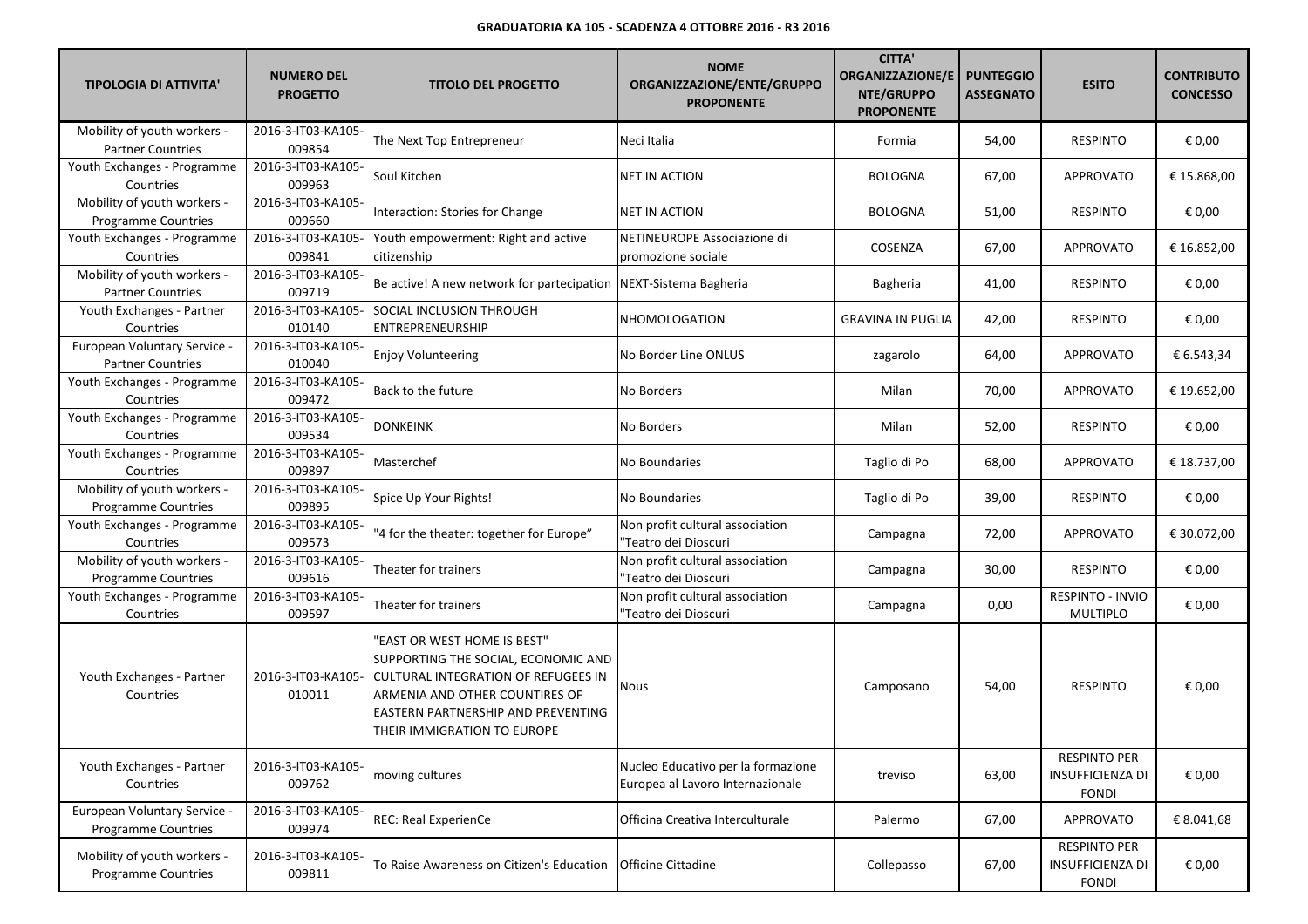| <b>TIPOLOGIA DI ATTIVITA'</b>                                                                 | <b>NUMERO DEL</b><br><b>PROGETTO</b> | <b>TITOLO DEL PROGETTO</b>                                          | <b>NOME</b><br>ORGANIZZAZIONE/ENTE/GRUPPO<br><b>PROPONENTE</b> | <b>CITTA'</b><br><b>ORGANIZZAZIONE/E</b><br>NTE/GRUPPO<br><b>PROPONENTE</b> | <b>PUNTEGGIO</b><br><b>ASSEGNATO</b> | <b>ESITO</b>                                                   | <b>CONTRIBUTO</b><br><b>CONCESSO</b> |
|-----------------------------------------------------------------------------------------------|--------------------------------------|---------------------------------------------------------------------|----------------------------------------------------------------|-----------------------------------------------------------------------------|--------------------------------------|----------------------------------------------------------------|--------------------------------------|
| Youth Exchanges - Programme<br>Countries                                                      | 2016-3-IT03-KA105-<br>009779         | E-for Work: Employability, Enhance skills,<br>Entrepreneur, Expert. | Organizzazione di Volontariato Be<br>Equal                     | Cosenza                                                                     | 60,00                                | <b>RESPINTO PER</b><br><b>INSUFFICIENZA DI</b><br><b>FONDI</b> | € 0,00                               |
| Youth Exchanges - Programme<br>Countries                                                      | 2016-3-IT03-KA105-<br>009774         | YOUth social Enter'preneurship                                      | Organizzazione di Volontariato Be<br>Equal                     | Cosenza                                                                     | 52,00                                | <b>RESPINTO</b>                                                | € 0,00                               |
| Mobility of youth workers -<br><b>Programme Countries</b>                                     | 2016-3-IT03-KA105-<br>009775         | Youth Employment Education heroes                                   | Organizzazione di Volontariato Be<br>Equal                     | Cosenza                                                                     | 52,00                                | <b>RESPINTO</b>                                                | € 0,00                               |
| Mobility of youth workers -<br><b>Programme Countries</b>                                     | 2016-3-IT03-KA105-<br>009761         | VISIonE+: Volunteering Impact Skilss<br>Innovation on Erasmus+      | Organizzazione di Volontariato Be<br>Equal                     | Cosenza                                                                     | 50,00                                | <b>RESPINTO</b>                                                | € 0,00                               |
| Mobility of youth workers -<br>Programme Countries                                            | 2016-3-IT03-KA105-<br>009767         | Youth Employment Education heroes                                   | Organizzazione di Volontariato Be<br>Equal                     | Cosenza                                                                     | 0,00                                 | RESPINTO - INVIO<br><b>MULTIPLO</b>                            | € 0,00                               |
| Mobility of youth workers -<br><b>Programme Countries</b>                                     | 2016-3-IT03-KA105-<br>009705         | Active European Citizenship Open to the<br>World                    | ORGANIZZAZIONE PER L'EDUCAZIONE<br><b>ALLO SPORT</b>           | Roma                                                                        | 75,00                                | <b>APPROVATO</b>                                               | € 19.134,00                          |
| Mobility of youth workers -<br>Programme Countries                                            | 2016-3-IT03-KA105-<br>009447         | Sport and wellness around Europe                                    | ORGANIZZAZIONE PER L'EDUCAZIONE<br><b>ALLO SPORT</b>           | Roma                                                                        | 30,00                                | <b>RESPINTO</b>                                                | € 0,00                               |
| Youth Exchanges - Programme<br>Countries                                                      | 2016-3-IT03-KA105-<br>010120         | Green Upper                                                         | OTP "Uell Done"                                                | Bacoli (Napoli)                                                             | 70,00                                | <b>APPROVATO</b>                                               | € 14.780,00                          |
| Youth Exchange - Programme<br>Countries - Mobility of youth<br>workers - Programme Countries  | 2016-3-IT03-KA105-<br>009727         | Terrarum (Theatrum) Orbis                                           | P.E.CO. - PROGETTI EUROPEI DI<br>COOPERAZIONE                  | <b>GENOVA</b>                                                               | 75,00                                | <b>APPROVATO</b>                                               | € 64.737,00                          |
| Youth Exchanges - Programme<br>Countries                                                      | 2016-3-IT03-KA105-<br>010019         | Crossing the Borders 2                                              | P.E.CO. - PROGETTI EUROPEI DI<br>COOPERAZIONE                  | <b>GENOVA</b>                                                               | 62,00                                | <b>RESPINTO PER</b><br><b>INSUFFICIENZA DI</b><br><b>FONDI</b> | € 0,00                               |
| Youth Exchanges - Programme<br>Countries                                                      | 2016-3-IT03-KA105-<br>010052         | Y.A.P! - Youth Active Participation                                 | P.E.CO. - PROGETTI EUROPEI DI<br><b>COOPERAZIONE</b>           | <b>GENOVA</b>                                                               | 60,00                                | <b>RESPINTO PER</b><br><b>INSUFFICIENZA DI</b><br><b>FONDI</b> | € 0,00                               |
| Youth Exchanges - Programme<br>Countries                                                      | 2016-3-IT03-KA105-<br>009753         | Y.A.P! - Youth Active Participation                                 | P.E.CO. - PROGETTI EUROPEI DI<br>COOPERAZIONE                  | <b>GENOVA</b>                                                               | 0,00                                 | RESPINTO - INVIO<br>MULTIPLO                                   | € 0,00                               |
| Youth Exchanges - Programme<br>Countries - Mobility of youth<br>workers - Programme Countries | 2016-3-IT03-KA105-<br>009529         | Terrarum (Theatrum) Orbis                                           | P.E.CO. - PROGETTI EUROPEI DI<br><b>COOPERAZIONE</b>           | <b>GENOVA</b>                                                               | 0,00                                 | <b>RESPINTO - INVIO</b><br><b>MULTIPLO</b>                     | € 0,00                               |
| Youth Exchanges - Programme<br>Countries                                                      | 2016-3-IT03-KA105-<br>009503         | Nine Days: Zero Impact                                              | Palma Nana soc. coop.                                          | Palermo                                                                     | 63,00                                | <b>RESPINTO PER</b><br><b>INSUFFICIENZA DI</b><br><b>FONDI</b> | € 0,00                               |
| Youth Exchanges - Programme<br>Countries                                                      | 2016-3-IT03-KA105-<br>009504         | Homenvironment                                                      | Palma Nana soc. coop.                                          | Palermo                                                                     | 63,00                                | <b>RESPINTO PER</b><br><b>INSUFFICIENZA DI</b><br><b>FONDI</b> | € 0,00                               |
| Youth Exchanges - Programme<br>Countries                                                      | 2016-3-IT03-KA105-<br>010148         | Networking for Sustainable Europe                                   | Palma Nana soc. coop.                                          | Palermo                                                                     | 53,00                                | <b>RESPINTO</b>                                                | € 0,00                               |
| Youth Exchanges - Partner<br>Countries                                                        | 2016-3-IT03-KA105-<br>009644         | Be pARTicipatory - Share with Photos                                | Partaking                                                      | <b>Naples</b>                                                               | 48,00                                | RESPINTO                                                       | € 0,00                               |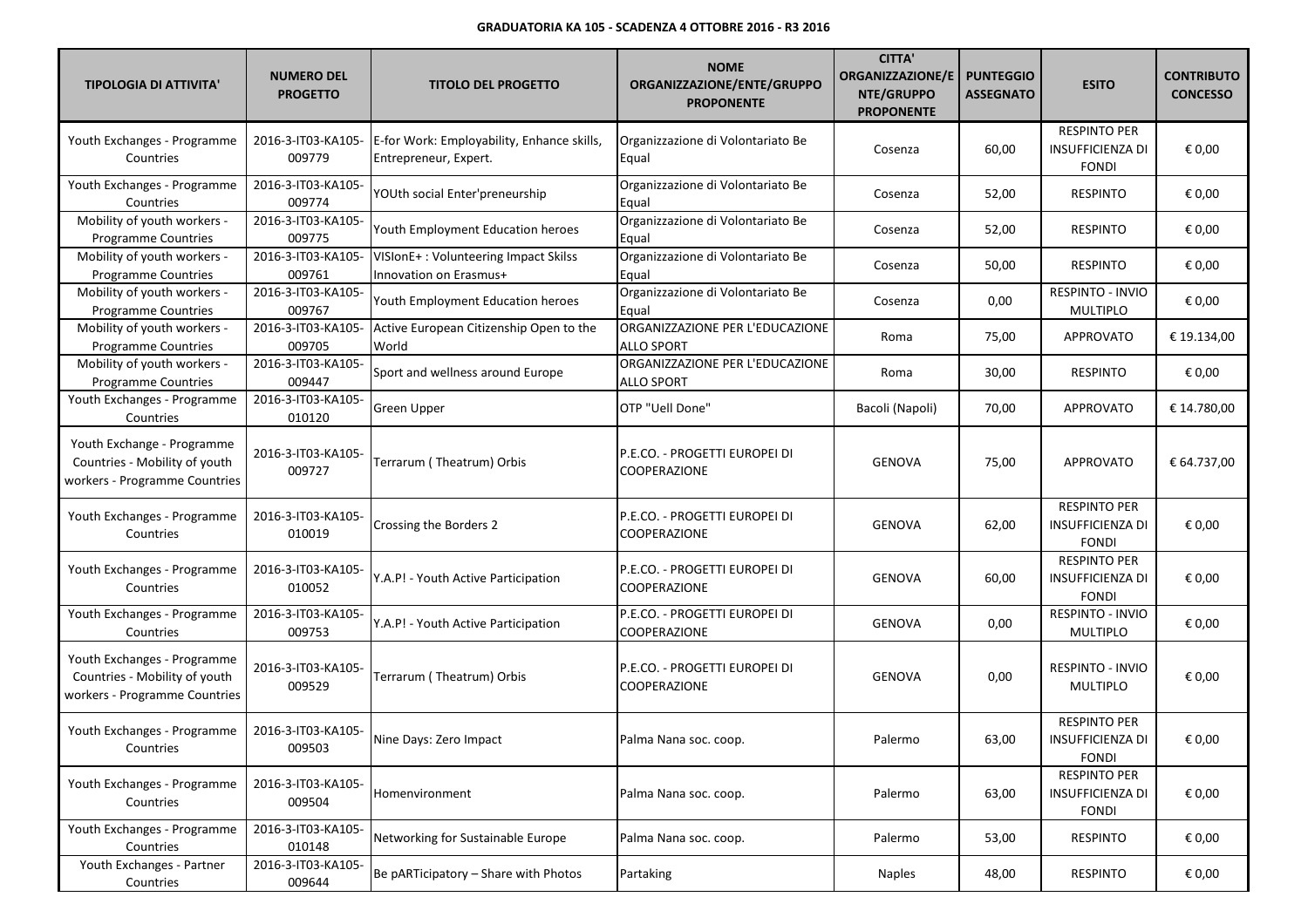| <b>TIPOLOGIA DI ATTIVITA'</b>                             | <b>NUMERO DEL</b><br><b>PROGETTO</b> | <b>TITOLO DEL PROGETTO</b>                                                            | <b>NOME</b><br>ORGANIZZAZIONE/ENTE/GRUPPO<br><b>PROPONENTE</b> | <b>CITTA'</b><br><b>ORGANIZZAZIONE/E</b><br>NTE/GRUPPO<br><b>PROPONENTE</b> | <b>PUNTEGGIO</b><br><b>ASSEGNATO</b> | <b>ESITO</b>                                                   | <b>CONTRIBUTO</b><br><b>CONCESSO</b> |
|-----------------------------------------------------------|--------------------------------------|---------------------------------------------------------------------------------------|----------------------------------------------------------------|-----------------------------------------------------------------------------|--------------------------------------|----------------------------------------------------------------|--------------------------------------|
| Youth Exchanges - Programme<br>Countries                  | 2016-3-IT03-KA105-<br>009808         | <b>Take Your Turn</b>                                                                 | passepartout.up                                                | Serra San Bruno                                                             | 60,00                                | <b>RESPINTO PER</b><br>INSUFFICIENZA DI<br><b>FONDI</b>        | € 0,00                               |
| Youth Exchanges - Programme<br>Countries                  | 2016-3-IT03-KA105-<br>010143         | A Pencil, so many Cultures. A Europe, so<br>many Worlds.                              | PASSI Società Cooperativa                                      | Bologna                                                                     | 66,00                                | APPROVATO                                                      | € 24.276,00                          |
| Mobility of youth workers -<br><b>Partner Countries</b>   | 2016-3-IT03-KA105-<br>010104         | #standup2hatespeech!                                                                  | PER ESEMPIO                                                    | PALERMO                                                                     | 70,00                                | <b>RESPINTO PER</b><br>INSUFFICIENZA DI<br><b>FONDI</b>        | € 0,00                               |
| Youth Exchanges - Programme<br>Countries                  | 2016-3-IT03-KA105-<br>009992         | Feeding Over Our Diversities                                                          | PER ESEMPIO                                                    | PALERMO                                                                     | 64,00                                | <b>RESPINTO PER</b><br>INSUFFICIENZA DI<br><b>FONDI</b>        | € 0,00                               |
| Youth Exchanges - Partner<br>Countries                    | 2016-3-IT03-KA105-<br>009686         | Lost in Social                                                                        | PER ESEMPIO                                                    | PALERMO                                                                     | 61,00                                | <b>RESPINTO PER</b><br><b>INSUFFICIENZA DI</b><br><b>FONDI</b> | € 0,00                               |
| Youth Exchanges - Programme<br>Countries                  | 2016-3-IT03-KA105-<br>009890         | <b>BepART of UE</b>                                                                   | PIANO B                                                        | COSENZA                                                                     | 60,00                                | <b>RESPINTO PER</b><br><b>INSUFFICIENZA DI</b><br><b>FONDI</b> | € 0,00                               |
| Youth Exchanges - Partner<br>Countries                    | 2016-3-IT03-KA105-<br>009902         | BET Over European Nationalities 2.0                                                   | Polimnia Ensemble                                              | Roma                                                                        | 56,00                                | <b>RESPINTO</b>                                                | € 0,00                               |
| Youth Exchanges - Partner<br>Countries                    | 2016-3-IT03-KA105-<br>009901         | BET Over European Nationalities 2.0                                                   | Polimnia Ensemble                                              | Roma                                                                        | 0,00                                 | RESPINTO - INVIO<br><b>MULTIPLO</b>                            | € 0,00                               |
| Mobility of youth workers -<br>Programme Countries        | 2016-3-IT03-KA105-<br>009844         | Land Access for Young Rural Innovation                                                | Porto di terra                                                 | Terrasini                                                                   | 0,00                                 | <b>RESPINTO</b>                                                | € 0,00                               |
| Youth Exchanges - Programme<br>Countries                  | 2016-3-IT03-KA105-<br>010030         | ROOTS: Blend the cultures                                                             | Positiva Milano                                                | Mesero                                                                      | 45,00                                | <b>RESPINTO</b>                                                | € 0,00                               |
| Mobility of youth workers -<br><b>Programme Countries</b> | 2016-3-IT03-KA105-<br>009646         | <b>Rock Your Business</b>                                                             | PRISM - PROMOZIONE<br>INTERNAZIONALE SICILIA - MONDO           | CALTANISSETTA                                                               | 69,00                                | <b>RESPINTO PER</b><br>INSUFFICIENZA DI<br><b>FONDI</b>        | € 0,00                               |
| Mobility of youth workers -<br><b>Partner Countries</b>   | 2016-3-IT03-KA105-<br>009927         | Fostering Social Entrepreneurship and<br>Change in Euro-Mediterranean<br>Communities  | PRISM - PROMOZIONE<br>INTERNAZIONALE SICILIA - MONDO           | CALTANISSETTA                                                               | 67,00                                | <b>RESPINTO PER</b><br>INSUFFICIENZA DI<br><b>FONDI</b>        | € 0,00                               |
| Mobility of youth workers -<br><b>Partner Countries</b>   | 2016-3-IT03-KA105-<br>009924         | Promoting youth work, co-development<br>and peace in the Euro-Mediterranean<br>region | PRISM - PROMOZIONE<br>INTERNAZIONALE SICILIA - MONDO           | CALTANISSETTA                                                               | 64,00                                | <b>RESPINTO PER</b><br><b>INSUFFICIENZA DI</b><br><b>FONDI</b> | € 0,00                               |
| Mobility of youth workers -<br><b>Programme Countries</b> | 009933                               | 2016-3-IT03-KA105- Rural Heritage and Geoparks: forward<br>along a trail for all      | PRISM - PROMOZIONE<br>INTERNAZIONALE SICILIA - MONDO           | CALTANISSETTA                                                               | 46,00                                | <b>RESPINTO</b>                                                | € 0,00                               |
| Youth Exchanges - Programme<br>Countries                  | 2016-3-IT03-KA105-<br>009608         | What a beautiful Job!                                                                 | Pro loco Brindisi Montagna                                     | Brindisi di Montagna                                                        | 39,00                                | RESPINTO                                                       | € 0,00                               |
| Youth Exchanges - Programme<br>Countries                  | 2016-3-IT03-KA105-<br>009407         | What a beautiful Job!                                                                 | Pro loco Brindisi Montagna                                     | Brindisi di Montagna                                                        | 0,00                                 | RESPINTO - INVIO<br>MULTIPLO                                   | € 0,00                               |
| European Voluntary Service -<br><b>Partner Countries</b>  | 2016-3-IT03-KA105-<br>009969         | EVS ON AIR                                                                            | Progetto Città Società Cooperativa<br>Sociale                  | Savona                                                                      | 67,00                                | <b>APPROVATO</b>                                               | € 54.140,04                          |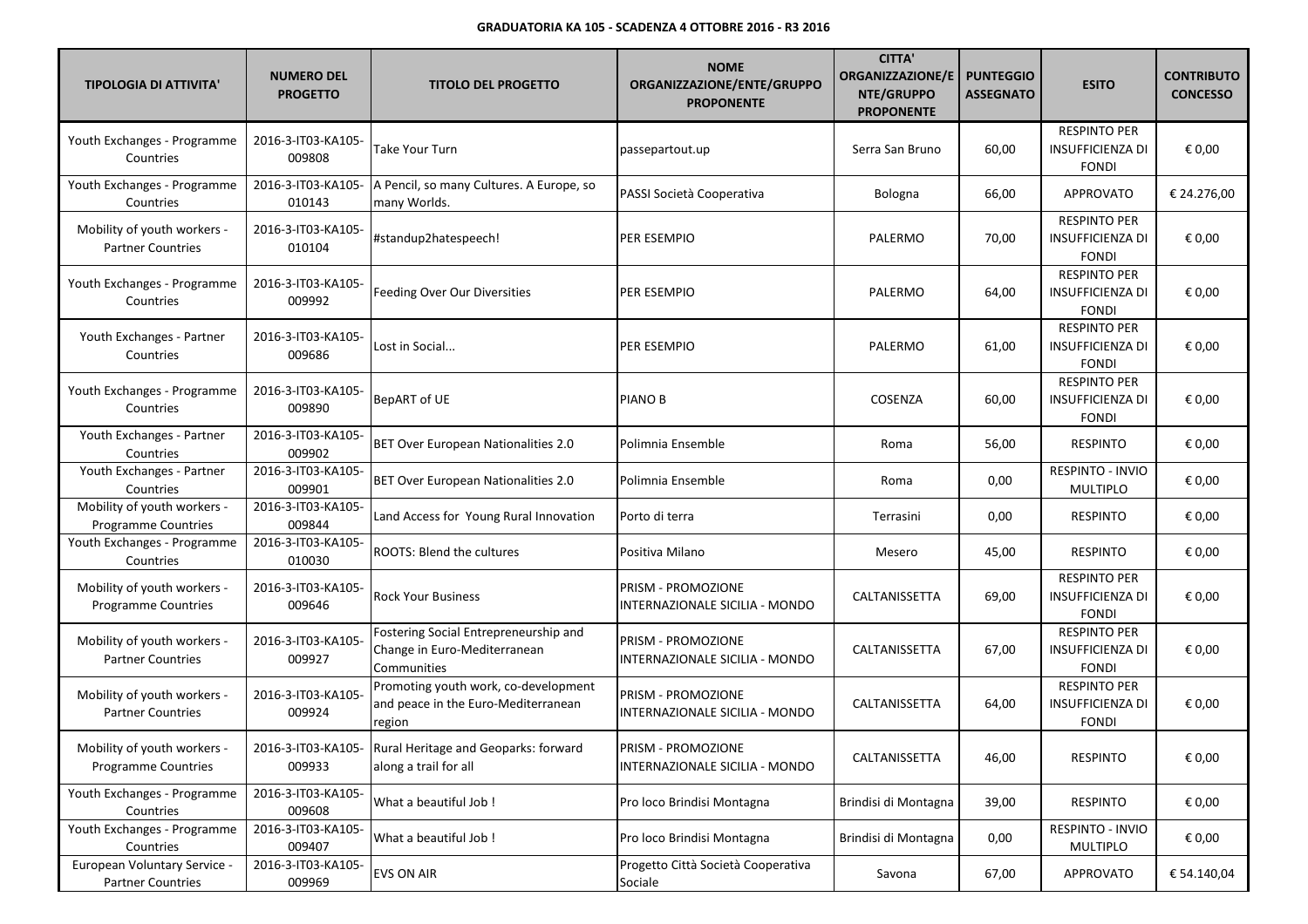| <b>TIPOLOGIA DI ATTIVITA'</b>                                                                    | <b>NUMERO DEL</b><br><b>PROGETTO</b> | <b>TITOLO DEL PROGETTO</b>                                                           | <b>NOME</b><br>ORGANIZZAZIONE/ENTE/GRUPPO<br><b>PROPONENTE</b> | <b>CITTA'</b><br><b>ORGANIZZAZIONE/E</b><br>NTE/GRUPPO<br><b>PROPONENTE</b> | <b>PUNTEGGIO</b><br><b>ASSEGNATO</b> | <b>ESITO</b>                                                   | <b>CONTRIBUTO</b><br><b>CONCESSO</b> |
|--------------------------------------------------------------------------------------------------|--------------------------------------|--------------------------------------------------------------------------------------|----------------------------------------------------------------|-----------------------------------------------------------------------------|--------------------------------------|----------------------------------------------------------------|--------------------------------------|
| Youth Exchanges - Programme<br>Countries                                                         | 2016-3-IT03-KA105-<br>009401         | <b>Heart to Heart</b>                                                                | Pro-Loco Calciano                                              | Calciano                                                                    | 47,00                                | <b>RESPINTO</b>                                                | € 0,00                               |
| Mobility of youth workers -<br><b>Partner Countries</b>                                          | 2016-3-IT03-KA105-<br>009543         | Eating Healthy, Growing Healthy - Think<br>global act Local                          | R.U.O. RESEARCH UNIT ONE                                       | PALERMO                                                                     | 32,00                                | <b>RESPINTO</b>                                                | € 0,00                               |
| Mobility of youth workers -<br>Programme Countries                                               | 2016-3-IT03-KA105-<br>009973         | Games Laboratory for Youth Workers                                                   | RE.TE. Ong                                                     | Torino                                                                      | 43,00                                | <b>RESPINTO</b>                                                | € 0,00                               |
| Youth Exchanges - Programme<br>Countries                                                         | 2016-3-IT03-KA105-<br>009846         | Erasmus Bus                                                                          | Reale Compagnia de' Bianchi                                    | Marcianise                                                                  | 29,00                                | <b>RESPINTO</b>                                                | € 0,00                               |
| Mobility of youth workers -<br>Programme Countries                                               | 2016-3-IT03-KA105-<br>010068         | LAVA                                                                                 | Rete Italiana Volontariato Europeo                             | Milano                                                                      | 65,00                                | <b>RESPINTO PER</b><br>INSUFFICIENZA DI<br><b>FONDI</b>        | € 0,00                               |
| European Voluntary Service -<br><b>Programme Countries</b>                                       | 2016-3-IT03-KA105-<br>010051         | No walls between people                                                              | Rinascita Sociale Salam House                                  | Napoli                                                                      | 61,00                                | <b>RESPINTO PER</b><br>INSUFFICIENZA DI<br><b>FONDI</b>        | € 0,00                               |
| European Voluntary Service -<br><b>Programme Countries</b>                                       | 2016-3-IT03-KA105-<br>010159         | Human Rights Open Ebook                                                              | Rinascita Sociale Salam House                                  | Napoli                                                                      | 50,00                                | <b>RESPINTO</b>                                                | € 0,00                               |
| Youth Exchanges - Programme<br>Countries - Mobility of youth<br>workers - Programme Countries    | 2016-3-IT03-KA105-<br>009587         | Who cares: Non Formal Education for<br>Youth Employability                           | Salerno Europa                                                 | Eboli (SA)                                                                  | 58,00                                | <b>RESPINTO</b>                                                | € 0,00                               |
| Youth Exchanges - Programme<br>Countries - Mobility of youth<br>workers - Programme Countries    | 2016-3-IT03-KA105-<br>009586         | Who cares: Non Formal Education for<br>Youth Employability                           | Salerno Europa                                                 | Eboli (SA)                                                                  | 0,00                                 | RESPINTO - INVIO<br>MULTIPLO                                   | € 0,00                               |
| Mobility of youth workers -<br><b>Programme Countries</b>                                        | 2016-3-IT03-KA105-<br>009750         | G.O.A.L - Gaining Opportunities about<br>Leadership                                  | Scambieuropei                                                  | Montegranaro                                                                | 69,00                                | <b>RESPINTO PER</b><br>INSUFFICIENZA DI<br><b>FONDI</b>        | € 0,00                               |
| European Voluntary Service -<br><b>Partner Countries</b>                                         | 2016-3-IT03-KA105-<br>009703         | Social Generation                                                                    | Scambieuropei                                                  | Montegranaro                                                                | 63,00                                | <b>APPROVATO</b>                                               | €9.925,00                            |
| European Voluntary Service -<br><b>Partner Countries</b>                                         | 2016-3-IT03-KA105-<br>009728         | Bosnia: back and forth!                                                              | Scambieuropei                                                  | Montegranaro                                                                | 60,00                                | <b>RESPINTO PER</b><br>INSUFFICIENZA DI<br><b>FONDI</b>        | € 0,00                               |
| Youth Exchanges - Programme<br>Countries                                                         | 2016-3-IT03-KA105-<br>009872         | "N.A.T.-U.R.E.+" - Nature, Arts &<br>Technology - Upgrading Respect &<br>Expresison+ | Sciaraprogetti Associazione di<br>Promozione Sociale           | Fiorenzuola d'Arda                                                          | 62,00                                | <b>RESPINTO PER</b><br><b>INSUFFICIENZA DI</b><br><b>FONDI</b> | € 0,00                               |
| Mobility of youth workers -<br>Partner Countries - Youth<br><b>Exchanges - Partner Countries</b> | 2016-3-IT03-KA105-<br>010046         | Cultivate Inclusion: Cities and Countryside<br>at the crossroad                      | SERVIZIO CIVILE INTERNAZIONALE                                 | <b>ROMA</b>                                                                 | 60,00                                | <b>RESPINTO PER</b><br><b>INSUFFICIENZA DI</b><br><b>FONDI</b> | € 0,00                               |
| European Voluntary Service -<br><b>Partner Countries</b>                                         | 2016-3-IT03-KA105-<br>009987         | Travelling for Peace. Intercultural paths and<br>sustainable tourism.                | <b>SERVIZIO CIVILE INTERNAZIONALE</b>                          | <b>ROMA</b>                                                                 | 59,00                                | <b>RESPINTO</b>                                                | € 0,00                               |
| European Voluntary Service -<br>Programme Countries                                              | 2016-3-IT03-KA105-<br>010185         | Tools for inclusion: a path for social<br>activation of refugees                     | <b>SERVIZIO CIVILE INTERNAZIONALE</b>                          | <b>ROMA</b>                                                                 | 0,00                                 | <b>RESPINTO</b>                                                | € 0,00                               |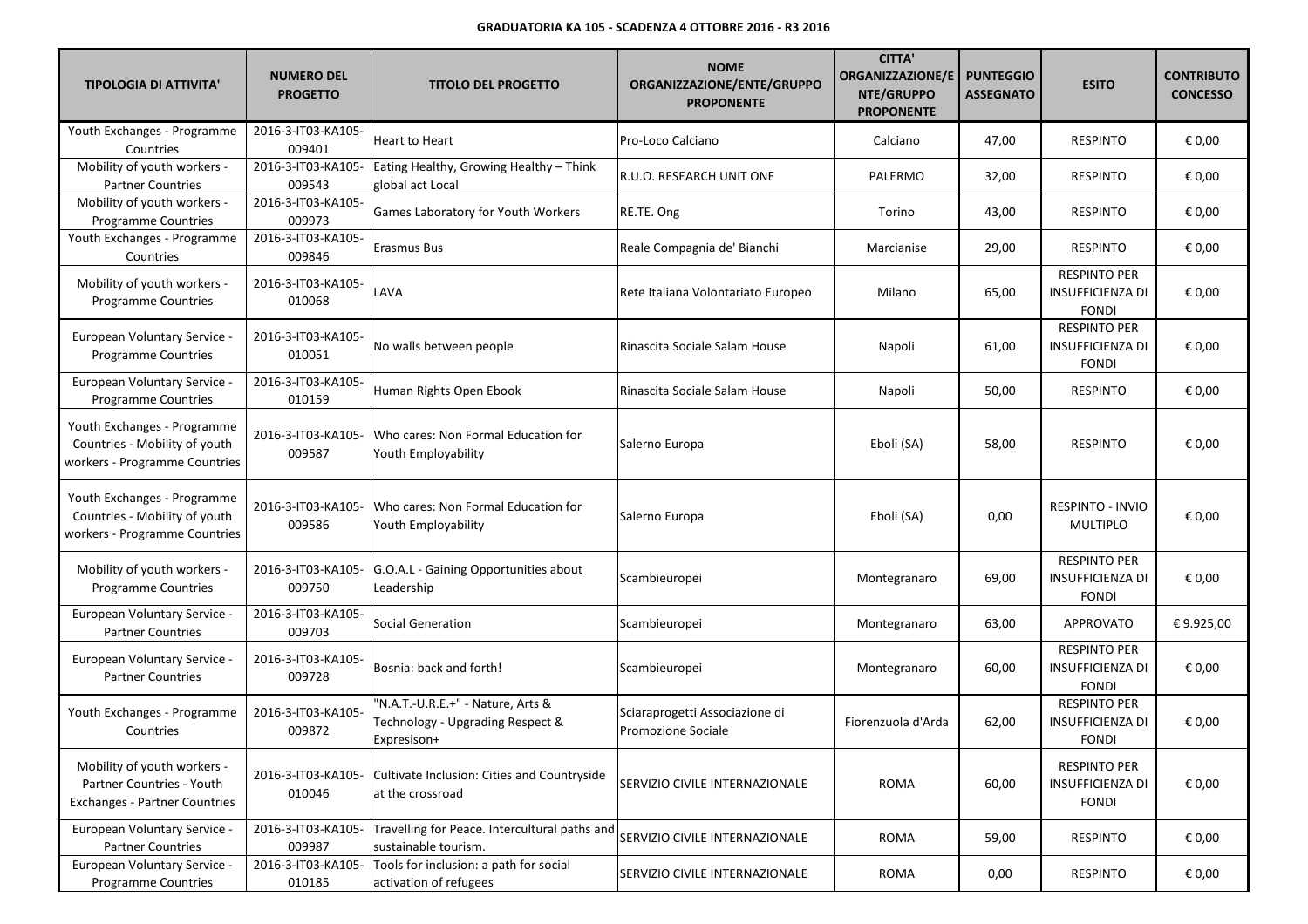| <b>TIPOLOGIA DI ATTIVITA'</b>                              | <b>NUMERO DEL</b><br><b>PROGETTO</b> | <b>TITOLO DEL PROGETTO</b>                                     | <b>NOME</b><br>ORGANIZZAZIONE/ENTE/GRUPPO<br><b>PROPONENTE</b>                                | <b>CITTA'</b><br><b>ORGANIZZAZIONE/E</b><br>NTE/GRUPPO<br><b>PROPONENTE</b> | <b>PUNTEGGIO</b><br><b>ASSEGNATO</b> | <b>ESITO</b>                                                   | <b>CONTRIBUTO</b><br><b>CONCESSO</b> |
|------------------------------------------------------------|--------------------------------------|----------------------------------------------------------------|-----------------------------------------------------------------------------------------------|-----------------------------------------------------------------------------|--------------------------------------|----------------------------------------------------------------|--------------------------------------|
| <b>European Voluntary Service -</b><br>Programme Countries | 2016-3-IT03-KA105-<br>009934         | Moving Out of Circles                                          | Sezione Laziale della Unione Italiana<br>Lotta alla Distrofia Muscolare<br>(U.I.L.D.M.) ONLUS | Rome                                                                        | 86,00                                | <b>APPROVATO</b>                                               | € 19.340,00                          |
| Youth Exchanges - Partner<br>Countries                     | 2016-3-IT03-KA105-<br>009964         | iVolunteer                                                     | <b>SFERA ITALY</b>                                                                            | Monte di Procida                                                            | 60,00                                | <b>RESPINTO PER</b><br>INSUFFICIENZA DI<br><b>FONDI</b>        | € 0,00                               |
| Mobility of youth workers -<br><b>Programme Countries</b>  | 2016-3-IT03-KA105-<br>009949         | <b>Empower Your Team</b>                                       | SFERA ITALY                                                                                   | Monte di Procida                                                            | 56,00                                | <b>RESPINTO</b>                                                | € 0,00                               |
| Mobility of youth workers -<br><b>Programme Countries</b>  | 2016-3-IT03-KA105-<br>010177         | Be an Entrepreneur, Create!                                    | Shokkin Group Italia                                                                          | Scanzano Jonico                                                             | 47,00                                | <b>RESPINTO</b>                                                | € 0,00                               |
| Youth Exchanges - Programme<br>Countries                   | 2016-3-IT03-KA105-<br>009484         | <b>Sliding Doors</b>                                           | Simboli & Vessilli                                                                            | Scafati                                                                     | 48,00                                | <b>RESPINTO</b>                                                | € 0,00                               |
| Mobility of youth workers -<br>Programme Countries         | 2016-3-IT03-KA105-<br>010071         | WoN - Workers for Non-discrimination                           | Sinergia Società Cooperativa Sociale                                                          | Bitonto                                                                     | 34,00                                | <b>RESPINTO</b>                                                | € 0,00                               |
| Youth Exchanges - Programme<br>Countries                   | 2016-3-IT03-KA105-<br>009698         | KNOW MY WORLD : social integration and<br>intercultural skills | smart                                                                                         | uggiano la chiesa                                                           | 60,00                                | <b>RESPINTO PER</b><br>INSUFFICIENZA DI<br><b>FONDI</b>        | € 0,00                               |
| Youth Exchanges - Programme<br>Countries                   | 2016-3-IT03-KA105-<br>009702         | YOUTH : WIND OF CHANGE                                         | smart                                                                                         | uggiano la chiesa                                                           | 57,00                                | <b>RESPINTO</b>                                                | € 0,00                               |
| European Voluntary Service -<br>Programme Countries        | 2016-3-IT03-KA105-<br>010142         | first step with evs                                            | smart                                                                                         | uggiano la chiesa                                                           | 55,00                                | <b>RESPINTO</b>                                                | € 0,00                               |
| Mobility of youth workers -<br>Programme Countries         | 2016-3-IT03-KA105-<br>009700         | Sport as a means to build skills for future                    | smart                                                                                         | uggiano la chiesa                                                           | 0,00                                 | <b>RESPINTO</b>                                                | € 0,00                               |
| European Voluntary Service -<br><b>Partner Countries</b>   | 2016-3-IT03-KA105-<br>010164         | Competenze in gioco                                            | Società Cooperativa Sociale "Il Piccolo<br>Principe" - ONLUS                                  | Casarsa della Delizia                                                       | 66,00                                | <b>APPROVATO</b>                                               | € 12.795,00                          |
| Youth Exchanges - Programme<br>Countries                   | 2016-3-IT03-KA105-<br>009476         | MENS SANA IN CORPORE SANO                                      | SOF ITALY                                                                                     | <b>TRIGGIANO</b>                                                            | 72,00                                | APPROVATO                                                      | € 15.864,00                          |
| Youth Exchanges - Programme<br>Countries                   | 2016-3-IT03-KA105-<br>009610         | SNAP YOUR FINGERS, TAKE YOUR<br><b>CHALLENGE!!</b>             | SOF ITALY                                                                                     | <b>TRIGGIANO</b>                                                            | 62,00                                | <b>RESPINTO PER</b><br><b>INSUFFICIENZA DI</b><br><b>FONDI</b> | € 0,00                               |
| Mobility of youth workers -<br><b>Programme Countries</b>  | 2016-3-IT03-KA105-<br>009672         | "SoF INTERNATIONAL MEEETING : A<br>TRAINER'S KIT"              | SOF ITALY                                                                                     | TRIGGIANO                                                                   | 45,00                                | <b>RESPINTO</b>                                                | € 0,00                               |
| Mobility of youth workers -<br><b>Partner Countries</b>    | 2016-3-IT03-KA105-<br>009818         | Next Step - Integration                                        | <b>SOF ITALY</b>                                                                              | TRIGGIANO                                                                   | 40,00                                | <b>RESPINTO</b>                                                | € 0,00                               |
| Youth Exchanges - Programme<br>Countries                   | 2016-3-IT03-KA105-<br>010076         | Cultures' bridge - Gisr Atakafat II                            | SOFARAE ASSALAM                                                                               | Torino                                                                      | 66,00                                | <b>APPROVATO</b>                                               | € 30.912,00                          |
| Youth Exchanges - Partner<br>Countries                     | 2016-3-IT03-KA105-<br>010066         | Beyond the borders                                             | SOFARAE ASSALAM                                                                               | Torino                                                                      | 37,00                                | <b>RESPINTO</b>                                                | € 0,00                               |
| Youth Exchanges - Programme<br>Countries                   | 2016-3-IT03-KA105-<br>010023         | Cultures' bridge - Gisr Atakafat II                            | SOFARAE ASSALAM                                                                               | Torino                                                                      | 0,00                                 | RESPINTO - INVIO<br>MULTIPLO                                   | € 0,00                               |
| Mobility of youth workers -<br><b>Programme Countries</b>  | 2016-3-IT03-KA105-<br>010178         | MED in Europe                                                  | SOUTH EUROPE YOUTH FORUM                                                                      | ANDRANO                                                                     | 70,00                                | <b>RESPINTO PER</b><br>INSUFFICIENZA DI<br><b>FONDI</b>        | € 0,00                               |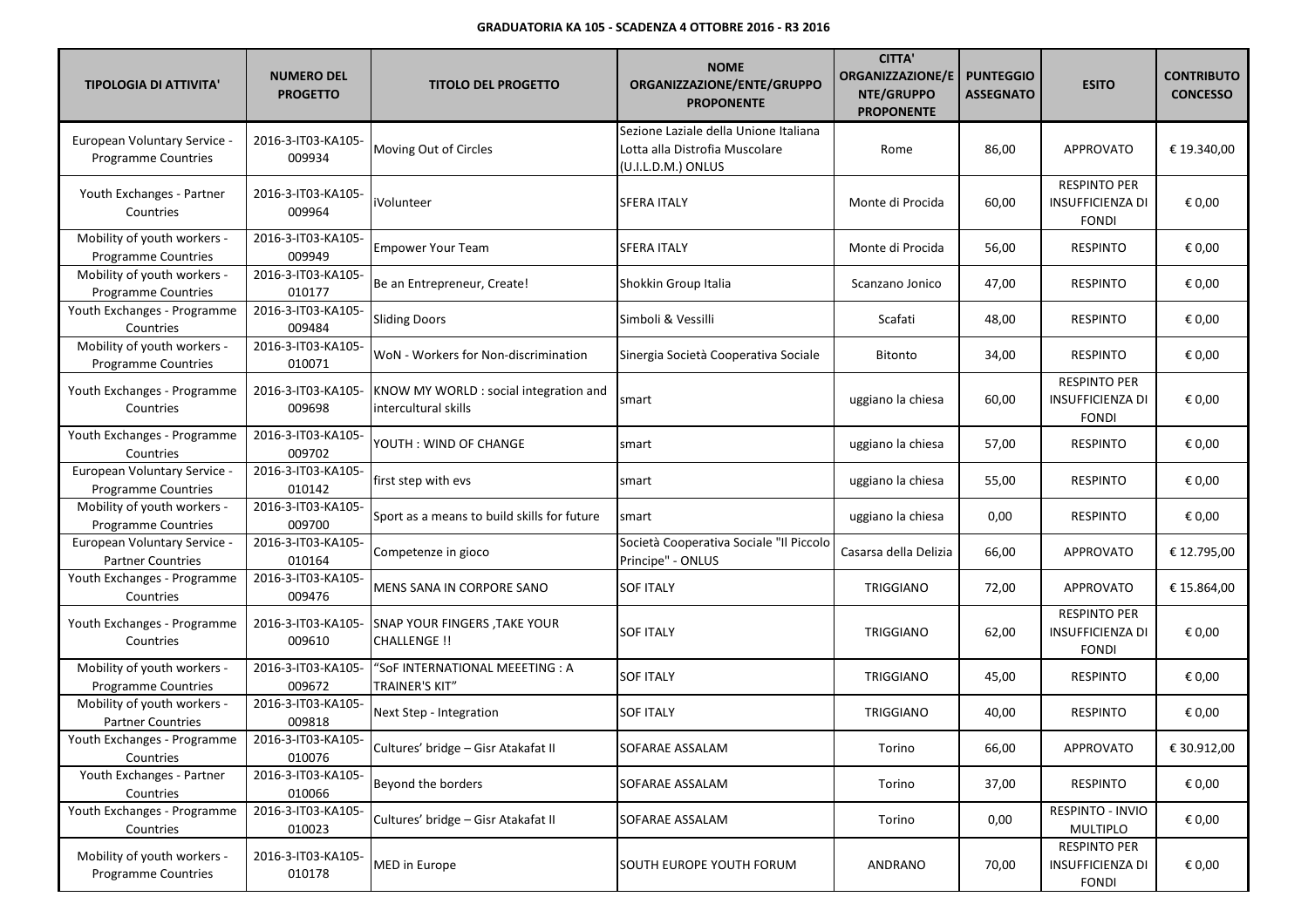| <b>TIPOLOGIA DI ATTIVITA'</b>                              | <b>NUMERO DEL</b><br><b>PROGETTO</b> | <b>TITOLO DEL PROGETTO</b>                                                         | <b>NOME</b><br>ORGANIZZAZIONE/ENTE/GRUPPO<br><b>PROPONENTE</b> | <b>CITTA'</b><br><b>ORGANIZZAZIONE/E</b><br>NTE/GRUPPO<br><b>PROPONENTE</b> | <b>PUNTEGGIO</b><br><b>ASSEGNATO</b> | <b>ESITO</b>                                                   | <b>CONTRIBUTO</b><br><b>CONCESSO</b> |
|------------------------------------------------------------|--------------------------------------|------------------------------------------------------------------------------------|----------------------------------------------------------------|-----------------------------------------------------------------------------|--------------------------------------|----------------------------------------------------------------|--------------------------------------|
| European Voluntary Service -<br><b>Programme Countries</b> | 2016-3-IT03-KA105-<br>010027         | Breakdown the wall                                                                 | SOUTH EUROPE YOUTH FORUM                                       | ANDRANO                                                                     | 64,00                                | <b>APPROVATO</b>                                               | €9.443,32                            |
| Mobility of youth workers -<br><b>Partner Countries</b>    | 2016-3-IT03-KA105-<br>009674         | ToT: Gender Mainstreaming in Youth Work Sparkles                                   |                                                                | Arezzo                                                                      | 44,00                                | <b>RESPINTO</b>                                                | € 0,00                               |
| Mobility of youth workers -<br><b>Partner Countries</b>    | 2016-3-IT03-KA105-<br>009784         | <b>Stories of Possible Worlds</b>                                                  | Storie di Mondi Possibili                                      | Roma                                                                        | 47,00                                | <b>RESPINTO</b>                                                | € 0,00                               |
| Youth Exchanges - Partner<br>Countries                     | 2016-3-IT03-KA105-<br>009593         | Clap on the plane                                                                  | Stradi-Various                                                 | Scafati                                                                     | 52,00                                | <b>RESPINTO</b>                                                | € 0,00                               |
| Youth Exchanges - Partner<br>Countries                     | 2016-3-IT03-KA105-<br>009905         | <b>Stand Art For Your Rights</b>                                                   | Strani Vari                                                    | Alba (CN)                                                                   | 68,00                                | <b>APPROVATO</b>                                               | € 15.000,00                          |
| Mobility of youth workers -<br><b>Partner Countries</b>    | 2016-3-IT03-KA105-<br>009693         | HumanitYouth Campaign                                                              | STUDIO PROGETTO SOCIETA<br>COOPERATIVA SOCIALE                 | CORNEDO<br><b>VICENTINO VI</b>                                              | 74,00                                | APPROVATO                                                      | € 27.540,00                          |
| Mobility of youth workers -<br>Programme Countries         | 2016-3-IT03-KA105-<br>009626         | Your Culture                                                                       | STUDIO PROGETTO SOCIETA<br>COOPERATIVA SOCIALE                 | CORNEDO<br><b>VICENTINO VI</b>                                              | 64,00                                | <b>RESPINTO PER</b><br><b>INSUFFICIENZA DI</b><br><b>FONDI</b> | € 0,00                               |
| Youth Exchanges - Programme<br>Countries                   | 2016-3-IT03-KA105-<br>009922         | <b>Smart Tourism</b>                                                               | Summer Dream                                                   | Sassari                                                                     | 65,00                                | <b>APPROVATO</b>                                               | € 10.580,00                          |
| Youth Exchanges - Programme<br>Countries                   | 2016-3-IT03-KA105-<br>010155         | Recycling And Urban Development: Youth<br><b>Creativity And Active Citizenship</b> | Tamat Centro Studi Formazione e<br>Ricerca                     | Perugia                                                                     | 66,00                                | <b>APPROVATO</b>                                               | € 13.160.00                          |
| Mobility of youth workers -<br><b>Partner Countries</b>    | 2016-3-IT03-KA105-<br>010101         | SOCIAL ENTREPRENEURSHIP: an ethical<br>response to youth unemployment              | Tamat Centro Studi Formazione e<br>Ricerca                     | Perugia                                                                     | 45,00                                | <b>RESPINTO</b>                                                | € 0,00                               |
| Mobility of youth workers -<br>Programme Countries         | 2016-3-IT03-KA105-<br>009651         | Together Against Hate Speech                                                       | Tandem Associazione Interculturale                             | Grottammare                                                                 | 55,00                                | <b>RESPINTO</b>                                                | € 0,00                               |
| European Voluntary Service -<br><b>Partner Countries</b>   | 2016-3-IT03-KA105-<br>009977         | Make an Impact! The values of<br>volunteering in practice                          | TDM 2000                                                       | CAGLIARI                                                                    | 66,00                                | APPROVATO                                                      | € 26.713,36                          |
| Youth Exchanges - Partner<br>Countries                     | 2016-3-IT03-KA105-<br>009521         | Youth in Art: Painting an Inclusive Europe                                         | TDM 2000                                                       | <b>CAGLIARI</b>                                                             | 62,00                                | <b>RESPINTO PER</b><br><b>INSUFFICIENZA DI</b><br><b>FONDI</b> | € 0,00                               |
| Mobility of youth workers -<br><b>Programme Countries</b>  | 2016-3-IT03-KA105-<br>009511         | Youth Leaders 2000 - building motivation<br>and self esteem through coaching       | TDM 2000                                                       | <b>CAGLIARI</b>                                                             | 60,00                                | <b>RESPINTO PER</b><br>INSUFFICIENZA DI<br><b>FONDI</b>        | € 0,00                               |
| Mobility of youth workers -<br><b>Partner Countries</b>    | 2016-3-IT03-KA105-<br>009920         | Here I am                                                                          | TDM 2000 INTERNATIONAL                                         | QUARTU SANTELENA                                                            | 50,00                                | <b>RESPINTO</b>                                                | € 0,00                               |
| Mobility of youth workers -<br><b>Partner Countries</b>    | 2016-3-IT03-KA105-<br>009875         | Young People have the power                                                        | TDM 2000 INTERNATIONAL                                         | <b>QUARTU SANTELENA</b>                                                     | 45,00                                | <b>RESPINTO</b>                                                | € 0,00                               |
| Youth Exchanges - Programme<br>Countries                   | 2016-3-IT03-KA105-<br>010049         | Once upon a game                                                                   | TeatroMacchinalnutile                                          | Avezzano (AQ)                                                               | 67,00                                | <b>APPROVATO</b>                                               | € 28.428,00                          |
| European Voluntary Service -<br>Programme Countries        | 2016-3-IT03-KA105-<br>010000         | Intergenerational EVS                                                              | Tempo Libero Società Cooperativa<br>Sociale ONLUS              | Brescia                                                                     | 65,00                                | <b>APPROVATO</b>                                               | € 27.780,00                          |
| European Voluntary Service -<br>Programme Countries        | 2016-3-IT03-KA105-<br>009996         | EVS at Tempo Libero in Italy                                                       | Tempo Libero Società Cooperativa<br>Sociale ONLUS              | <b>Brescia</b>                                                              | 56,00                                | RESPINTO                                                       | € 0,00                               |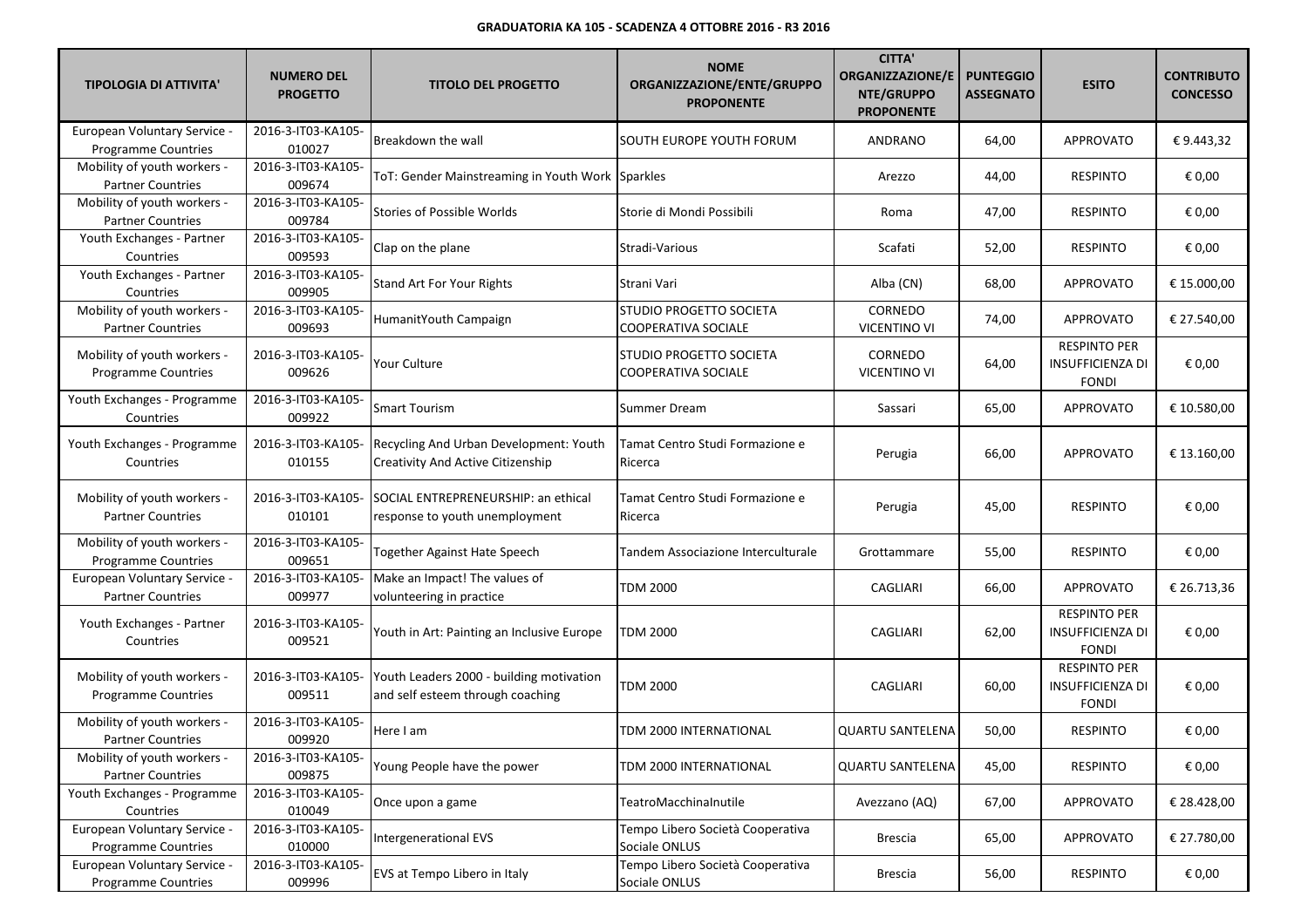| <b>TIPOLOGIA DI ATTIVITA'</b>                              | <b>NUMERO DEL</b><br><b>PROGETTO</b> | <b>TITOLO DEL PROGETTO</b>                                   | <b>NOME</b><br>ORGANIZZAZIONE/ENTE/GRUPPO<br><b>PROPONENTE</b>         | <b>CITTA'</b><br><b>ORGANIZZAZIONE/E</b><br>NTE/GRUPPO<br><b>PROPONENTE</b> | <b>PUNTEGGIO</b><br><b>ASSEGNATO</b> | <b>ESITO</b>                                            | <b>CONTRIBUTO</b><br><b>CONCESSO</b> |
|------------------------------------------------------------|--------------------------------------|--------------------------------------------------------------|------------------------------------------------------------------------|-----------------------------------------------------------------------------|--------------------------------------|---------------------------------------------------------|--------------------------------------|
| European Voluntary Service -<br><b>Programme Countries</b> | 2016-3-IT03-KA105-<br>009694         | EVS at Tempo Libero in Italy                                 | Tempo Libero Società Cooperativa<br>Sociale ONLUS                      | <b>Brescia</b>                                                              | 0,00                                 | RESPINTO - INVIO<br><b>MULTIPLO</b>                     | € 0,00                               |
| European Voluntary Service -<br>Programme Countries        | 2016-3-IT03-KA105-<br>009691         | Intergenerational EVS                                        | Tempo Libero Società Cooperativa<br>Sociale ONLUS                      | <b>Brescia</b>                                                              | 0,00                                 | RESPINTO - INVIO<br><b>MULTIPLO</b>                     | € 0,00                               |
| Youth Exchanges - Programme<br>Countries                   | 2016-3-IT03-KA105-<br>009451         | My Home is Your Home: On this earth<br>nobody is a foreigner | Terra di Mezzo                                                         | Vallefiorita                                                                | 73,00                                | <b>APPROVATO</b>                                        | € 15.790,00                          |
| Youth Exchanges - Partner<br>Countries                     | 2016-3-IT03-KA105-<br>009523         | Urban Arts: Youth for Peace                                  | Terra di Mezzo                                                         | Vallefiorita                                                                | 47,00                                | <b>RESPINTO</b>                                         | € 0,00                               |
| European Voluntary Service -<br><b>Partner Countries</b>   | 2016-3-IT03-KA105-<br>009751         | Project in library and create in Europe                      | Terra di Mezzo                                                         | Vallefiorita                                                                | 44,00                                | <b>RESPINTO</b>                                         | € 0,00                               |
| Youth Exchanges - Partner<br>Countries                     | 2016-3-IT03-KA105-<br>010132         | <b>Sand Puppets</b>                                          | Terra Gioiosa                                                          | Marina di Gioiosa<br>Ionica                                                 | 60,00                                | <b>RESPINTO PER</b><br>INSUFFICIENZA DI<br><b>FONDI</b> | € 0,00                               |
| Mobility of youth workers -<br>Programme Countries         | 2016-3-IT03-KA105-<br>009566         | Collective Solution for Youth<br>Entrepreneurship            | The Qube                                                               | Avetrana                                                                    | 58,00                                | <b>RESPINTO</b>                                         | € 0,00                               |
| Mobility of youth workers -<br><b>Partner Countries</b>    | 2016-3-IT03-KA105-<br>009405         | Digital skills for Europe                                    | TIA Formazione Internazionale                                          | Rome                                                                        | 44,00                                | <b>RESPINTO</b>                                         | € 0,00                               |
| Youth Exchanges - Programme<br>Countries                   | 2016-3-IT03-KA105-<br>009928         | Darwin Death                                                 | Torre dei Giovani - TdG                                                | Torre del Greco                                                             | 37,00                                | <b>RESPINTO</b>                                         | € 0,00                               |
| Mobility of youth workers -<br>Programme Countries         | 2016-3-IT03-KA105-<br>010130         | Let's include! Nobody excluded!                              | Totius Mundi Una Domus                                                 | messina                                                                     | 71,00                                | <b>RESPINTO PER</b><br>INSUFFICIENZA DI<br><b>FONDI</b> | € 0,00                               |
| Youth Exchanges - Programme<br>Countries                   | 2016-3-IT03-KA105-<br>009468         | The energy of the young minds                                | Traguardo Europa                                                       | Potenza                                                                     | 60,00                                | <b>RESPINTO PER</b><br>INSUFFICIENZA DI<br><b>FONDI</b> | € 0,00                               |
| Youth Exchanges - Programme<br>Countries                   | 2016-3-IT03-KA105-<br>009396         | Integration against prejudice                                | Traguardo Europa                                                       | Potenza                                                                     | 56,00                                | <b>RESPINTO</b>                                         | € 0,00                               |
| Mobility of youth workers -<br>Programme Countries         | 2016-3-IT03-KA105-<br>009623         | Coffee Industry - Youth Employment<br><b>Strategies</b>      | UMAMI AREA                                                             | Bagno a Ripoli<br>(Firenze)                                                 | 23,00                                | <b>RESPINTO</b>                                         | € 0,00                               |
| Mobility of youth workers -<br><b>Programme Countries</b>  | 2016-3-IT03-KA105-<br>009800         | Young People for Inclusion                                   | Unione Italiana Lotta alla Distrofia<br>Muscolare - sezione di Saviano | Saviano                                                                     | 58,00                                | <b>RESPINTO</b>                                         | € 0,00                               |
| European Voluntary Service -<br>Programme Countries        | 2016-3-IT03-KA105-<br>010091         | <b>Europe Active Generations</b>                             | UNISER SOC. COOP. ONLUS                                                | <b>FORLI</b>                                                                | 70,50                                | <b>APPROVATO</b>                                        | € 55.014,18                          |
| Youth Exchanges - Programme<br>Countries                   | 2016-3-IT03-KA105-<br>009449         | Culture and education for a better Europe   UNLA Lagopesole  |                                                                        | Avigliano                                                                   | 48,00                                | <b>RESPINTO</b>                                         | $\in$ 0,00                           |
| Youth Exchanges - Programme<br>Countries                   | 2016-3-IT03-KA105-<br>009689         | TOURISM MAKES EMPLYMENT                                      | Vagamondo                                                              | Roletto                                                                     | 69,00                                | <b>APPROVATO</b>                                        | € 10.200,00                          |
| Youth Exchanges - Programme<br>Countries                   | 2016-3-IT03-KA105-<br>009685         | Horizons                                                     | Vagamondo                                                              | Roletto                                                                     | 60,00                                | <b>RESPINTO PER</b><br>INSUFFICIENZA DI<br><b>FONDI</b> | € 0,00                               |
| Youth Exchanges - Programme<br>Countries                   | 2016-3-IT03-KA105-<br>009684         | Youth P.S.: Promoting Sustainability                         | Vagamondo                                                              | Roletto                                                                     | 52,00                                | <b>RESPINTO</b>                                         | € 0,00                               |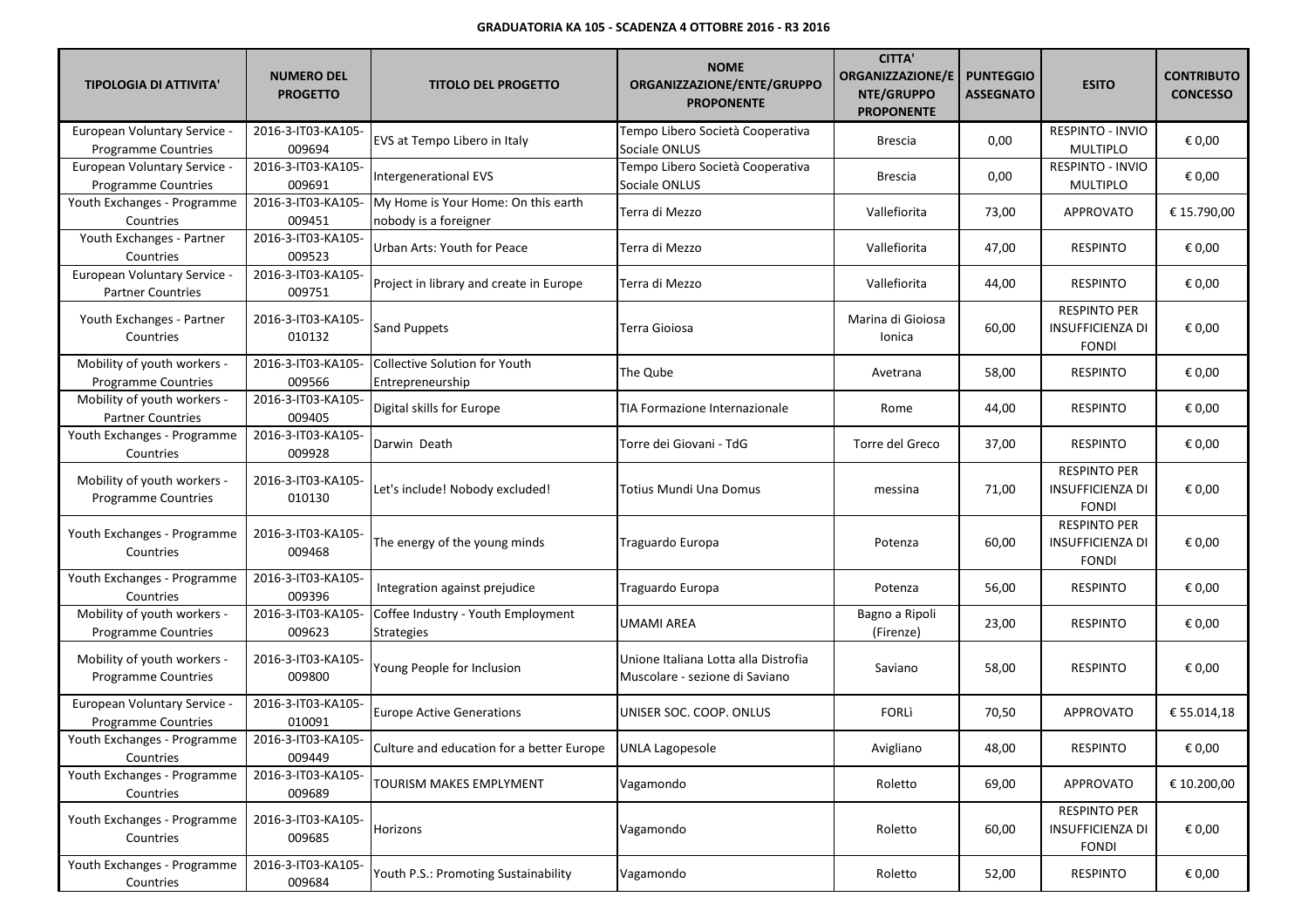| <b>TIPOLOGIA DI ATTIVITA'</b>                                     | <b>NUMERO DEL</b><br><b>PROGETTO</b> | <b>TITOLO DEL PROGETTO</b>                                            | <b>NOME</b><br>ORGANIZZAZIONE/ENTE/GRUPPO<br><b>PROPONENTE</b> | <b>CITTA'</b><br><b>ORGANIZZAZIONE/E</b><br>NTE/GRUPPO<br><b>PROPONENTE</b> | <b>PUNTEGGIO</b><br><b>ASSEGNATO</b> | <b>ESITO</b>                                                   | <b>CONTRIBUTO</b><br><b>CONCESSO</b> |
|-------------------------------------------------------------------|--------------------------------------|-----------------------------------------------------------------------|----------------------------------------------------------------|-----------------------------------------------------------------------------|--------------------------------------|----------------------------------------------------------------|--------------------------------------|
| Youth Exchanges - Programme<br>Countries                          | 2016-3-IT03-KA105-<br>009617         | <b>Creative Youths</b>                                                | Vedogiovane Società Cooperativa<br>Sociale                     | Borgomanero                                                                 | 68,00                                | <b>APPROVATO</b>                                               | € 20.076.00                          |
| <b>European Voluntary Service -</b><br><b>Programme Countries</b> | 2016-3-IT03-KA105-<br>010087         | Buoni come il Pane                                                    | Ven. Arc. Misericordia di Firenze                              | Firenze                                                                     | 60,00                                | <b>RESPINTO PER</b><br><b>INSUFFICIENZA DI</b><br><b>FONDI</b> | € 0,00                               |
| European Voluntary Service -<br><b>Programme Countries</b>        | 2016-3-IT03-KA105-<br>009506         | B.E.N. - Be European Now                                              | Vicolocorto                                                    | Pesaro                                                                      | 72,00                                | <b>APPROVATO</b>                                               | € 23.046,00                          |
| European Voluntary Service -<br>Programme Countries               | 2016-3-IT03-KA105-<br>009799         | C.A.R.O. - Create Alternative Relevant<br>Opportunities               | Vicolocorto                                                    | Pesaro                                                                      | 67,00                                | <b>APPROVATO</b>                                               | € 21.163,00                          |
| Mobility of youth workers -<br>Programme Countries                | 2016-3-IT03-KA105-<br>010131         | <b>Inclusion Strategies</b>                                           | Vicolocorto                                                    | Pesaro                                                                      | 63,00                                | <b>RESPINTO PER</b><br>INSUFFICIENZA DI<br><b>FONDI</b>        | € 0,00                               |
| European Voluntary Service -<br><b>Partner Countries</b>          | 2016-3-IT03-KA105-<br>009507         | D.A.N.I. - Develop Artistical New Identity                            | Vicolocorto                                                    | Pesaro                                                                      | 62,00                                | <b>RESPINTO PER</b><br><b>INSUFFICIENZA DI</b><br><b>FONDI</b> | € 0,00                               |
| Mobility of youth workers -<br><b>Programme Countries</b>         | 2016-3-IT03-KA105-<br>009989         | <b>Vivere Slow</b>                                                    | <b>Vivere Slow</b>                                             | Contessa Entellina                                                          | 39,00                                | <b>RESPINTO</b>                                                | € 0,00                               |
| Mobility of youth workers -<br><b>Programme Countries</b>         | 2016-3-IT03-KA105-<br>009560         | Words Against Gender at the time of<br>Internet                       | Vivere Villafranca                                             | Villafranca Tirrena                                                         | 62,00                                | <b>RESPINTO PER</b><br>INSUFFICIENZA DI<br><b>FONDI</b>        | € 0,00                               |
| Mobility of youth workers -<br>Programme Countries                | 2016-3-IT03-KA105-<br>009954         | Leaders+                                                              | VulcanicaMente                                                 | San Cesario di Lecce                                                        | 76,00                                | <b>APPROVATO</b>                                               | € 19.194,00                          |
| Youth Exchanges - Programme<br>Countries                          | 2016-3-IT03-KA105-<br>010036         | Hand in hand with art, music and dance                                | VulcanicaMente                                                 | San Cesario di Lecce                                                        | 68,00                                | <b>APPROVATO</b>                                               | € 16.250,00                          |
| Youth Exchanges - Partner<br>Countries                            | 2016-3-IT03-KA105-<br>009936         | 'Create Your Reality"                                                 | Work in Progress                                               | Pietramelara                                                                | 60,00                                | <b>RESPINTO PER</b><br>INSUFFICIENZA DI<br><b>FONDI</b>        | € 0,00                               |
| Youth Exchanges - Partner<br>Countries                            | 2016-3-IT03-KA105-<br>009620         | "Create Your Reality"                                                 | Work in Progress                                               | Pietramelara                                                                | 0,00                                 | RESPINTO - INVIO<br><b>MULTIPLO</b>                            | € 0,00                               |
| Youth Exchanges - Partner<br>Countries                            | 2016-3-IT03-KA105-<br>009621         | "Create Your Reality"                                                 | Work in Progress                                               | Pietramelara                                                                | 0,00                                 | RESPINTO - INVIO<br><b>MULTIPLO</b>                            | € 0,00                               |
| Mobility of youth workers -<br>Programme Countries                | 2016-3-IT03-KA105-<br>009572         | #EUprojectHub                                                         | Work in Progress onlus                                         | Galatone                                                                    | 42,00                                | <b>RESPINTO</b>                                                | € 0,00                               |
| European Voluntary Service -<br><b>Programme Countries</b>        | 2016-3-IT03-KA105-<br>009519         | Intercultural learning and mobility for<br>young people IXplus        | Xena centro scambi e dinamiche<br>interculturali               | Padova                                                                      | 64,00                                | <b>APPROVATO</b>                                               | € 29.355,00                          |
| Mobility of youth workers -<br><b>Programme Countries</b>         | 2016-3-IT03-KA105-<br>010105         | "Breaking Walls" Training for youth leaders<br>on freedom of movement | YAP - YOUTH ACTION FOR PEACE                                   | <b>ROMA</b>                                                                 | 78,00                                | <b>APPROVATO</b>                                               | € 19.052,00                          |
| Youth Exchanges - Programme<br>Countries                          | 2016-3-IT03-KA105-<br>009697         | IMMIGRATION AND EUROPE : PASSPORT<br>TO EVERYWHERE                    | you media                                                      | Ortelle                                                                     | 70,00                                | <b>APPROVATO</b>                                               | € 17.268,00                          |
| Mobility of youth workers -<br>Programme Countries                | 2016-3-IT03-KA105-<br>010147         | innovation for social change                                          | you media                                                      | Ortelle                                                                     | 33,00                                | <b>RESPINTO</b>                                                | € 0,00                               |
| Youth Exchanges - Partner<br>Countries                            | 2016-3-IT03-KA105-<br>009505         | EuroVisions                                                           | YOUNET                                                         | <b>BOLOGNA</b>                                                              | 58,00                                | RESPINTO                                                       | € 0,00                               |